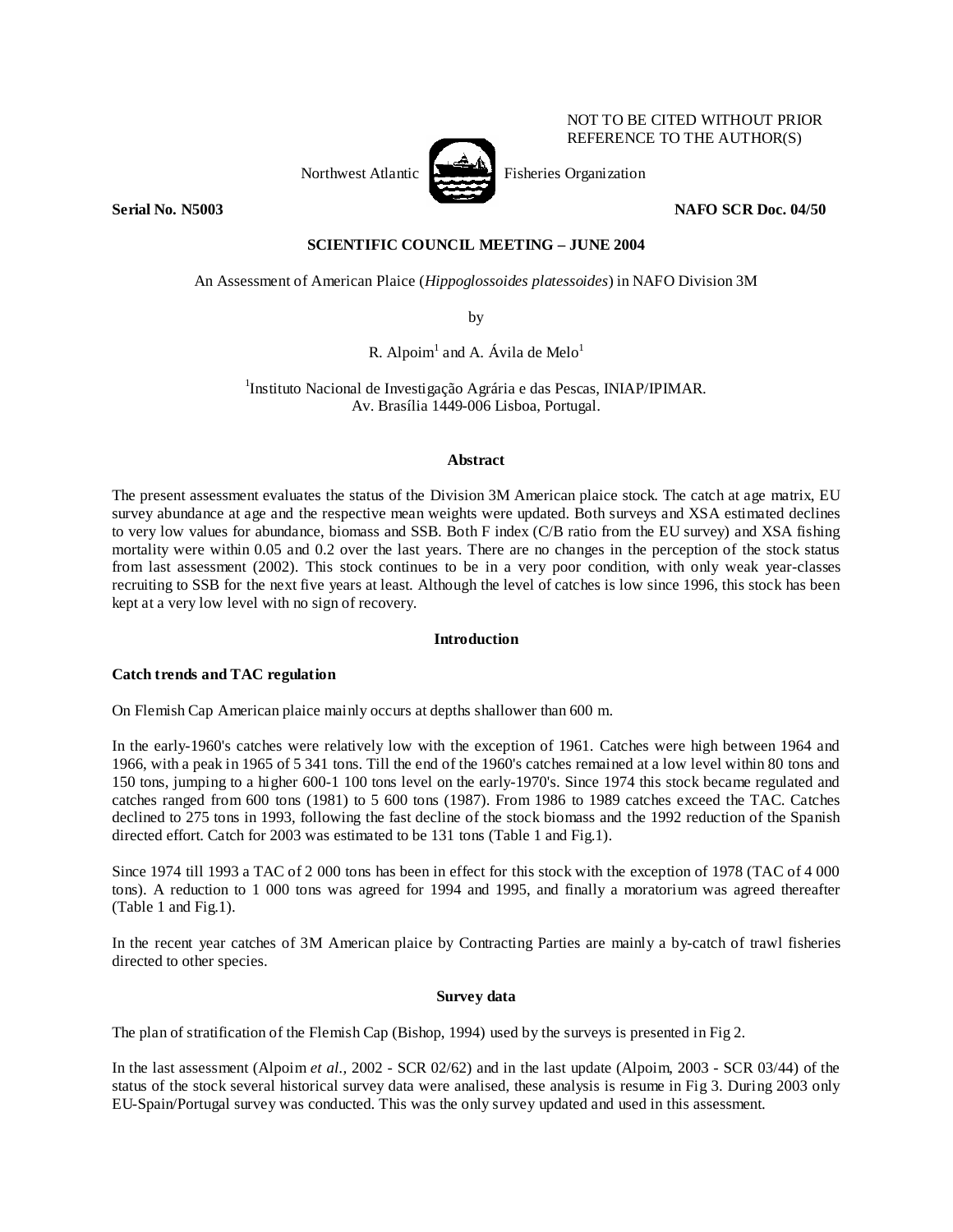## **EU-Spain/Portugal Survey (1988-2003)** (Casas 2004 - SCR Doc 04/21) (Casas, pers. comm. 2004)

EU- Spain/Portugal conducted a random bottom trawl survey up to a depth of 730 metres (400 fathoms) on Flemish Cap since 1988. All surveys had a stratified design following NAFO specifications. The surveys were conducted in June-July of each year. Towing speed was around 3.5 knots. Trawling effective time is 35 min. The fishing gear used was a Lofoten gear with effective 30mm mesh size in the codend.

In June 2003 a new Spanish research vessel, the RV "Vizconde de Eza" (VE), replaced the RV "Cornide de Saavedra" (CS) that has carried out the whole EU survey series, with the exception of the years of 1989 and 1990. From the 114 valid hauls made by the VE to cover the nineteen Flemish Cap strata down to 730m, 59 were valid calibration hauls made with the CS. Both vessels were fishing with the same gear, which remained unchanged throughout the series. The calibration between the old and new RV's of the Flemish Cap EU survey will be completed next July 2004 with 10 days of simultaneous and parallel hauls, to consolidate the coverage of the strata of the bank deeper than 250m. In 2003 the survey was extended to 1100 metres depth, but no American plaice was found in these grounds.

Because the calibration is not yet finished this assessment is done with the 2003 survey results from the RV "Vizconde de Eza", without conversion to RV "Cornide de Saavedra" units. The data converted to the RV "Cornide de Saavedra" units by the adjustment of the Warren model (Warren, 1997) are presented in the input data tables just for information.

## **Biomass and abundance estimates**

Estimates for biomass and abundance are presented in Table2 and Fig. 3.

### **Length composition of the stock**.

Length compositions from 1988 to 2003 were given by the EU survey (Casas, *pers. comm.* 2004). (Table 3)

## **Length weight relationships**

Length weight relationships for the 3M American plaice (1988-2003) were calculated with EU survey length/weight data from both males and females (Casas, *pers. comm*., 2004) and used in this assessment on an annual basis (Table 4).

#### **Stock abundance-at-age**

The EU survey series presents different age reading criteria due to changes in the age reader along the series. The series can be split in two periods: the first from 1988 to 1992 that follows the criteria of one age reader and a second period from 1993 to 2001 in which several age readers have a very good agreement between them. Some effort have been spent in order to revisit the otoliths from the former years under the present accepted criteria, but, due to the size of the otoliths collections from several years and to the deterioration of some sets due to the enhancing methods used before, this work is difficult to achieve. In order to have the same criteria for all the series a combined age length key from 1993 to 2001 was used backwards over 1988-1992.

The age-length keys used in 2003 became from the sampling of the two RV (*Vizconde de Eza* and *Cornide Saavedra*) in order to have a more complete AL key.

Abundance-at-age of the stock is presented in Table 5.

#### **Stock mean weights at age**

The annual EU survey length weight relationships were used to calculate mean weights at age in the 3M American plaice stock for the period 1988-2003 (Table 6). For assessment purposes, on the years/ages where weight at age data are missing, the average mean weights at age for all the period were used.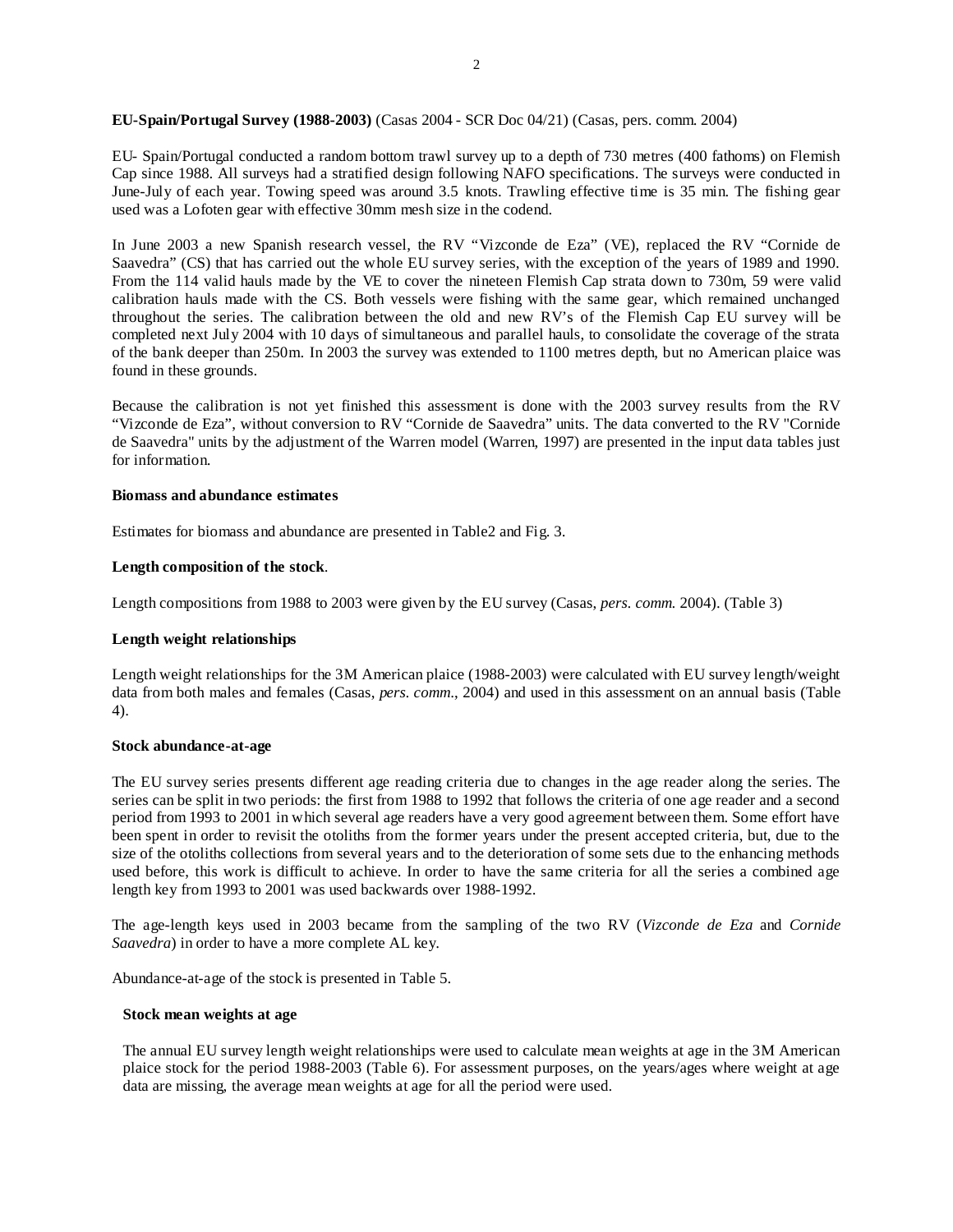#### **Maturity ogive**

The criteria applied in this work was the same applied in previous years. The spawning stock biomass was calculated as 50% of age 5 and age 6 plus.

#### **Commercial Data**

#### **Length composition of the commercial catch and by-catch**

The length composition presented in the 2003 Portuguese national report (Vargas *et al.*, 2004) was used to estimate the length composition of the 2003 total catch. From this length distribution a mean weight in the catch was derived in order to transform the correspondent catch in weight into a catch number. The length composition presented in the 2003 Spanish national report (Gonzalez *et al.*, 2003) was not used due to the very small number of fish sampled. Each mean weight was calculated as:

$$
\overline{W} = \frac{\sum (N_{LC} * \overline{W}_{LC})}{\sum N_{LC}}
$$

where  $N_{LC}$  is the number observed in length-class *LC* and  $W_{LC}$  is the mean weight of the length-class *LC*. Mean weights at length were given by the length/weight relationships from the EU bottom trawl survey series.

The breakdown of the total catch is presented in Table 7. The commercial catch at length matrix (Alpoim, 2003) was updated with the 2003 data (Table 8).

#### **Catch at age**

The catch-at-age was given by the same age length keys already used to get survey abundance-at-age (Table 9).

#### **Catch mean weights-at-age**

The annual EU survey length weight relationships were used to calculate mean weights-at-age in the catch of 3M American plaice for the period 1988-2003 (Table 10). Missing weights were filled with the respective average catch mean weight-at-age for all the period. Average mean weight at age 1 from the stock was also assumed on the commercial catch for that age.

#### **Partial recruitment vector**

In order to generate an observed partial recruitment vector, an F index was first derived from the 1988-2003 ratios at each age between the sum of the annual permilles on the commercial catch and the correspondent sum of permilles for the EU survey abundance. Those indicators of F at age were then standardised to its highest value, recorded at age 11. Assuming a flat top recruitment curve this observed partial recruitment vector was adjusted to a general logistic curve (Table 11, Fig. 4). The expected values were used in the yield per recruit analysis.

#### **Vectors used in yield-per-recruit analysis**

An yield-per-recruit analysis was conducted incorporating the following sets of vectors (Table 12A), all of them considered to be representative, in terms of growth and maturity, of 3M American plaice:

- 1) Mean weights at age in the commercial catch.
- 2) Mean weights at age in the stock.
- 3) Female maturity ogive at age.
- 4) Expected partial recruitment vector.
- 5) Natural mortality set at 0.2.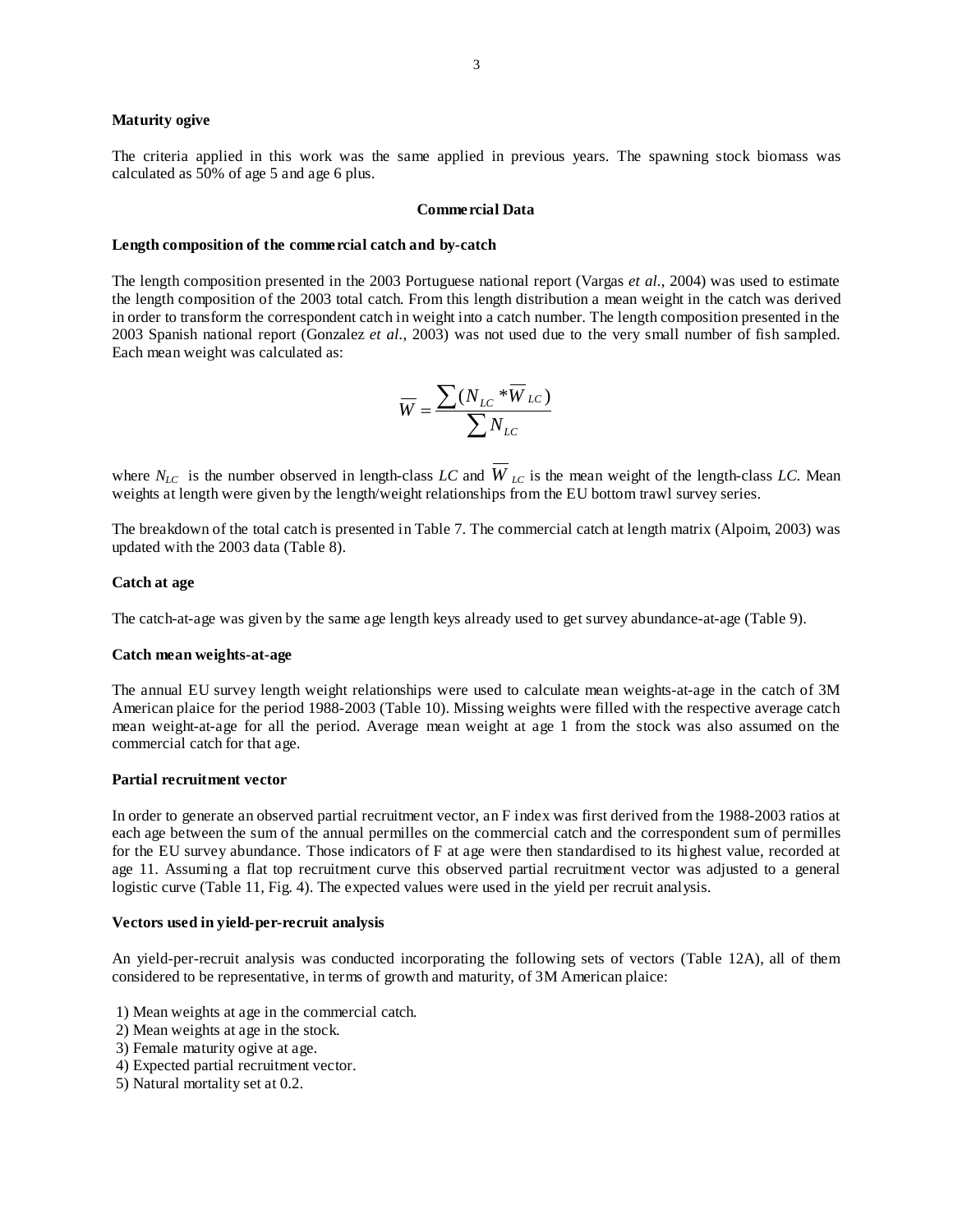#### **Assessment Results**

### **Comments on trends on stock indicators**.

The two former USSR-Russian survey series showed a decreasing trend in biomass and abundance between 1972 and 1993. The Russian surveys in 2001-2002 show very low estimates of biomass and abundance. From 1978 till 1985 Canadian series is stable, with survey biomass and abundance around 6 700 tons and 10 million fish. A continuous decline in abundance and biomass is observed since the beginning of EU survey. The 2000 abundance and biomass were the lowest of this series (1 204 tons and 1.6 millions fishes) and improved little since then. Results of the 1996 Canadian survey are comparable with the 1996 EU survey. (Fig. 3). (Alpoim *et al.*, 2002 and Alpoim, 2003)

A proxy to fishing mortality has been giving by the ratio between catch and EU survey biomass for ages fully recruited to the fishery (ages 8-11). This index fall to a minimum in 1993 and since then fluctuates around 0.1. In 2003 this index declined again to 0.05 (Table 13 and Fig. 6).

Age 12, corresponding to the 1991 year-class, was the best represented in the 2003 EU survey (Table 5). Since 1991, all the recruiting year-classes were poorly represented in the EU survey. Survey spawning biomass is declining as well since 1988 reaching a minimum in 2000 and remaining at a very low level in 2003.

Age 3 is the first age to appear in all the years of the EU survey series, so it was used to evaluate the stock/ recruitment relationship. Only 13 points are available, showing very poor recruitment for an SSB less than 7 000 tons. (Tab.14, Fig. 7).

In Fig 8 it is plotted an EU survey index of stock reproductive potential, the log of the R/SSB ratio for each yearclass and with both sexes included in spawning biomass. Two different periods can be shown in this figure, one before 1991 and the other from 1991 onwards. During the first period, an average of 0.136 recruits at age 3 were produced per Kg of SSB, while in the second period this average was reduced to only 0.014 recruits per Kg of SSB (Fig.8). This recruitment failure seems not to be caused by the shrimp fishery developed in Flemish Cap since the beginning of 1990´s, because estimation of by-catch give a very low figures for American plaice (Kulka, 1999).

Mean weights-at-age in the catch showed a moderate decreasing trend from 1988 to 2003 for ages older than 8 (Tab. 10).

## **Yield-per-recruit analyses**

An yield-per-recruit analysis was conducted, incorporating the sets of vectors already described. This analysis give a  $F_{0.1} = 0.163$  and an  $F_{\text{max}} = 0.355$  (Tab. 12, Fig. 5).

## **XSA**

An XSA was performed using the Lowestoft VPA Suite (Darby and Flatman, 1994). The input files for XSA analysis are presented in Table 15. Natural mortality was assumed constant at 0.2. The month with a peak of spawning for 3M American plaice is May (Serebryakov *et al.*, 1987) and was used to estimate of the proportion of F and M before spawning.

The ratios between annual catches and EU survey bottom biomass were considered to be a proxy of mean fishing mortalities from 1988 to 2003. The survey biomass can be considered representative of the mean annual biomass (EU survey is conducted around the middle of the year). The 2003 F index was multiplied by the observed PR to have a starting guess of F at age in the terminal year. In order to get the F's for the last age through 1988-2003 the selection at age 15 was multiplied by the F index of each year. The rest of the data were already described above. Several XSA frameworks have been tested, and the adopted in this assessment has the following settings:

- No year weights were applied, due to the short time series.
- Age 10 was considered to be the first age at which  $q$  is independent of age.
- A shrink survivor estimates with a mean F for the last 5 years and the 5 older true ages was used.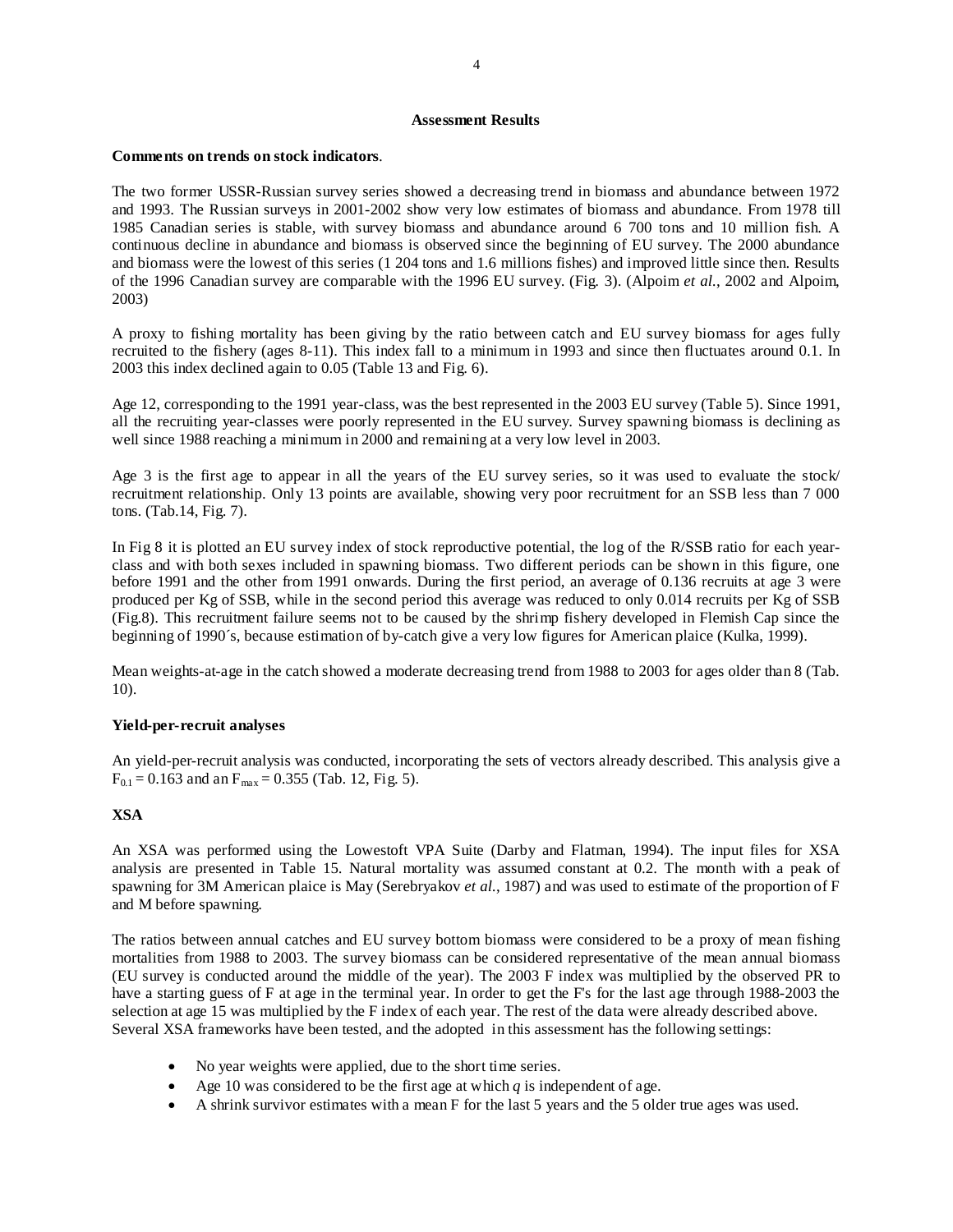- The Log (S.E.), for the F means to which the estimates are shrunk, was 1.0.
- The earliest year to be used for tuning the VPA was 1994.
- Minimun Log (S.E.) for the terminal population estimates derived from each fleet (Threshold se) was 0.5.

The XSA diagnostics and the plot of the log catchability residuals are presented in Table 16 and in Fig. 9. The XSA outputs are presented in Table 17 and in Fig. 10.

Biomass and spawning stock biomass show a steady decline in the recent years to very low levels. Since 1991 recruitment is kept at a very low level. The rate of exploitation has been relatively constant in recent years at levels close to the assumed natural mortality.

## **Conclusions**

All results indicate that the stock suffered a continuous decline, even with catches kept at a low level since 1996. A general decrease is observed in the biomass and abundance estimated by the several surveys. The same trends are in the XSA results, ending at a very low biomass and SSB on the terminal year.

Indices from the EU survey and XSA indicates no sign of recruitment since 1991 with only weak year-classes expected to be recruited to the SSB within at least five years.

F estimates from the XSA (age 8-11) have been relatively constant in recent years at levels close to the natural mortality (0.2). EU survey F index (age 8-11) is stable at around 0.1 since 1993.

### **Stock status**

This stock continues to be in a very poor condition, with only weak year-classes expected to be recruit to the SSB on the next five years. Although the level of catches since 1996 is low, all the analysis indicates that this stock is kept at a very low level with no sign of recovery.

#### **Acknowledgements**

This study was supported by the European Commission (DG XIV), IPIMAR, CSIC, IEO and AZTI. Our thanks to Chris Darby (CEFAS, UK) for his help in framing the Extended Survivor Analysis to this assessment and in the interpretation of the output diagnostics.

#### **References**

- Alpoim R., C. Darby and A. M. Ávila de Melo 2002. An assessment of American Plaice (*Hippoglossoides platessoides*) in NAFO Division 3M. NAFO SCR Doc. 02/62. N4674. 37p.
- Alpoim R. 2003. A stock status update of American Plaice (*Hippoglossoides platessoides*) in NAFO Division 3M. NAFO SCR Doc. 03/44. N4862. 12p.
- Casas, J. M. 2004. Results from bottom trawl survey of Flemish Cap in July 2003. NAFO SCR Doc.04/21. N4969. 36p.
- Darby, C. and S. Flatman, 1994. Virtual population analysis: version 3.1 (Windows/Dos) user guide. *Info. Tech. Ser., MAFF Direct. Fish. Res*., Lowestoft, (1): 85p.
- González, F., J.L. del Río, A. Vázquez, H. Murua and E. Román 2004. Spanish research report for 2003. NAFO SCS Doc. 04/9. N4963. 24p.
- Kulka, D. W. 1999. Update on the By-catch in the shrimp fisheries in Davis Strait to Flemish Cap. NAFO SCR Doc. 99/96. N4168. 15p.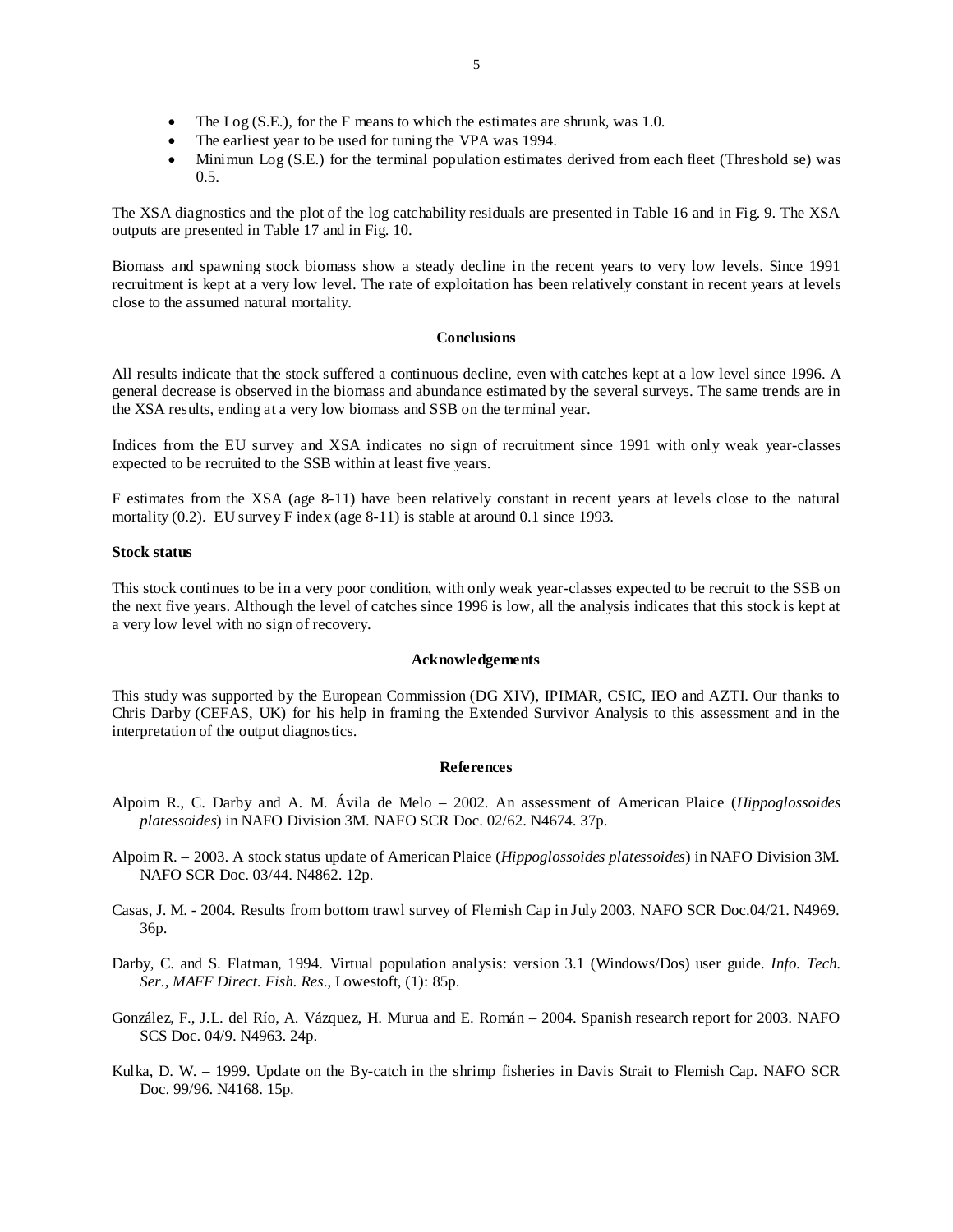- Serebryakov V.P., A.V. Astafjeva and V.K. Aldonov, 1987. USSR Ichthyoplankton Investigations on Flemish Cap, 1978-83. NAFO Sci. Coun. Studies, 11. 7-21p
- Vargas J., R. Alpoim, E. Santos and A. M. Ávila de Melo 2004. Portuguese research report for 2003. NAFO SCS Doc. 04/5. N4949. 50p.
- Warren, W. G.- 1997. Report on the comparative fishing trial between the Gadus Atlantica and Teleost. NAFO Sci. Coun. Studies, 29: 81-92.



Fig.1 . American plaice in Div.3M: nominal catches and agreed TAC's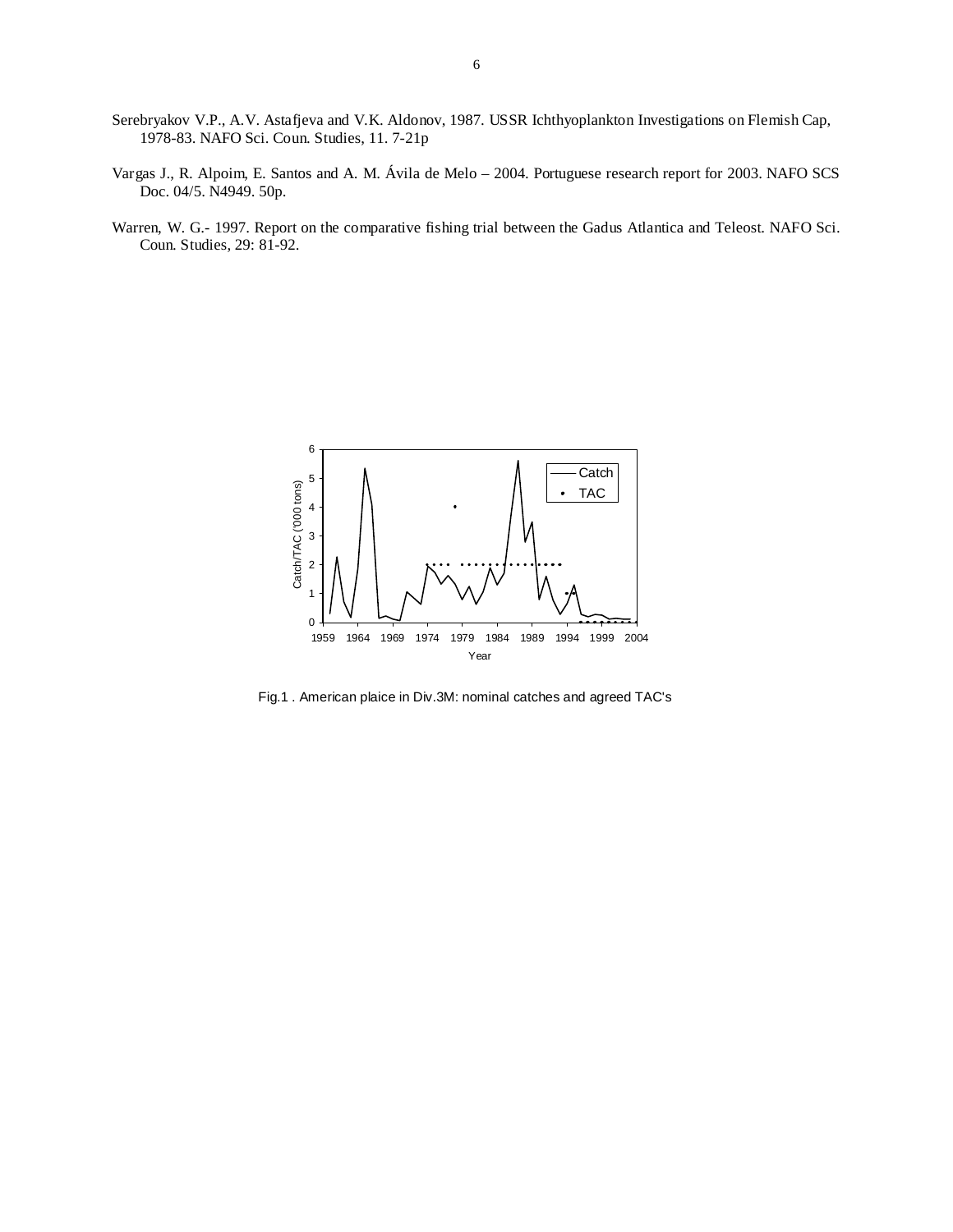

Fig. 2. Stratification scheme for stratified- randowm groundfish surveys in Div 3M. (Bishop 1994).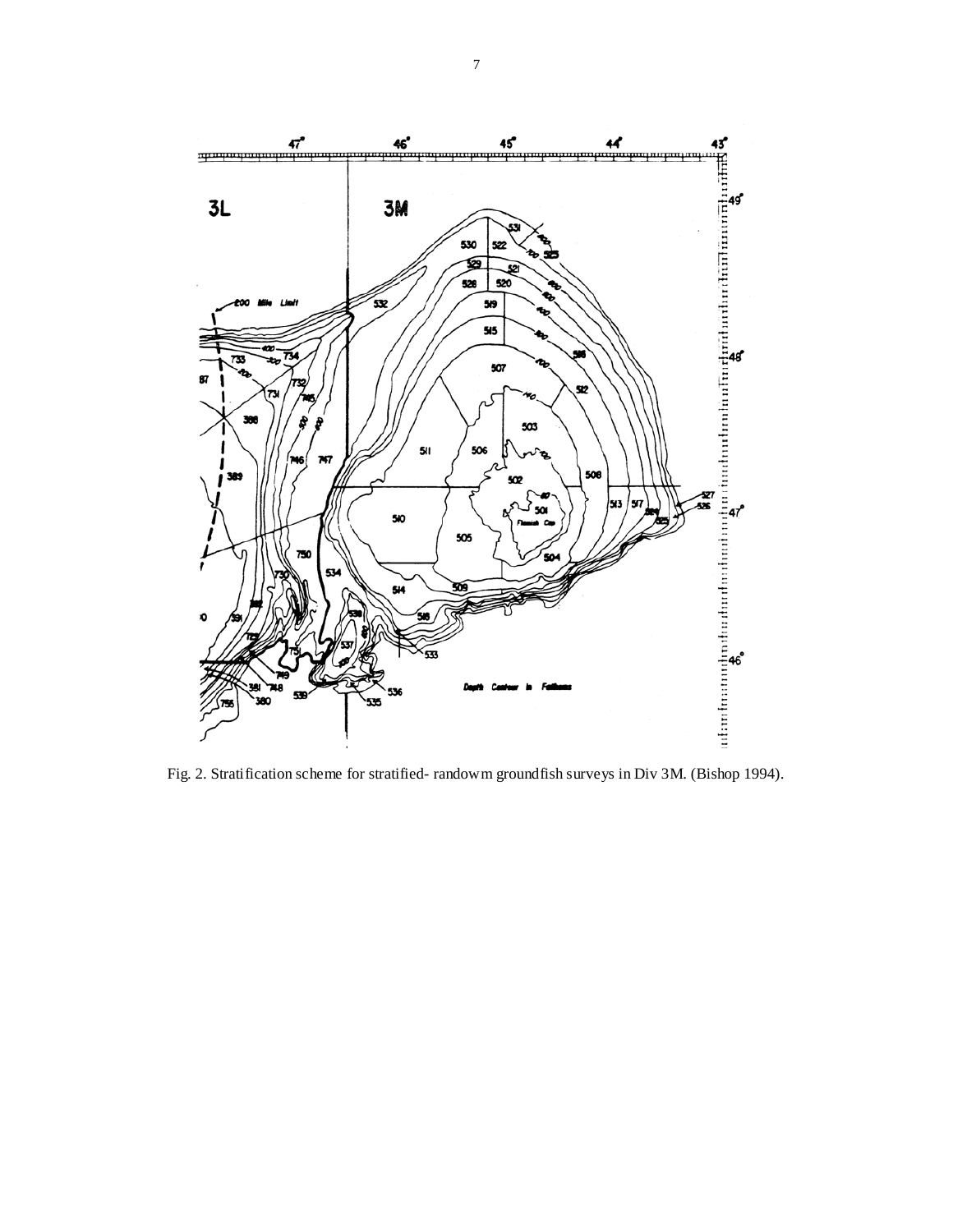|            |                          |                          |                |                |                          | Nominal catches $(2)$    |                |                          |                          |             | ADLL T TWITTING VALUES (I) ITUHT ISOU-LUUS, OLAND GSIIHAIGS (I) ITUHT ISOU-LUUS AHU TAO (I) ITUHT ISI + LUU+ UI AHIGHGAH DIANG HUHTTINAT O DIVISION SIWI |               |              |                |             |
|------------|--------------------------|--------------------------|----------------|----------------|--------------------------|--------------------------|----------------|--------------------------|--------------------------|-------------|----------------------------------------------------------------------------------------------------------------------------------------------------------|---------------|--------------|----------------|-------------|
| Year       |                          |                          |                | Country        |                          |                          |                |                          |                          |             | Flatfishes (NS)                                                                                                                                          | Yellowtail f. | <b>GRAND</b> | <b>STACFIS</b> | <b>TAC</b>  |
|            | Canada                   | Japan                    | USSR/SUN       | Poland         | E/ESP                    | E/GBR                    | E/PRT          | E/DEU                    | Other                    | Total       | Total                                                                                                                                                    | Total         | <b>TOTAL</b> | estimates      |             |
| 1960       | $\blacksquare$           |                          |                |                | $\blacksquare$           |                          | $\blacksquare$ |                          |                          | $\mathbf 0$ | 316                                                                                                                                                      | $\mathbf 0$   | 316          |                |             |
| 1961       | $\blacksquare$           | $\overline{a}$           |                | $\sim$         | $\overline{\phantom{a}}$ | $\overline{\phantom{a}}$ |                |                          | $\blacksquare$           | $\mathbf 0$ | 2282                                                                                                                                                     | $\mathbf 0$   | 2282         |                |             |
| 1962       | 14                       |                          |                |                |                          |                          |                |                          |                          | 14          | 707                                                                                                                                                      | 0             | 721          |                |             |
| 1963       | $\blacksquare$           | ÷                        | 51             | 108            | $\overline{\phantom{a}}$ | 20                       |                |                          | ÷                        | 179         | 0                                                                                                                                                        | 0             | 179          |                |             |
| 1964       | $\overline{\phantom{a}}$ | ÷,                       | 1831           | 8              | $\blacksquare$           | 37                       |                |                          | ÷                        | 1876        | 0                                                                                                                                                        | 0             | 1876         |                |             |
| 1965       | 19                       |                          | 4964           | 216            | $\overline{\phantom{a}}$ | 83                       |                |                          | $\mathbf 2$              | 5284        | 57                                                                                                                                                       | $\pmb{0}$     | 5341         |                |             |
| 1966       | $\overline{\phantom{a}}$ | $\blacksquare$           | 4003           | 17             | $\blacksquare$           | 53                       |                |                          | $\overline{\phantom{a}}$ | 4073        | $\mathbf 0$                                                                                                                                              | $\mathbf 0$   | 4073         |                |             |
| 1967       | 57                       | $\overline{a}$           | $\blacksquare$ | 63             | $\blacksquare$           | 33                       |                |                          | $\overline{1}$           | 154         | $\mathbf 0$                                                                                                                                              | $\pmb{0}$     | 154          |                |             |
| 1968       | 100                      | $\blacksquare$           | 121            |                | $\sim$                   | $\overline{4}$           |                |                          | $\sim$                   | 225         | 6                                                                                                                                                        | $\mathbf 0$   | 231          |                |             |
| 1969       | 12                       |                          | 113            |                | $\overline{a}$           |                          |                |                          | ÷,                       | 125         | $\mathsf 0$                                                                                                                                              | 0             | 125          |                |             |
| 1970       | $\overline{a}$           |                          | 62             |                | $\overline{\phantom{a}}$ |                          |                |                          | $\overline{\phantom{a}}$ | 62          | 17                                                                                                                                                       | $\mathbf 0$   | 79           |                |             |
| 1971       | $\blacksquare$           | $\overline{a}$           | 1079           |                | $\sim$                   |                          |                |                          | $\sim$                   | 1079        | 0                                                                                                                                                        | 0             | 1079         |                |             |
| 1972       | $\blacksquare$           |                          | 665            | 8              | 17                       | 65                       |                |                          | 106                      | 861         | $\mathbf 0$                                                                                                                                              | $\mathbf 0$   | 861          |                |             |
| 1973       | 68                       | $\blacksquare$           | 312            | 39             | $\sim$                   | 85                       |                |                          | ٠                        | 504         | 3                                                                                                                                                        | 127           | 634          |                |             |
| 1974       | 211                      | $\overline{a}$           | 1110           |                | $\overline{a}$           | 607                      | $\overline{a}$ |                          | $\overline{a}$           | 1928        | 3                                                                                                                                                        | 12            | 1943         |                | 2000        |
| 1975       | 140                      | $\blacksquare$           | 958            |                | 8                        | 80                       | 522            |                          | $\overline{a}$           | 1708        | 5                                                                                                                                                        | 31            | 1744         |                | 2000        |
| 1976       | 191                      | $\overline{\phantom{a}}$ | 809            | 15             | 28                       | $\overline{\phantom{a}}$ | 149            | $\blacksquare$           | $\sim$                   | 1192        | $\mathbf 0$                                                                                                                                              | 137           | 1329         |                | 2000        |
| 1977       | 30                       | $\blacksquare$           | 987            | $\overline{7}$ | 18                       | $\sim$                   | 457            | $\mathbf{1}$             | 118                      | 1618        | $\mathbf 0$                                                                                                                                              | 10            | 1628         |                | 2000        |
| 1978       | $\overline{7}$           | 49                       | 581            | 21             | 36                       | $\overline{2}$           | 486            | 100                      | 51                       | 1333        | 3                                                                                                                                                        | $\mathbf 0$   | 1336         |                | 4000        |
| 1979       | 10                       | 63                       | 457            | $\overline{2}$ | 16                       | $\overline{\phantom{a}}$ | 248            | $\overline{\phantom{a}}$ | $\overline{\phantom{a}}$ | 796         | $\overline{4}$                                                                                                                                           | $\mathbf 0$   | 800          |                | 2000        |
| 1980       | $\mathbf{1}$             | $\mathbf{1}$             | 909            | 5              | 3                        |                          | 232            | 34                       | $\blacksquare$           | 1185        | 64                                                                                                                                                       | 0             | 1249         |                | 2000        |
| 1981       | $\overline{\phantom{a}}$ | 47                       | 309            |                | 276                      | $\overline{\phantom{a}}$ | $\blacksquare$ | $\blacksquare$           | $\overline{\phantom{a}}$ | 632         | 0                                                                                                                                                        | 0             | 632          |                | 2000        |
| 1982       | $\blacksquare$           | 53                       | 1002           |                | 17                       |                          | $\blacksquare$ |                          | $\overline{\phantom{a}}$ | 1072        | 3                                                                                                                                                        | 0             | 1075         |                | 2000        |
| 1983       | $\overline{a}$           | 9                        | 1238           |                | 434                      | $\sim$                   | 208            | $\sim$                   | ÷,                       | 1889        | 3                                                                                                                                                        | 0             | 1892         |                | 2000        |
| 1984       | $\overline{a}$           | $\mathbf{1}$             | 711            |                | 204                      |                          | 196            | 190                      | $\blacksquare$           | 1302        | $\mathbf{1}$                                                                                                                                             | 0             | 1303         |                | 2000        |
| 1985       |                          | $\overline{c}$           | 971            |                | 163                      | $\blacksquare$           | 266            | 318                      | ÷,                       | 1720        | $\mathbf 0$                                                                                                                                              | $\pmb{0}$     | 1720         |                | 2000        |
| 1986       |                          | 3                        | 962            |                | 1048                     |                          | 1741           | $\sim$                   | $\sim$                   | 3754        | $\mathsf 0$                                                                                                                                              | 3             | 3757         |                | 2000        |
| 1987       | ٠                        | $\overline{\phantom{a}}$ | 501            |                | 4137                     | $\overline{\phantom{a}}$ | 969            | $\blacksquare$           | $\overline{a}$           | 5607        | 20                                                                                                                                                       | 0             | 5627         |                | 2000        |
| 1988       | $\blacksquare$           | 78                       | 228            |                | 1608                     | $\overline{\phantom{a}}$ | 941            | $\blacksquare$           | 6                        | 2861        | 127                                                                                                                                                      |               | 2989         | 2800           | 2000        |
| 1989       | $\blacksquare$           | 402                      | 88             |                | 2166                     | $\sim$                   | 1238           | $\overline{a}$           | $\sim$                   | 3894        | 72                                                                                                                                                       | 0             | 3966         | 3500           | 2000        |
| 1990       | $\overline{\phantom{a}}$ | 308                      | $\sim$         |                | 102                      | $\sim$                   | 359            | $\blacksquare$           | 21                       | 790         | 38                                                                                                                                                       | 94            | 922          | 790            | 2000        |
| 1991       | $\blacksquare$           | 450                      | 5              |                | 605                      | $\overline{2}$           | 996            |                          | 24                       | 2082        | 3                                                                                                                                                        | $\mathbf{1}$  | 2086         | 1600           | 2000        |
| 1992       | $\blacksquare$           | 50                       |                |                | 390                      | $\overline{\phantom{a}}$ | 314            | $\blacksquare$           | 11                       | 765         | $\mathbf 0$                                                                                                                                              | 1             | 766          | 765            | 2000        |
| 1993       |                          | 49                       |                |                | 244                      |                          | 231            |                          | 181                      | 705         | 46                                                                                                                                                       | 20            | 771          | 275            | 2000        |
| 1994       | $\overline{\phantom{a}}$ | $\overline{\phantom{a}}$ |                |                | 3                        | $\blacksquare$           | 251            | $\overline{a}$           | $\overline{a}$           | 254         | $\mathbf 0$                                                                                                                                              | 84            | 338          | 669            | 1000        |
| 1995       |                          |                          |                |                | 125                      |                          | 118            |                          |                          | 243         | 14                                                                                                                                                       | $\mathbf 0$   | 257          | 1300           | 1000        |
| 1996       |                          |                          |                |                | 105                      | $\overline{\phantom{a}}$ | 29             |                          | 8                        | 142         | $\overline{2}$                                                                                                                                           | 28            | 172          | 300            | $\mathbf 0$ |
| 1997       |                          |                          |                |                | 56                       |                          | 52             |                          | ÷,                       | 108         | 0                                                                                                                                                        | $\mathbf 0$   | 108          | 208            | $\mathbf 0$ |
| 1998       |                          |                          |                |                | 140                      | $\sim$                   | 47             |                          | $\overline{1}$           | 188         | 3                                                                                                                                                        | $\mathbf{2}$  | 193          | 294            | 0           |
| 1999 $(1)$ |                          |                          | 4              |                | 220                      |                          | 19             |                          | $\overline{1}$           | 244         | 5                                                                                                                                                        | 0             | 249          | 255            | 0           |
| 2000(1)    |                          | $\overline{\phantom{a}}$ | 55             |                | 168                      | $\blacksquare$           | 27             | ٠                        | $\mathbf{1}$             | 251         | $\mathbf{1}$                                                                                                                                             | 11            | 263          | 133            | 0           |
| 2001 $(1)$ |                          | ÷                        | 14             |                | 22                       |                          | 162            |                          | ÷                        | 198         | 25                                                                                                                                                       | 109           | 332          | 149            | 0           |
| 2002(1)    |                          | 5                        | $\overline{4}$ |                | 73                       |                          | 71             | $\overline{\phantom{a}}$ | $\mathbf{1}$             | 154         | 66                                                                                                                                                       | 33            | 253          | 128            | 0           |
| 2003(1)    | $\blacksquare$           | 3                        | $\overline{7}$ |                | 75                       | $\sim$                   | 28             | $\overline{\phantom{a}}$ | 17                       | 130         | $\mathbf 0$                                                                                                                                              | 15            | 145          | 131            | 0           |
| 2004       |                          |                          |                |                |                          |                          |                |                          |                          |             |                                                                                                                                                          |               |              |                | 0           |

TABLE 1 - Nonimal catches (t) from 1960-2003, Stacfis estimates (t) from 1988-2003 and TAC (t) from 1974-2004 of American plaice from NAFO Division 3M.

(1) - Provisional

(2) - Recalculated from NAFO statistical data base using the FISHSTAT Plus program by FAO.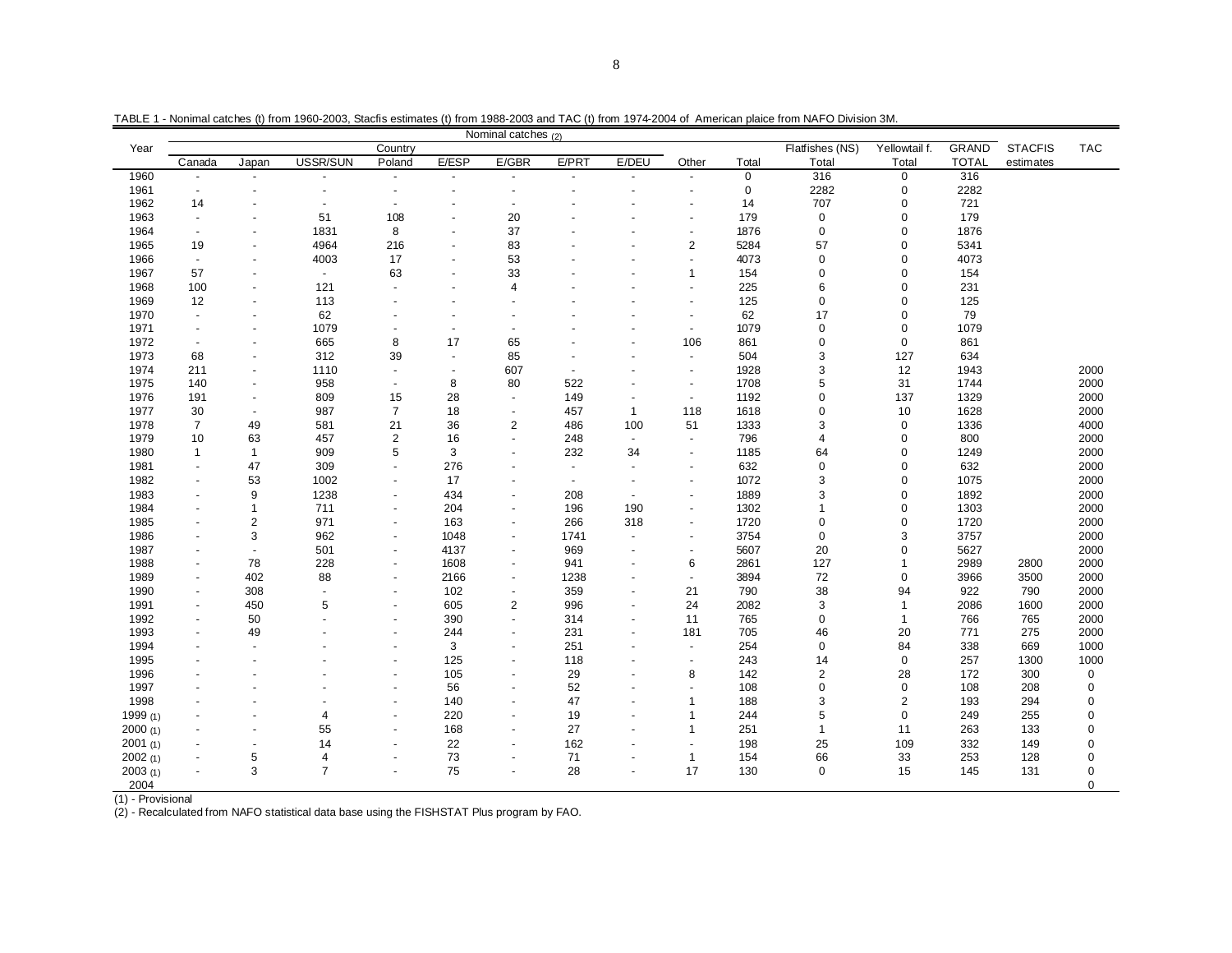Table 2 A - EU- surveys in Div.3M from 1988-2003: estimates of biomass (t) of A.plaice.

|         | Depth range             | Area         |                |       |                |      |      |                |                | Year           |      |      |      |                |      |      |      |      | Warren |
|---------|-------------------------|--------------|----------------|-------|----------------|------|------|----------------|----------------|----------------|------|------|------|----------------|------|------|------|------|--------|
| Stratum | (m)                     | (sq. n. mi.) | 1988           | 1989  | 1990           | 1991 | 1992 | 1993           | 1994           | 1995           | 1996 | 1997 | 1998 | 1999           | 2000 | 2001 | 2002 | 2003 | 2003   |
| 501     | 128-146                 | 342          | 979            | 750   | 379            | 808  | 532  | 809            | 496            | 1672           | 1096 | 286  | 117  | 279            | 259  | 782  | 106  | 1292 | 2013   |
| 502     | 148-183                 | 838          | 2133           | 2701  | 1031           | 1997 | 1285 | 950            | 899            | 1001           | 707  | 555  | 1190 | 1357           | 732  | 626  | 946  | 725  | 1008   |
| 503     | 185-256                 | 628          | 1025           | 838   | 1251           | 935  | 473  | 333            | 244            | 189            | 126  | 371  | 213  | 73             | 16   | 70   | 56   | 17   | 22     |
| 504     | 185-256                 | 348          | 1649           | 346   | 613            | 240  | 418  | 429            | 640            | 367            | 201  | 152  | 257  | 40             | 75   | 64   | 96   |      |        |
| 505     | 185-256                 | 703          | 1949           | 2319  | 1372           | 1055 | 628  | 968            | 922            | 412            | 375  | 464  | 558  | 55             | 42   | 84   | 142  | 82   | 99     |
| 506     | 185-256                 | 496          | 359            | 847   | 715            | 376  | 451  | 229            | 606            | 92             | 24   | 10   | 26   | 30             | 19   | 28   | 47   | 29   | 37     |
| 507     | 258-366                 | 822          | 880            | 398   | 628            | 292  | 479  | 239            | 237            | 187            | 54   | 62   | 35   | 14             | 11   | 21   | 39   | 30   | 38     |
| 508     | 258-366                 | 646          | 313            | 123   | 197            | 188  | 545  | 365            | 128            | 99             | 42   | 92   | 124  | $\overline{2}$ |      | 34   | 32   | 14   | 23     |
| 509     | 258-366                 | 314          | 77             | 122   | 257            |      | 280  | 154            | 15             | 375            | 41   | 27   |      |                |      |      |      | 9    | 14     |
| 510     | 258-366                 | 951          | 1742           | 1118  | 1500           | 981  | 1054 | 1094           | 1677           | 531            | 311  | 215  | 27   | 54             | 34   | 71   | 27   | 54   | 73     |
| 511     | 258-366                 | 806          | 889            | 876   | 987            | 301  | 279  | 219            | 227            | 82             | 51   | 24   | 22   | 28             | 17   | 20   | 44   | 29   | 46     |
| 512     | 367-549                 | 670          |                | 14    | 34             | 13   | 8    | 11             | 25             | 9              | 24   | 5    |      |                |      | 3    |      | 11   | 17     |
| 513     | 367-549                 | 249          | $\overline{2}$ |       | 15             |      |      |                |                | $\overline{2}$ |      |      |      |                |      |      |      |      |        |
| 514     | 367-549                 | 602          | 6              | 6     | 5              | 292  | 22   | $\overline{4}$ | 18             | 11             | 3    |      | 3    | $\overline{7}$ |      |      |      |      |        |
| 515     | 367-549                 | 666          | 17             | 74    | $\overline{c}$ | 73   | 28   | 82             | 30             | 51             | 17   | 5    | 5    |                |      |      |      | 6    | 8      |
| 516     | 550-731                 | 634          | 4              |       |                | 3    |      | 9              | $\overline{4}$ |                |      |      |      |                |      |      |      |      |        |
| 517     | 550-731                 | 216          |                |       |                |      |      |                |                |                |      |      |      |                |      |      |      |      |        |
| 518     | 550-731                 | 210          |                |       |                |      |      |                |                |                |      |      |      |                |      |      |      |      |        |
| 519     | 550-731                 | 414          |                |       |                | 11   | 3    |                | $\overline{2}$ | 8              |      |      |      |                |      |      |      |      |        |
| total   |                         |              | 12029          | 10533 | 8986           | 7565 | 6492 | 5900           | 6169           | 5087           | 3073 | 2268 | 2577 | 1940           | 1204 | 1803 | 1536 | 2298 | 3398   |
| s.e.    |                         |              | 1387           | 1533  | 957            | 887  | 719  | 779            | 1028           | 809            | 681  | 528  | 561  | 654            | 252  | 324  | 546  | 816  | 1103   |
|         | mean catch per tow (kg) |              | 14.96          | 13.10 | 11.17          | 9.41 | 8.07 | 7.34           | 7.67           | 6.33           | 3.82 | 2.82 | 3.20 | 2.41           | 1.50 | 2.24 | 1.91 | 2.76 | 4.22   |
| s.e.    |                         |              | 1.72           | 1.91  | 1.19           | 1.10 | 0.89 | 0.97           | 1.28           | 1.01           | 0.85 | 0.66 | 0.70 | 0.81           | 0.31 | 0.40 | 0.68 | 0.98 | 1.37   |

#### Table 2 B - EU-surveys in Div.3M from 1988-2003: estimates of abundance (000s) of A.plaice.

|         | Depth range         | Area         |       |       |       |       |       |                |      | Year |      |      |      |      |                |      |                |      | Warren |
|---------|---------------------|--------------|-------|-------|-------|-------|-------|----------------|------|------|------|------|------|------|----------------|------|----------------|------|--------|
| Stratum | (m)                 | (sq. n. mi.) | 1988  | 1989  | 1990  | 1991  | 1992  | 1993           | 1994 | 1995 | 1996 | 1997 | 1998 | 1999 | 2000           | 2001 | 2002           | 2003 | 2003   |
| 501     | 128-146             | 342          | 1875  | 1433  | 734   | 1371  | 902   | 1278           | 661  | 2635 | 1718 | 540  | 203  | 431  | 417            | 1235 | 190            | 1818 | 2584   |
| 502     | 148-183             | 838          | 4679  | 5969  | 1921  | 4128  | 2036  | 1579           | 1223 | 918  | 871  | 572  | 1140 | 1188 | 871            | 609  | 783            | 891  | 1203   |
| 503     | 185-256             | 628          | 2158  | 2346  | 2628  | 1469  | 795   | 512            | 356  | 246  | 122  | 409  | 225  | 84   | 27             | 102  | 47             | 21   | 30     |
| 504     | 185-256             | 348          | 2603  | 643   | 1068  | 408   | 751   | 638            | 668  | 382  | 212  | 141  | 277  | 48   | 80             | 60   | 74             |      |        |
| 505     | 185-256             | 703          | 5456  | 4079  | 2470  | 2320  | 974   | 1244           | 1113 | 501  | 465  | 526  | 733  | 70   | 53             | 120  | 147            | 91   | 121    |
| 506     | 185-256             | 496          | 1372  | 1914  | 1883  | 894   | 888   | 536            | 895  | 131  | 50   | 31   | 38   | 46   | 31             | 31   | 62             | 35   | 45     |
| 507     | 258-366             | 822          | 1776  | 915   | 1148  | 583   | 668   | 479            | 301  | 269  | 102  | 117  | 65   | 21   | 21             | 28   | 49             | 42   | 52     |
| 508     | 258-366             | 646          | 493   | 283   | 294   | 213   | 675   | 497            | 148  | 103  | 54   | 105  | 120  |      |                | 28   | 21             | 24   | 30     |
| 509     | 258-366             | 314          | 151   | 213   | 379   |       | 496   | 261            | 27   | 695  | 84   | 37   |      |      |                |      | 8              | 24   | 32     |
| 510     | 258-366             | 951          | 3430  | 2140  | 2634  | 1890  | 1729  | 1647           | 2537 | 904  | 536  | 356  | 58   | 100  | 78             | 118  | 46             | 92   | 130    |
| 511     | 258-366             | 806          | 1616  | 1757  | 1509  | 578   | 470   | 462            | 410  | 161  | 117  | 51   | 27   | 57   | 47             | 27   | 62             | 64   | 92     |
| 512     | 367-549             | 670          | 26    | 10    | 50    | 27    | 20    | 22             | 36   | 24   | 31   | 8    |      |      |                | 6    |                | 16   | 25     |
| 513     | 367-549             | 249          | 18    |       | 18    |       |       |                |      | 6    |      |      |      |      |                |      |                |      |        |
| 514     | 367-549             | 602          | 12    |       | 15    | 558   | 44    | $\overline{7}$ | 74   | 22   | 8    |      | 6    | 15   |                |      |                |      |        |
| 515     | 367-549             | 666          | 36    | 124   | 6     | 150   | 32    | 125            | 55   | 86   | 15   | 8    | 6    |      |                |      |                | 6    | 8      |
| 516     | 550-731             | 634          | 14    |       |       |       | 17    | 23             | 7    |      |      |      |      |      |                |      |                |      |        |
| 517     | 550-731             | 216          |       |       |       |       |       |                |      |      |      |      |      |      |                |      |                |      |        |
| 518     | 550-731             | 210          |       |       |       |       |       |                |      |      |      |      |      |      |                |      |                |      |        |
| 519     | 550-731             | 414          |       |       |       | 20    | 6     | 18             | 9    | 19   |      |      |      |      |                |      |                |      |        |
| total   |                     |              | 25714 | 21834 | 16756 | 14616 | 10502 | 9326           | 8520 | 7102 | 4386 | 2901 | 2899 | 2067 | 1624           | 2365 | 1489           | 3125 | 4352   |
|         | mean number per tow |              | 32    | 27    | 21    | 18    | 13    | 12             | 11   | 9    | 5    | 4    |      | 3    | $\overline{2}$ | 3    | $\overline{2}$ | 4    | 5      |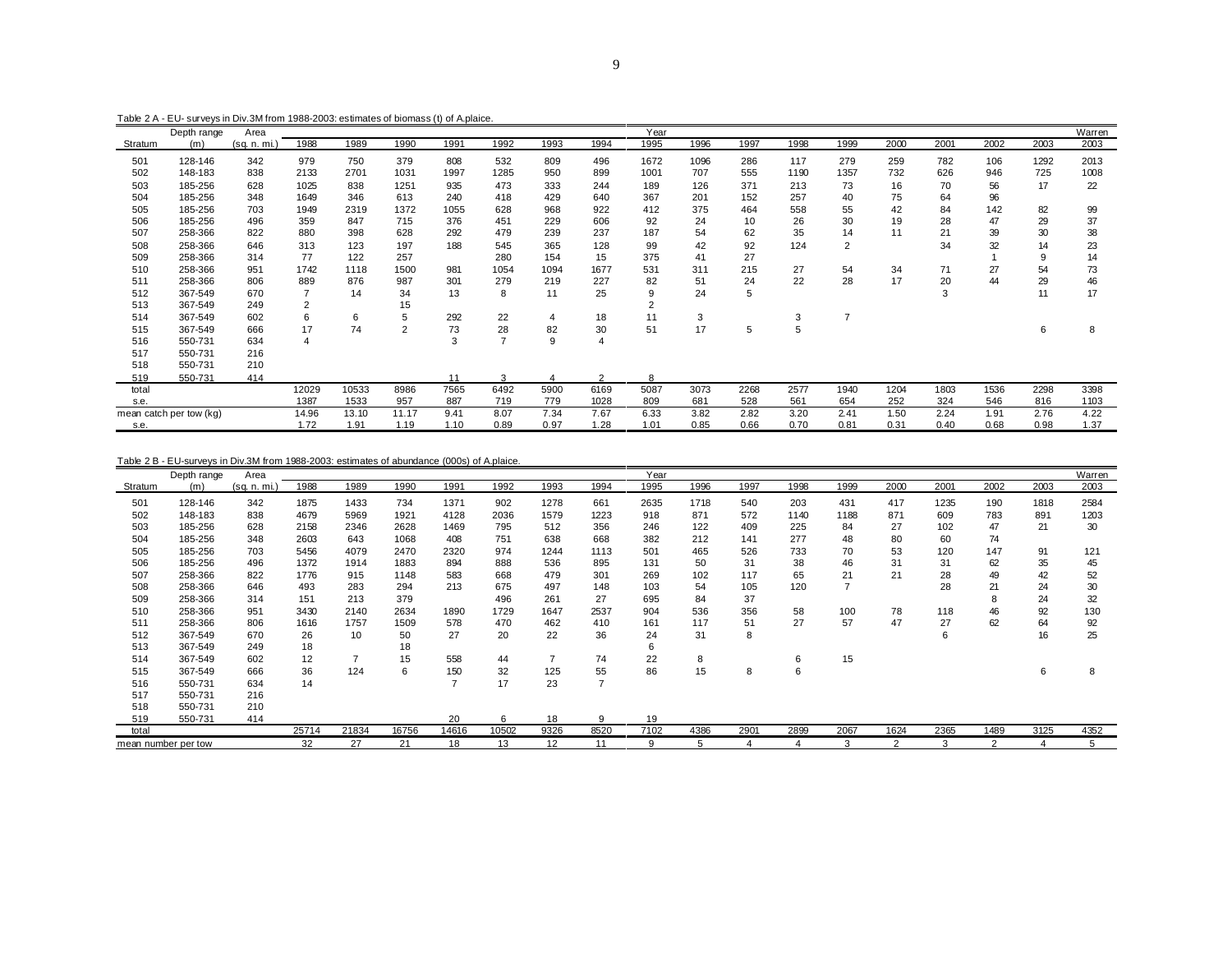





Fig.3A. American plaice in Div. 3M: trends in biomass in the surveys. Fig.3C. American plaice in Div. 3M: mean weight per tow in the surveys.



Fig.3B. American plaice in Div. 3M: trends in abundance in the surveys. Fig.3D. American plaice in Div. 3M: mean number per tow in the surveys.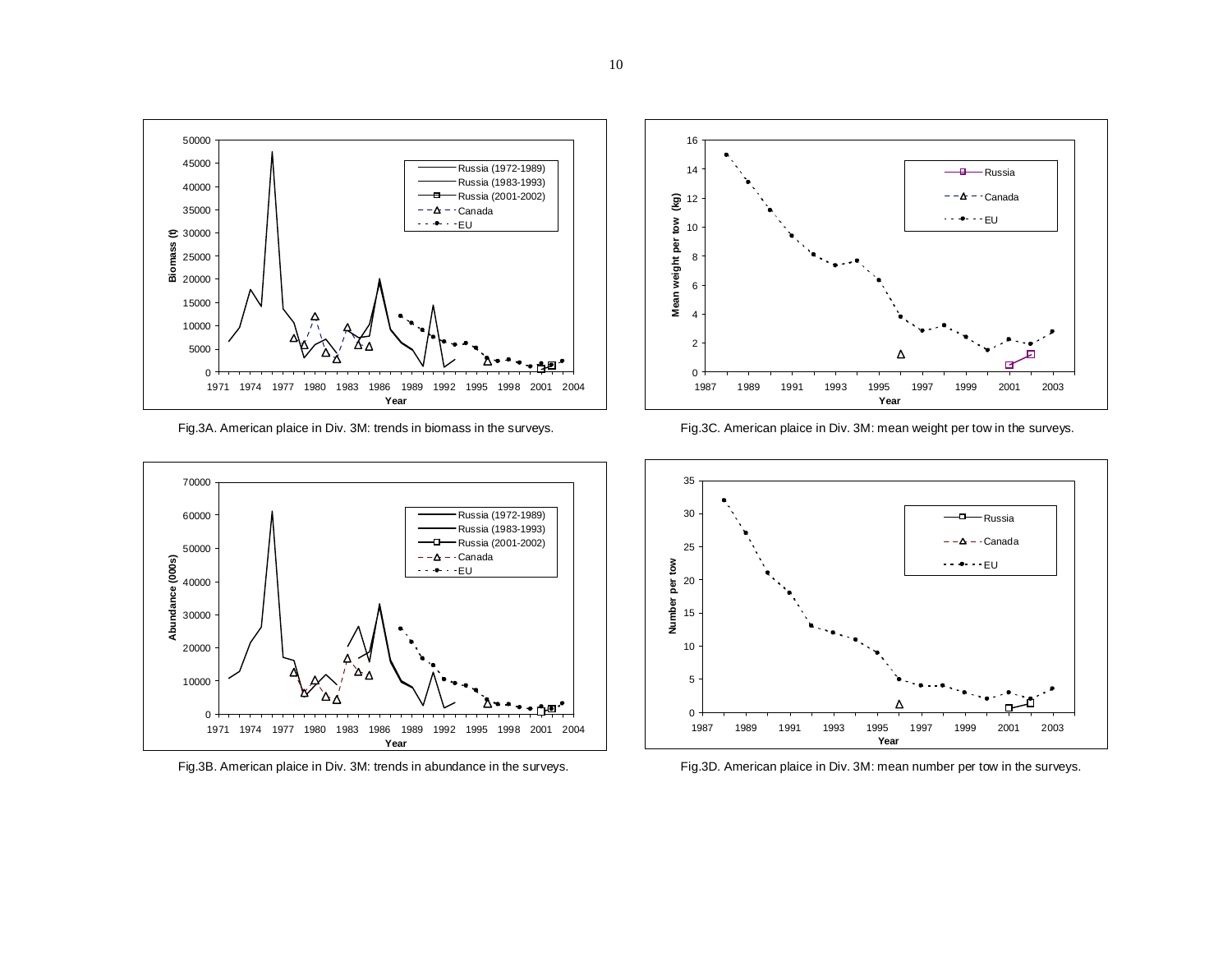| Length group | 1988  | 1989  | 1990  | 1991           | 1992           | 1993 | 1994           | 1995 | 1996           | 1997           | 1998           | 1999           | 2000           | 2001           | 2002 | 2003           | Warren<br>2003 | Length<br>group |
|--------------|-------|-------|-------|----------------|----------------|------|----------------|------|----------------|----------------|----------------|----------------|----------------|----------------|------|----------------|----------------|-----------------|
| 4            |       |       |       |                |                |      | 6              |      |                |                |                |                |                |                |      |                |                | 4               |
| 6            |       |       |       | 18             |                |      |                |      |                |                |                |                |                |                |      |                |                | 6               |
| 8            |       |       |       | 18             |                |      |                |      |                |                |                |                |                |                |      |                |                | 8               |
| 10           |       | 36    | 6     | 25             |                |      |                |      |                |                |                | 6              | $\overline{7}$ |                |      |                |                | 10              |
| 12           | 70    | 12    |       | 42             |                |      |                |      | $\overline{7}$ | $\overline{7}$ |                |                | 6              |                |      | 8              | $\overline{2}$ | 12              |
| 14           | 577   | 12    |       | 44             | 42             |      |                |      |                |                |                |                |                |                |      |                |                | 14              |
| 16           | 1325  | 90    | 129   | 124            | 199            |      | $\overline{7}$ | 12   | 6              | 7              |                |                |                |                |      | $\overline{7}$ | 4              | 16              |
| 18           | 306   | 284   | 356   | 92             | 381            | 17   | 27             | 13   | 28             | 14             |                |                | 6              | $\overline{7}$ |      |                |                | 18              |
| 20           | 58    | 1047  | 126   | 71             | 218            | 33   | 28             |      |                |                | 14             |                | $\overline{7}$ | 27             |      | 8              | $\overline{7}$ | 20              |
| 22           | 173   | 2466  | 163   | 421            | 112            | 171  | 27             |      | 13             |                | 14             |                | 14             |                |      | 16             | 16             | 22              |
| 24           | 307   | 2781  | 339   | 756            | 234            | 506  | 37             | 39   | 33             | 26             | $\overline{7}$ | 7              | $\overline{7}$ | $\overline{7}$ | 8    | 15             | 17             | 24              |
| 26           | 598   | 1393  | 597   | 428            | 310            | 555  | 110            | 39   | 21             | 52             | $\overline{7}$ | 13             | $\overline{7}$ | 27             | 6    | 8              | 10             | 26              |
| 28           | 969   | 434   | 1127  | 417            | 337            | 322  | 251            | 98   | 61             | 39             | 39             | 28             | 38             | 46             | 26   | 30             | 42             | 28              |
| 30           | 1490  | 554   | 2567  | 714            | 389            | 589  | 618            | 183  | 99             | 26             | 13             | $\overline{7}$ | 27             | 20             | 20   | 81             | 120            | 30              |
| 32           | 2556  | 868   | 2456  | 1485           | 489            | 504  | 818            | 552  | 254            | 166            | 67             | 47             | 60             | 58             | 26   | 72             | 111            | 32              |
| 34           | 3138  | 1756  | 1385  | 2303           | 952            | 533  | 732            | 573  | 314            | 159            | 190            | 105            | 115            | 170            | 61   | 146            | 228            | 34              |
| 36           | 3030  | 2472  | 1216  | 2042           | 1578           | 949  | 801            | 908  | 548            | 303            | 290            | 181            | 177            | 252            | 74   | 379            | 593            | 36              |
| 38           | 2243  | 1860  | 1262  | 1688           | 1432           | 1020 | 1181           | 1187 | 754            | 484            | 282            | 182            | 183            | 473            | 99   | 544            | 838            | 38              |
| 40           | 2339  | 1398  | 1015  | 1038           | 1115           | 1059 | 1052           | 1007 | 715            | 328            | 355            | 225            | 206            | 309            | 133  | 466            | 698            | 40              |
| 42           | 2487  | 1218  | 926   | 600            | 909            | 880  | 420            | 670  | 441            | 234            | 273            | 151            | 181            | 188            | 73   | 424            | 610            | 42              |
| 44           | 2359  | 1492  | 1101  | 794            | 462            | 714  | 512            | 347  | 270            | 220            | 276            | 152            | 96             | 124            | 68   | 153            | 209            | 44              |
| 46           | 717   | 887   | 999   | 706            | 456            | 553  | 596            | 341  | 181            | 166            | 256            | 166            | 167            | 103            | 137  | 139            | 179            | 46              |
| 48           | 439   | 415   | 597   | 481            | 469            | 283  | 560            | 316  | 251            | 226            | 223            | 257            | 122            | 136            | 218  | 153            | 183            | 48              |
| 50           | 198   | 156   | 236   | 158            | 268            | 334  | 333            | 379  | 195            | 261            | 267            | 212            | 108            | 169            | 242  | 232            | 257            | 50              |
| 52           | 164   | 140   | 86    | 104            | 101            | 207  | 226            | 236  | 91             | 131            | 199            | 230            | 65             | 156            | 190  | 160            | 162            | 52              |
| 54           | 77    | 42    | 41    | 26             | 35             | 57   | 102            | 162  | 60             | 26             | 80             | 53             | 19             | 85             | 65   | 51             | 47             | 54              |
| 56           | 62    | 15    | 20    | 14             | $\overline{7}$ | 23   | 70             | 29   | 32             | 20             | 40             | 33             | $\overline{7}$ |                | 40   | 24             | 20             | 56              |
| 58           | 33    | 6     | 6     | $\overline{7}$ |                | 16   |                | 6    | 6              | $\overline{7}$ | 6              | 6              |                | 6              |      | 9              | $\overline{7}$ | 58              |
| 60           |       |       |       |                |                |      |                | 6    | 6              |                |                | 6              |                |                |      |                |                | 60              |
| 62           |       |       |       |                |                |      | 6              |      |                |                |                |                |                |                |      |                |                | 62              |
| 64           |       |       |       |                |                |      |                |      |                |                |                |                |                |                |      |                |                | 64              |
| 66           |       |       |       |                | $\overline{7}$ |      |                |      |                |                |                |                |                |                |      |                |                | 66              |
| Total        | 25714 | 21834 | 16756 | 14616          | 10502          | 9326 | 8520           | 7102 | 4386           | 2901           | 2899           | 2067           | 1624           | 2365           | 1489 | 3125           | 4359           | Total           |
| mean length  | 36.1  | 33.7  | 36.0  | 36.2           | 37.1           | 38.3 | 39.8           | 40.8 | 40.6           | 41.7           | 43.5           | 44.6           | 41.5           | 41.9           | 46.0 | 41.8           | 41.3           |                 |

Table 3: Length composition (absolute frequencies in '000) of the 3M american plaice stock, EU survey 1988-2003.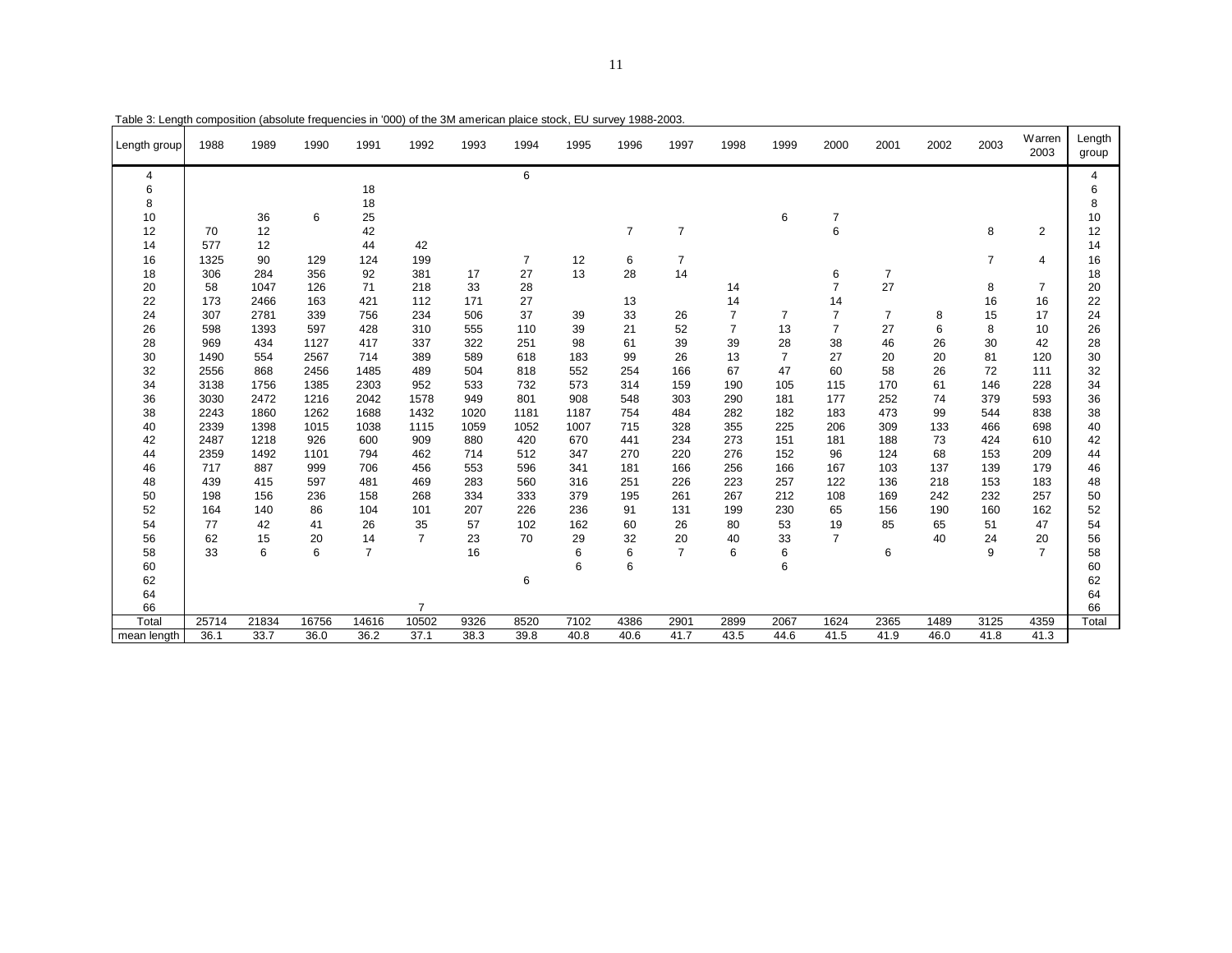| Year       | a      | b      | n     |
|------------|--------|--------|-------|
| 1988       | 0.0048 | 3.2121 | 1211  |
| 1989       | 0.0055 | 3.1810 | 1192  |
| 1990       | 0.0043 | 3.2420 | 1314  |
| 1991       | 0.0043 | 3.2404 | 1032  |
| 1992       | 0.0048 | 3.2130 | 1296  |
| 1993       | 0.0030 | 3.3362 | 1036  |
| 1994       | 0.0029 | 3.3373 | 1065  |
| 1995       | 0.0027 | 3.3474 | 772   |
| 1996       | 0.0048 | 3.1978 | 571   |
| 1997       | 0.0046 | 3.2116 | 435   |
| 1998       | 0.0044 | 3.2260 | 442   |
| 1999       | 0.0043 | 3.2294 | 452   |
| 2000       | 0.0082 | 3.0444 | 411   |
| 2001       | 0.0044 | 3.2074 | 570   |
| 2002       | 0.0029 | 3.3242 | 225   |
| 2003       | 0.0044 | 3.2292 | 400   |
| All period | 0.0044 | 3.2360 | 12424 |

Table 4: Length weight relationships of 3M American plaice (Casas, *pers. comm* . 2004)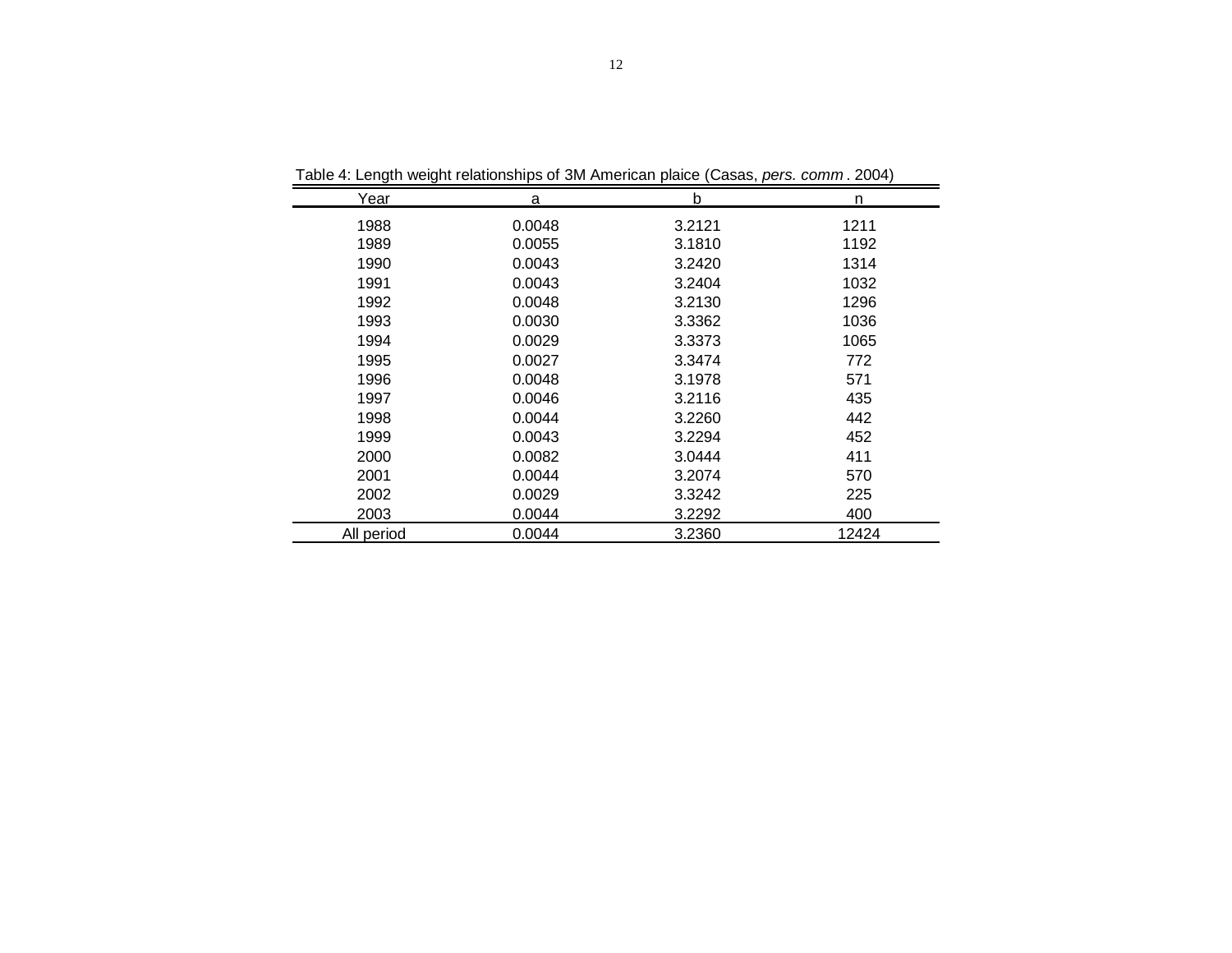| Table 5: Population abundance (000s) at age (yrs) of A. plaice from surveys in Div. 3M during EU survey 1988-2003. |
|--------------------------------------------------------------------------------------------------------------------|
|--------------------------------------------------------------------------------------------------------------------|

| Year/age    |                | 2    | 3    | 4    | 5    | 6    |      | 8    | 9    | 10   | 11  | 12  | 13  | 14  | 15  | $16+$ | Total |
|-------------|----------------|------|------|------|------|------|------|------|------|------|-----|-----|-----|-----|-----|-------|-------|
| 1988        | 503            | 1391 | 1683 | 4080 | 3511 | 3057 | 4445 | 2664 | 1608 | 1024 | 599 | 381 | 217 | 335 | 138 | 77    | 25714 |
| 1989        | 48             | 1587 | 5756 | 2306 | 2150 | 1883 | 2807 | 1886 | 1203 | 805  | 502 | 325 | 172 | 258 | 96  | 48    | 21834 |
| 1990        | 6              | 576  | 1369 | 4591 | 2012 | 1379 | 2074 | 1530 | 1063 | 737  | 485 | 328 | 188 | 262 | 104 | 52    | 16756 |
| 1991        | 140            | 322  | 1487 | 2286 | 2321 | 1548 | 2089 | 1457 | 1012 | 686  | 452 | 302 | 151 | 213 | 77  | 74    | 14616 |
| 1992        | 20             | 685  | 762  | 1030 | 1175 | 1230 | 1772 | 1200 | 840  | 596  | 402 | 274 | 145 | 222 | 87  | 61    | 10502 |
| 1993        |                | 24   | 1376 | 970  | 647  | 340  | 3107 | 351  | 596  | 281  | 197 | 229 | 281 | 861 | 29  | 36    | 9326  |
| 1994        | 6              | 40   | 38   | 1789 | 779  | 647  | 706  | 2471 | 241  | 476  | 166 | 163 | 194 | 398 | 397 | 8     | 8520  |
| 1995        |                | 25   | 99   | 631  | 1617 | 989  | 986  | 664  | 1130 | 126  | 143 | 119 | 120 | 242 | 183 | 27    | 7102  |
| 1996        |                | 34   | 103  | 227  | 471  | 1248 | 663  | 415  | 310  | 477  | 114 | 65  | 68  | 95  | 62  | 25    | 4386  |
| 1997        |                | 14   | 96   | 22   | 98   | 314  | 903  | 201  | 314  | 224  | 374 | 103 | 20  | 77  | 40  | 93    | 2901  |
| 1998        |                | 21   | 27   | 40   | 60   | 203  | 459  | 657  | 389  | 269  | 237 | 231 | 74  | 94  | 48  | 90    | 2899  |
| 1999        | 6              |      | 20   | 57   | 61   | 58   | 181  | 346  | 379  | 192  | 264 | 165 | 100 | 103 | 50  | 83    | 2067  |
| 2000        | 13             | 21   | 6    | 73   | 87   | 118  | 87   | 112  | 289  | 314  | 173 | 140 | 59  | 44  | 38  | 49    | 1624  |
| 2001        |                | 34   | 45   | 50   | 82   | 45   | 81   | 192  | 311  | 417  | 350 | 311 | 144 | 130 | 92  | 83    | 2365  |
| 2002        |                |      | 27   | 54   | 14   | 67   | 47   | 89   | 109  | 136  | 220 | 166 | 192 | 112 | 105 | 151   | 1489  |
| 2003        | 8              |      | 36   | 105  | 91   | 66   | 90   | 166  | 338  | 291  | 487 | 480 | 307 | 307 | 167 | 180   | 3125  |
|             |                |      |      |      |      |      |      |      |      |      |     |     |     |     |     |       |       |
| 2003 Warren | $\overline{2}$ |      | 38   | 153  | 136  | 99   | 136  | 248  | 506  | 429  | 703 | 678 | 429 | 406 | 197 | 196   | 4359  |

Table 6 - Weights at age of the 3M American plaice stock (Kg) from EU surveys, 1988-2003

| Year/age       |       | 2     | 3     |       | 5     | 6     | $\overline{7}$ | 8     | 9     | 10    | 11    | 12    | 13    | 14    | 15    | $16+$ |
|----------------|-------|-------|-------|-------|-------|-------|----------------|-------|-------|-------|-------|-------|-------|-------|-------|-------|
| 1988           | 0.027 | 0.048 | 0.152 | 0.336 | 0.485 | 0.610 | 0.715          | 0.784 | 0.799 | 0.825 | 0.888 | 0.974 | 1.231 | 1.247 | 1.573 | 1.764 |
| 1989           | 0.013 | 0.090 | 0.151 | 0.292 | 0.514 | 0.623 | 0.720          | 0.816 | 0.841 | 0.864 | 0.924 | 1.007 | 1.201 | 1.216 | 1.488 | 1.663 |
| 1990           | 0.010 | 0.062 | 0.189 | 0.311 | 0.416 | 0.550 | 0.701          | 0.830 | 0.859 | 0.901 | 0.969 | 1.044 | 1.197 | 1.226 | 1.436 | 1.595 |
| 1991           | 0.015 | 0.070 | 0.157 | 0.339 | 0.469 | 0.553 | 0.652          | 0.768 | 0.798 | 0.835 | 0.897 | 0.966 | 1.159 | 1.185 | 1.442 | 1.644 |
| 1992           | 0.029 | 0.063 | 0.158 | 0.312 | 0.506 | 0.609 | 0.681          | 0.760 | 0.812 | 0.842 | 0.926 | 1.019 | 1.199 | 1.217 | 1.426 | 1.787 |
| 1993           |       | 0.061 | 0.160 | 0.295 | 0.399 | 0.572 | 0.726          | 0.760 | 0.801 | 0.885 | 0.927 | 0.952 | 1.098 | 1.249 | 1.865 | 1.629 |
| 1994           | 0.001 | 0.062 | 0.163 | 0.314 | 0.478 | 0.557 | 0.645          | 0.812 | 0.961 | 0.935 | 1.051 | 1.049 | 1.303 | 1.262 | 1.565 | 1.895 |
| 1995           |       | 0.044 | 0.191 | 0.326 | 0.480 | 0.620 | 0.669          | 0.797 | 0.901 | 1.239 | 1.302 | 1.482 | 1.531 | 1.528 | 1.571 | 2.108 |
| 1996           | 0.017 | 0.055 | 0.190 | 0.329 | 0.461 | 0.584 | 0.710          | 0.828 | 0.947 | 0.877 | 1.104 | 1.400 | 1.319 | 1.540 | 1.663 | 1.825 |
| 1997           | 0.017 | 0.049 | 0.171 | 0.236 | 0.421 | 0.550 | 0.668          | 0.637 | 0.870 | 1.017 | 1.031 | 1.233 | 1.277 | 1.450 | 1.622 | 1.526 |
| 1998           |       | 0.090 | 0.174 | 0.259 | 0.378 | 0.506 | 0.647          | 0.781 | 0.830 | 1.043 | 1.256 | 1.342 | 1.544 | 1.519 | 1.619 | 1.665 |
| 1999           | 0.010 |       | 0.166 | 0.315 | 0.431 | 0.541 | 0.560          | 0.778 | 0.855 | 1.013 | 1.196 | 1.293 | 1.470 | 1.729 | 1.571 | 1.599 |
| 2000           | 0.016 | 0.091 | 0.115 | 0.245 | 0.403 | 0.511 | 0.610          | 0.674 | 0.760 | 0.754 | 0.856 | 0.960 | 1.236 | 1.200 | 1.316 | 1.392 |
| 2001           |       | 0.072 | 0.211 | 0.245 | 0.366 | 0.426 | 0.520          | 0.598 | 0.621 | 0.709 | 0.711 | 0.866 | 1.100 | 1.342 | 1.451 | 1.496 |
| 2002           |       |       | 0.192 | 0.287 | 0.398 | 0.436 | 0.665          | 0.758 | 0.715 | 0.880 | 1.118 | 1.177 | 1.318 | 1.427 | 1.504 | 1.535 |
| 2003           | 0.017 | 0.041 | 0.134 | 0.327 | 0.361 | 0.457 | 0.543          | 0.669 | 0.674 | 0.735 | 0.794 | 0.858 | 0.886 | 1.028 | 1.315 | 1.499 |
|                |       |       |       |       |       |       |                |       |       |       |       |       |       |       |       |       |
| mean           | 0.016 | 0.064 | 0.167 | 0.298 | 0.435 | 0.544 | 0.652          | 0.753 | 0.815 | 0.897 | 0.997 | 1.101 | 1.254 | 1.335 | 1.527 | 1.664 |
|                |       |       |       |       |       |       |                |       |       |       |       |       |       |       |       |       |
| 2003 Warren    | 0.017 | 0.041 | 0.140 | 0.336 | 0.366 | 0.457 | 0.539          | 0.657 | 0.664 | 0.720 | 0.768 | 0.824 | 0.841 | 0.948 | 1.250 | 1.433 |
| Imean - Warren | 0.016 | 0.064 | 0.168 | 0.299 | 0.436 | 0.544 | 0.652          | 0.752 | 0.815 | 0.896 | 0.995 | 0.099 | .252  | 1.330 | 1.523 | 066.  |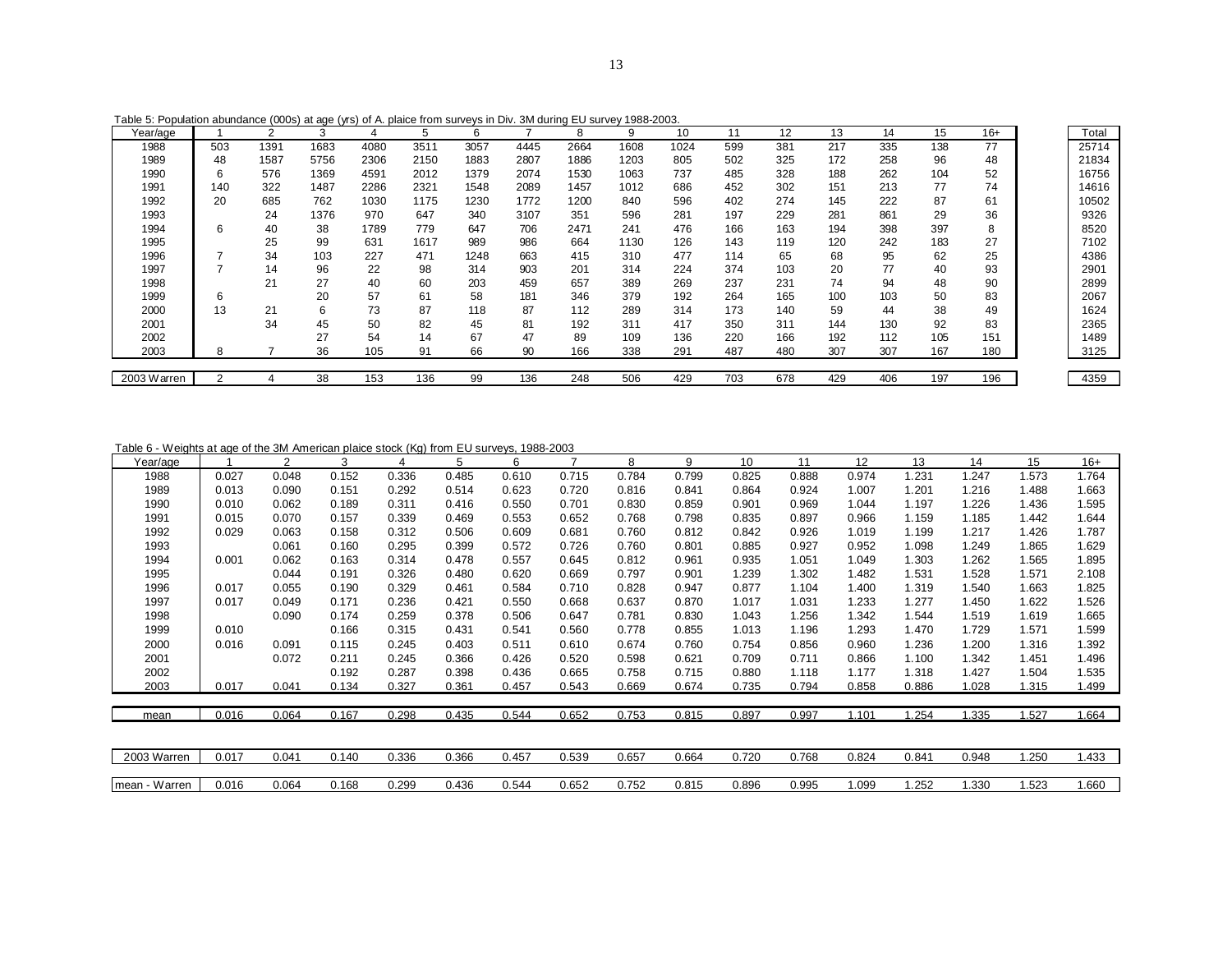| <b>YEAR</b> | <b>TOTAL CATCH</b> | <b>BREAKDOWN</b><br><b>TOTAL CATCH</b> |          | LENGTHS COMPOSITION |            |          | Mean Weight | TOTAL CATCH IN        |
|-------------|--------------------|----------------------------------------|----------|---------------------|------------|----------|-------------|-----------------------|
|             | (ton)              | (ton)                                  | Countrv  | Source              | Gear       | Paper    | (Kg)        | <b>NUMBER (000's)</b> |
| 2003        | 131                | 131                                    | Portugal | Commercial          | <b>OTB</b> | scs 04/5 | 0.953       | 137.5                 |
|             |                    |                                        | Spain    | Commercial          | <b>OTB</b> | scs 04/9 | 0.699       | 0.000                 |

Table 8: Length composition (absolute frequencies in '000) of the 3M American plaice catches, 1988-2003.

| rable 6. Lengin composition (absolute requencies in '000) or the 3M American plance catches, 1966-2003.<br>lenath aroup | 1988   | 1989   | 1990   | 1991   | 1992  | 1993  | 1994  | 1995   | 1996  | 1997  | 1998  | 1999  | 2000  | 2001  | 2002  | 2003  |
|-------------------------------------------------------------------------------------------------------------------------|--------|--------|--------|--------|-------|-------|-------|--------|-------|-------|-------|-------|-------|-------|-------|-------|
| 16                                                                                                                      |        | 19.3   | 0.8    |        |       |       | 0.7   | 3.0    |       |       |       |       |       |       |       |       |
| 18                                                                                                                      |        | 60.5   | 3.9    |        |       |       | 2.9   | 3.2    |       |       |       |       |       |       |       |       |
| 20                                                                                                                      | 6.9    | 126.5  | 2.0    |        | 5.3   | 1.8   | 3.3   |        |       |       |       |       |       |       |       |       |
| 22                                                                                                                      | 10.4   | 88.0   | 8.2    | 5.8    | 1.3   | 6.9   | 3.2   |        |       |       |       |       | 0.3   | 0.1   |       |       |
| 24                                                                                                                      | 65.6   | 35.8   | 10.4   | 6.6    | 1.4   | 14.3  | 4.8   | 9.7    | 5.1   |       | 0.2   |       |       | 0.2   |       |       |
| 26                                                                                                                      | 186.5  | 41.3   | 20.2   | 0.0    | 7.4   | 16.1  | 18.3  | 9.7    | 0.4   |       | 0.2   |       | 0.7   | 0.5   | 0.3   | 0.02  |
| 28                                                                                                                      | 345.3  | 131.2  | 43.2   | 23.2   | 23.7  | 17.1  | 30.6  | 24.3   | 10.0  |       | 0.5   |       | 9.4   | 3.0   | 1.1   | 0.1   |
| 30                                                                                                                      | 276.2  | 226.7  | 91.7   | 28.2   | 37.5  | 23.2  | 71.1  | 45.4   | 31.6  |       | 0.7   |       | 16.3  | 10.0  | 2.2   | 0.5   |
| 32                                                                                                                      | 303.9  | 365.4  | 131.9  | 109.7  | 36.7  | 23.0  | 94.4  | 136.9  | 63.4  |       | 1.8   | 5.2   | 21.5  | 18.1  | 5.1   | 2.5   |
| 34                                                                                                                      | 611.2  | 569.3  | 96.5   | 203.1  | 61.0  | 19.9  | 81.3  | 142.1  | 98.4  | 14.6  | 4.0   | 10.4  | 23.4  | 22.5  | 17.9  | 3.0   |
| 36                                                                                                                      | 621.5  | 603.5  | 86.9   | 283.0  | 90.5  | 28.5  | 88.0  | 225.2  | 86.5  | 13.0  | 6.2   | 25.9  | 23.6  | 29.7  | 27.9  | 10.8  |
| 38                                                                                                                      | 372.9  | 477.8  | 71.1   | 147.1  | 122.7 | 37.5  | 128.1 | 294.5  | 74.7  | 24.4  | 15.6  | 51.9  | 24.5  | 31.1  | 24.7  | 15.2  |
| 40                                                                                                                      | 372.9  | 356.7  | 70.6   | 146.2  | 108.2 | 29.4  | 112.6 | 249.8  | 47.4  | 37.8  | 22.6  | 15.6  | 23.0  | 28.9  | 24.1  | 25.1  |
| 42                                                                                                                      | 473.1  | 696.1  | 82.1   | 147.7  | 57.1  | 34.6  | 44.9  | 166.2  | 47.2  | 22.8  | 17.8  | 20.8  | 17.1  | 22.2  | 22.9  | 22.1  |
| 44                                                                                                                      | 397.1  | 630.2  | 125.0  | 320.8  | 67.8  | 32.6  | 55.2  | 86.1   | 23.3  | 8.1   | 44.0  | 36.3  | 12.9  | 18.1  | 12.8  | 5.5   |
| 46                                                                                                                      | 158.8  | 405.0  | 132.8  | 295.7  | 79.8  | 25.6  | 63.3  | 84.6   | 14.1  | 17.2  | 36.5  | 31.1  | 11.6  | 14.3  | 10.7  | 16.0  |
| 48                                                                                                                      | 76.0   | 97.4   | 73.9   | 120.1  | 86.9  | 23.0  | 59.4  | 78.4   | 12.7  | 33.5  | 30.9  | 46.7  | 9.8   | 12.6  | 9.8   | 10.9  |
| 50                                                                                                                      | 62.2   | 68.0   | 30.3   | 106.6  | 63.2  | 22.0  | 35.4  | 94.0   | 8.4   | 24.4  | 37.8  | 25.9  | 6.5   | 6.5   | 6.4   | 14.8  |
| 52                                                                                                                      | 72.5   | 35.8   | 9.6    | 9.1    | 33.1  | 12.7  | 24.3  | 58.5   | 2.8   | 16.3  | 36.1  | 10.4  | 6.9   | 3.6   | 5.4   | 6.9   |
| 54                                                                                                                      | 34.5   | 27.5   | 6.7    | 3.0    | 10.3  | 3.8   | 10.8  | 40.2   | 0.6   | 4.1   | 5.3   |       | 0.8   | 1.5   | 1.9   | 3.0   |
| 56                                                                                                                      | 17.3   | 13.8   | 3.4    | 0.004  | 5.4   | 1.6   | 7.4   | 7.2    | 0.3   | 1.7   | 4.4   |       | 0.4   | 0.5   | 0.2   | 0.2   |
| 58                                                                                                                      | 3.5    |        | 0.8    | 0.002  | 4.8   | 0.7   |       | 1.5    |       |       | 0.03  |       |       | 0.1   |       |       |
| 60                                                                                                                      |        |        |        |        | 0.01  | 0.1   |       | 1.5    |       |       |       |       |       | 0.04  |       |       |
| 62                                                                                                                      |        |        | 0.1    |        |       | 0.001 | 0.6   |        |       |       |       |       |       | 0.1   |       | 1.0   |
| 64                                                                                                                      |        |        |        |        |       |       |       |        |       |       |       |       |       | 0.01  |       |       |
| Total ('000)                                                                                                            | 4468.2 | 5075.7 | 1102.2 | 1955.9 | 904.0 | 374.5 | 940.5 | 1762.1 | 527.0 | 218.0 | 264.8 | 280.2 | 208.7 | 223.8 | 173.5 | 137.5 |
| mean length                                                                                                             | 37.9   | 38.7   | 39.5   | 41.6   | 41.8  | 39.6  | 39.5  | 40.8   | 37.9  | 44.6  | 46.7  | 43.9  | 39.3  | 40.3  | 41.3  | 44.1  |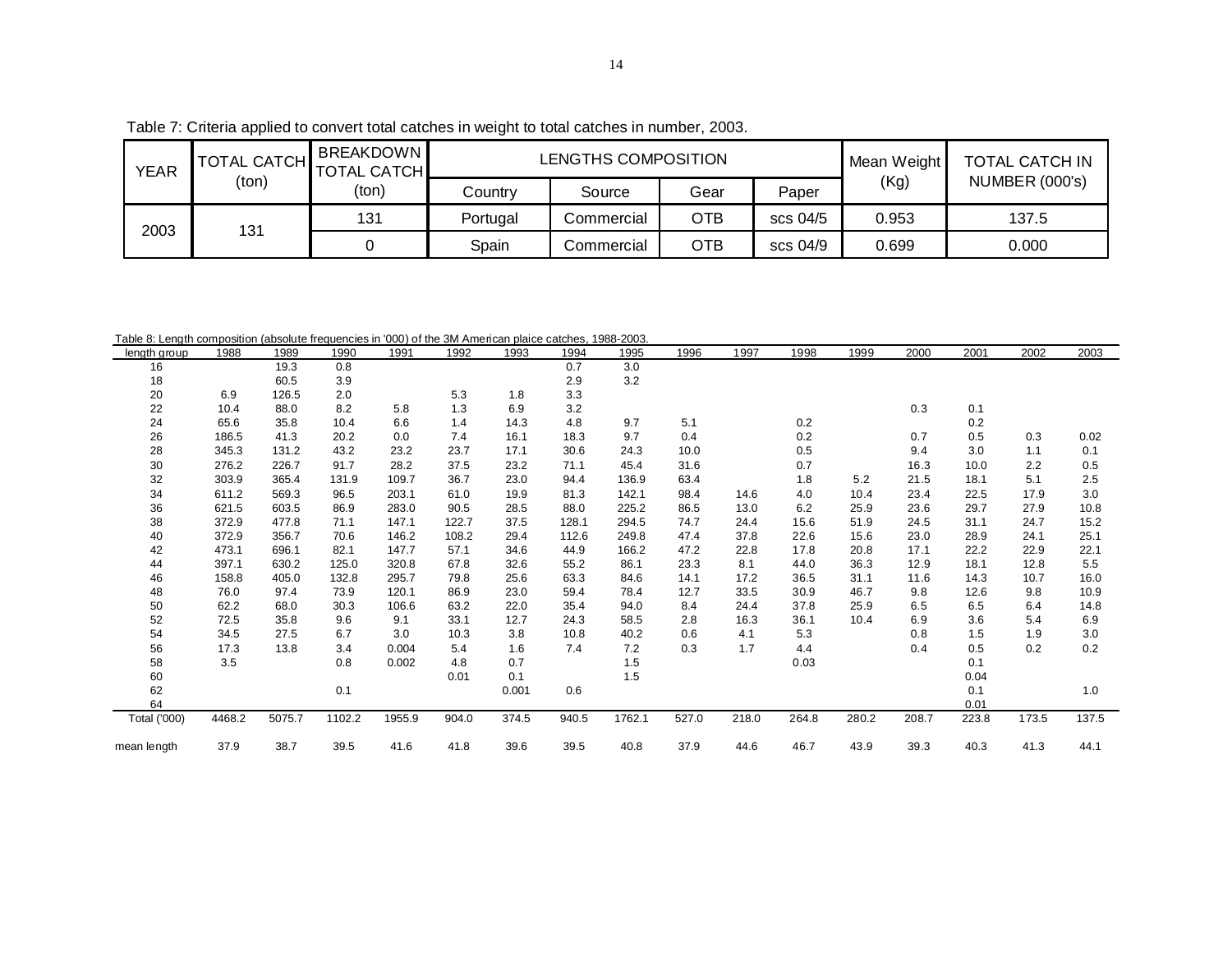Table 9 - Catch at age (000s) of the 3M American plaice, 1988-2003.

| Year/age | ◠   | 3               |     |     | 6   |     | 8   | 9   | 10  | 11  | 12  | 13     | 14  | 15 | $16+$ | Total |
|----------|-----|-----------------|-----|-----|-----|-----|-----|-----|-----|-----|-----|--------|-----|----|-------|-------|
| 1988     |     | 311             | 731 | 549 | 440 | 720 | 532 | 386 | 265 | 173 | 118 | 65     | 102 | 43 | 25    | 4468  |
| 1989     | 175 | 209             | 573 | 527 | 482 | 886 | 715 | 520 | 356 | 230 | 148 | 80     | 118 | 39 | 19    | 5076  |
| 1990     |     | 49              | 183 | 112 | 87  | 158 | 147 | 110 | 78  | 55  | 39  | 24     | 33  | 13 |       | 1102  |
| 1991     |     | 19              | 133 | 185 | 168 | 342 | 331 | 243 | 174 | 124 | 84  | 50     | 68  | 23 | 12    | 1956  |
| 1992     |     | 17              | 76  | 75  | 76  | 136 | 124 | 100 | 77  | 60  | 46  | 31     | 45  | 23 | 14    | 904   |
| 1993     |     | 47              | 42  | 26  | 11  | 112 | 13  | 24  | 12  | 9   |     | 15     | 49  | 2  | ◠     | 375   |
| 1994     |     | $\sqrt{2}$<br>6 | 219 | 98  | 77  | 75  | 254 | 24  | 48  | 16  | 17  | 20     | 40  | 43 |       | 941   |
| 1995     | 6   | 24              | 167 | 458 | 235 | 231 | 155 | 250 | 31  | 35  | 30  | 30     | 58  | 45 |       | 1762  |
| 1996     |     | 13              | 60  | 101 | 173 | 63  | 41  | 23  | 34  | 6   | 3   | $\sim$ | 3   | ◠  | 0.4   | 527   |
| 1997     |     |                 |     |     | 17  | 61  | 12  | 28  | 23  | 35  | 13  | ٠J.    | g   | 4  | 10    | 218   |
| 1998     |     | 0.3             |     |     |     | 28  | 57  | 36  | 31  | 32  | 33  | 8      | 14  |    | 10    | 265   |
| 1999     |     |                 |     |     |     | 27  | 59  | 60  | 35  | 40  | 21  | 9      |     |    |       | 280   |
| 2000     | 0.2 | 0.1             | 19  | 25  | 25  | 12  | 13  | 33  | 35  | 17  | 13  | 6      | 3   | 3  | 4     | 209   |
| 2001     |     | :5              |     | 16  | 8   | 10  | 21  | 30  | 41  | 35  | 29  | 10     | h   |    | З     | 224   |
| 2002     |     |                 |     |     | 17  | 13  | 21  | 22  | 23  | 24  | 17  | 12     |     | ◠  |       | 174   |
| 2003     |     | 0.02            |     |     |     | 3   | 6   | 13  | 12  | 23  | 25  | 16     | 15  | 9  | 10    | 138   |

Table 10 - Mean weight at age of the 3M American plaice catch (Kg), 1988-2003.

| Year/age | C     | 3     | 4     | 5     | 6     |       | 8     | 9     | 10    | 11    | 12    | 13    | 14    | 15    | $16+$ |
|----------|-------|-------|-------|-------|-------|-------|-------|-------|-------|-------|-------|-------|-------|-------|-------|
| 1988     | 0.097 | 0.200 | 0.312 | 0.449 | 0.572 | 0.684 | 0.762 | 0.790 | 0.823 | 0.886 | 0.981 | 1.215 | 1.271 | 1.590 | 1.736 |
| 1989     | 0.079 | 0.165 | 0.342 | 0.479 | 0.617 | 0.750 | 0.842 | 0.860 | 0.882 | 0.928 | 0.985 | 1.136 | 1.185 | 1.484 | 1.717 |
| 1990     | 0.072 | 0.191 | 0.320 | 0.424 | 0.558 | 0.738 | 0.889 | 0.924 | 0.963 | 1.031 | 1.095 | 1.223 | 1.262 | 1.481 | 1.618 |
| 1991     | 0.115 | 0.189 | 0.367 | 0.480 | 0.598 | 0.763 | 0.891 | 0.929 | 0.962 | 1.035 | 1.087 | 1.188 | 1.206 | 1.361 | 1.477 |
| 1992     | 0.086 | 0.210 | 0.327 | 0.487 | 0.606 | 0.723 | 0.855 | 0.919 | 0.966 | 1.074 | 1.169 | 1.373 | 1.381 | 1.574 | 1.666 |
| 1993     |       | 0.162 | 0.296 | 0.394 | 0.580 | 0.756 | 0.813 | 0.865 | 0.979 | 1.039 | 1.059 | 1.179 | 1.339 | 1.819 | 1.627 |
| 1994     | 0.061 | 0.155 | 0.314 | 0.487 | 0.562 | 0.653 | 0.824 | 0.969 | 0.954 | 1.068 | 1.065 | 1.318 | 1.289 | 1.561 | 1.895 |
| 1995     | 0.044 | 0.190 | 0.335 | 0.494 | 0.626 | 0.684 | 0.816 | 0.925 | 1.244 | 1.320 | 1.474 | 1.532 | 1.547 | 1.571 | 2.108 |
| 1996     |       | 0.225 | 0.331 | 0.425 | 0.535 | 0.671 | 0.733 | 0.852 | 0.825 | 1.002 | 1.302 | 1.202 | 1.385 | 1.539 | 1.333 |
| 1997     |       |       |       | 0.445 | 0.639 | 0.726 | 0.682 | 0.949 | 1.059 | 1.097 | 1.270 | 1.261 | 1.509 | 1.508 | 1.513 |
| 1998     |       | 0.185 | 0.269 | 0.396 | 0.554 | 0.776 | 0.889 | 0.950 | 1.140 | 1.337 | 1.380 | 1.461 | 1.509 | 1.589 | 1.613 |
| 1999     |       |       | 0.365 | 0.495 | 0.536 | 0.581 | 0.786 | 0.872 | 0.943 | 1.109 | 1.194 | 1.337 | 1.445 | 1.439 | 1.389 |
| 2000     | 0.115 | 0.115 | 0.268 | 0.359 | 0.444 | 0.566 | 0.637 | 0.706 | 0.692 | 0.782 | 0.891 | 1.225 | 1.140 | 1.290 | 1.389 |
| 2001     |       | 0.263 | 0.283 | 0.340 | 0.401 | 0.471 | 0.595 | 0.615 | 0.691 | 0.703 | 0.805 | 0.975 | 1.150 | 1.298 | 1.534 |
| 2002     |       | 0.231 | 0.341 | 0.398 | 0.436 | 0.622 | 0.692 | 0.658 | 0.734 | 0.813 | 0.850 | 0.992 | 1.349 | 1.378 | 1.470 |
| 2003     |       | 0.232 | 0.419 | 0.419 | 0.554 | 0.613 | 0.754 | 0.746 | 0.786 | 0.868 | 0.949 | 0.968 | 1.084 | 1.311 | 1.567 |
|          |       |       |       |       |       |       |       |       |       |       |       |       |       |       |       |
| mean     | 0.084 | 0.194 | 0.326 | 0.436 | 0.551 | 0.674 | 0.779 | 0.846 | 0.915 | 1.006 | 1.097 | 1.224 | 1.316 | 1.487 | 1.603 |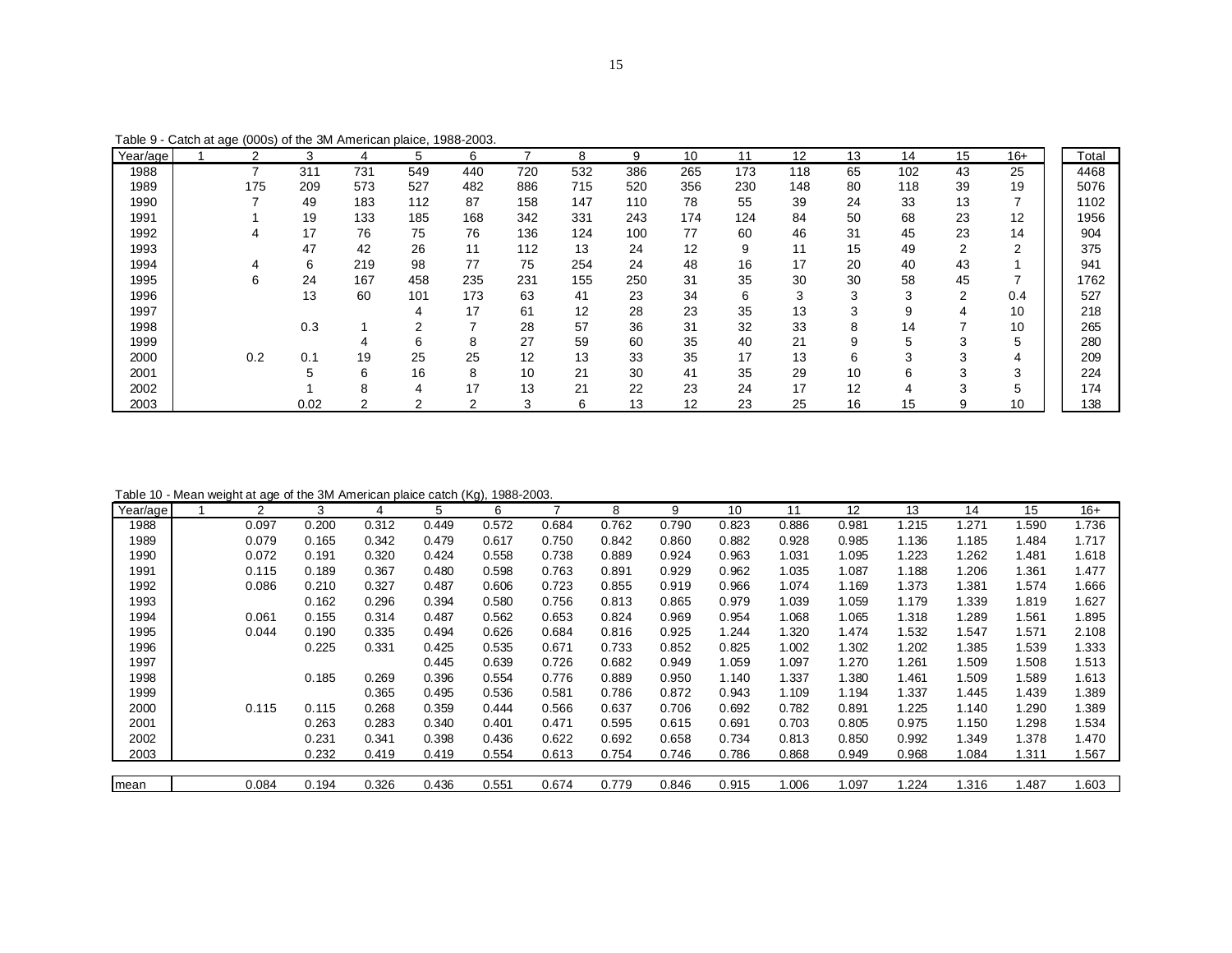| Age | F at age index | Observed PR            | Logit PR | Squared difference |
|-----|----------------|------------------------|----------|--------------------|
|     | 0.000          | 0.000                  | 0.013    | 0.000              |
| 2   | 0.181          | 0.155                  | 0.142    | 0.000              |
| 3   | 0.439          | 0.378                  | 0.441    | 0.004              |
| 4   | 0.937          | 0.806                  | 0.716    | 0.008              |
| 5   | 1.053          | 0.906                  | 0.874    | 0.001              |
| 6   | 1.001          | 0.861                  | 0.948    | 0.007              |
| 7   | 0.983          | 0.847                  | 0.979    | 0.017              |
| 8   | 1.137          | 0.978                  | 0.991    | 0.000              |
| 9   | 1.145          | 0.986                  | 0.997    | 0.000              |
| 10  | 1.162          | 1.000                  | 0.999    | 0.000              |
| 11  | 1.157          | 0.996                  | 0.999    | 0.000              |
| 12  | 1.157          | 0.996                  | 1.000    | 0.000              |
| 13  | 0.973          | 0.837                  | 1.000    | 0.026              |
| 14  | 1.027          | 0.884                  | 1.000    | 0.013              |
| 15  | 0.859          | 0.739                  | 1.000    | 0.068              |
| 16  | 0.787          | 0.677                  | 1.000    | 0.104              |
|     |                | Minimum sum of squares |          | 0.250              |
|     |                |                        |          |                    |

Table11: American plaice exploitaion pattern given by the generalized logit of the 1988-03 observed partial recruitment (See text).

| <br>۱n<br>чега<br>ve<br>. |      | $\sim$<br>. . |
|---------------------------|------|---------------|
|                           | ∩4 ∩ | -ົ            |



**Fig. 4: PR curve for 3M American plaice**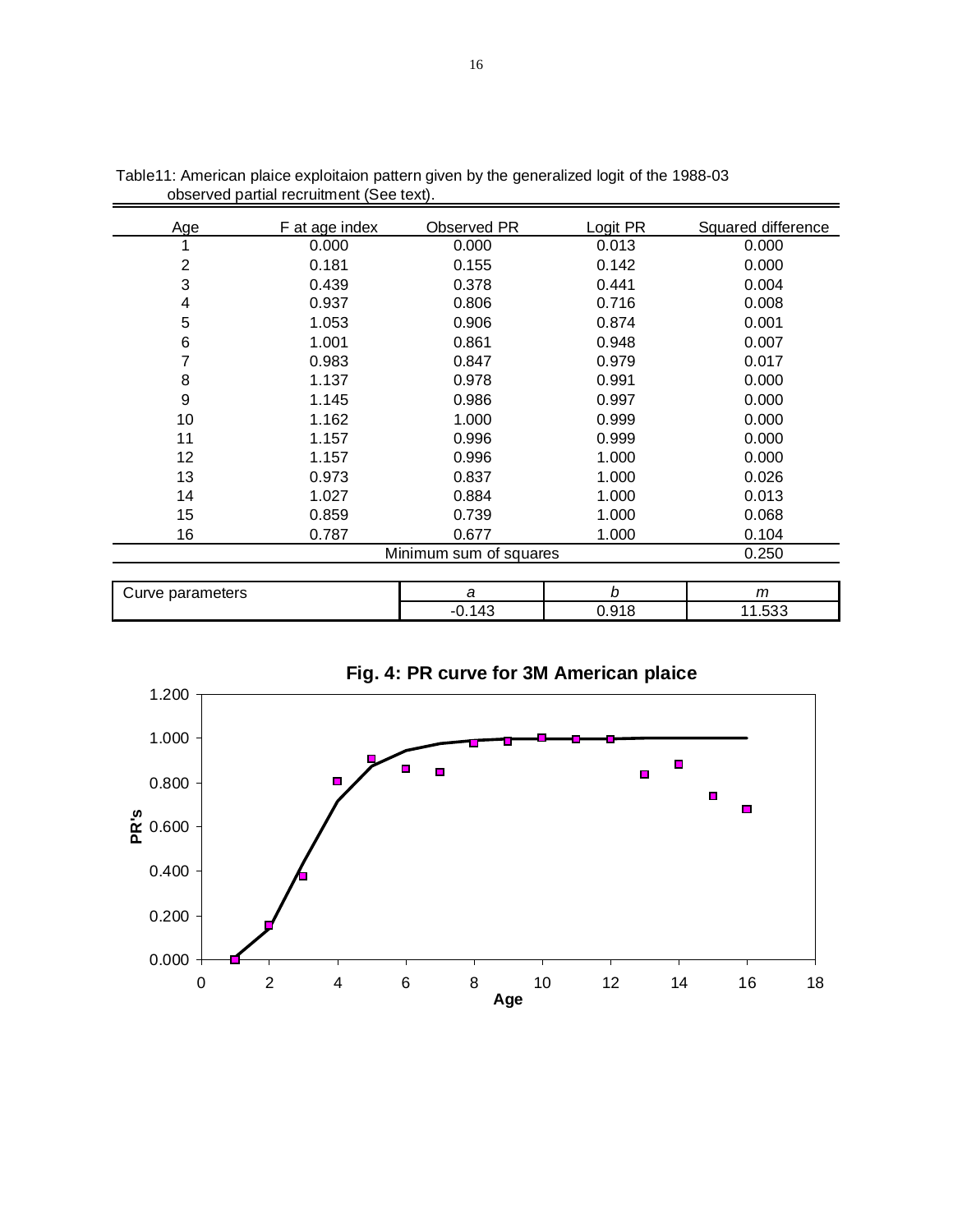| Age |       | mean weights 1988-03 | og mat $(\%)$ | PR 88-03 | Ref. M |
|-----|-------|----------------------|---------------|----------|--------|
|     | stock | catch                |               |          |        |
| 1   | 0.016 | 0.016                | 0.000         | 0.013    | 0.20   |
| 2   | 0.064 | 0.074                | 0.000         | 0.143    | 0.20   |
| 3   | 0.167 | 0.194                | 0.000         | 0.442    | 0.20   |
| 4   | 0.298 | 0.326                | 0.000         | 0.717    | 0.20   |
| 5   | 0.435 | 0.436                | 0.500         | 0.875    | 0.20   |
| 6   | 0.544 | 0.551                | 1.000         | 0.948    | 0.20   |
| 7   | 0.652 | 0.674                | 1.000         | 0.979    | 0.20   |
| 8   | 0.753 | 0.779                | 1.000         | 0.991    | 0.20   |
| 9   | 0.815 | 0.846                | 1.000         | 0.997    | 0.20   |
| 10  | 0.897 | 0.915                | 1.000         | 0.999    | 0.20   |
| 11  | 0.997 | 1.006                | 1.000         | 0.999    | 0.20   |
| 12  | 1.101 | 1.097                | 1.000         | 1.000    | 0.20   |
| 13  | 1.254 | 1.224                | 1.000         | 1.000    | 0.20   |
| 14  | 1.335 | 1.316                | 1.000         | 1.000    | 0.20   |
| 15  | 1.527 | 1.487                | 1.000         | 1.000    | 0.20   |
| 16+ | 1.664 | 1.603                | 1.000         | 1.000    | 0.20   |

Table 12 A: Yield per recruit parameters for 3M American plaice.

| Table 12 B: Yield per recruit results for 3M American plaice. |  |  |  |
|---------------------------------------------------------------|--|--|--|
|---------------------------------------------------------------|--|--|--|

|                  | Ref F | В    | Υ   | <b>SSB</b> | Slope |
|------------------|-------|------|-----|------------|-------|
|                  | 0.000 | 2455 | 0   | 2013       | 2,053 |
|                  | 0.000 | 2455 | 0   | 2013       | 1,570 |
|                  | 0.035 | 1939 | 55  | 1507       | 922   |
|                  | 0.070 | 1591 | 87  | 1168       | 562   |
|                  | 0.105 | 1345 | 107 | 930        | 351   |
|                  | 0.140 | 1164 | 119 | 757        | 222   |
| F <sub>0.1</sub> | 0.163 | 1069 | 125 | 668        | 205   |
|                  | 0.175 | 1025 | 127 | 627        | 140   |
|                  | 0.210 | 917  | 132 | 527        | 87    |
|                  | 0.245 | 831  | 135 | 448        | 51    |
|                  | 0.280 | 760  | 137 | 385        | 26    |
|                  | 0.315 | 702  | 138 | 334        | 8     |
| Fmax             | 0.355 | 646  | 138 | 285        | 0     |
|                  | 0.385 | 610  | 138 | 255        | -12   |
|                  | 0.420 | 574  | 137 | 225        | -19   |
|                  | 0.455 | 542  | 137 | 200        | -23   |
|                  | 0.490 | 514  | 136 | 178        | $-26$ |
|                  | 0.525 | 489  | 135 | 159        | -29   |

Fig.5 - Yield, B and SSB per recruit curve for 3M American plaice

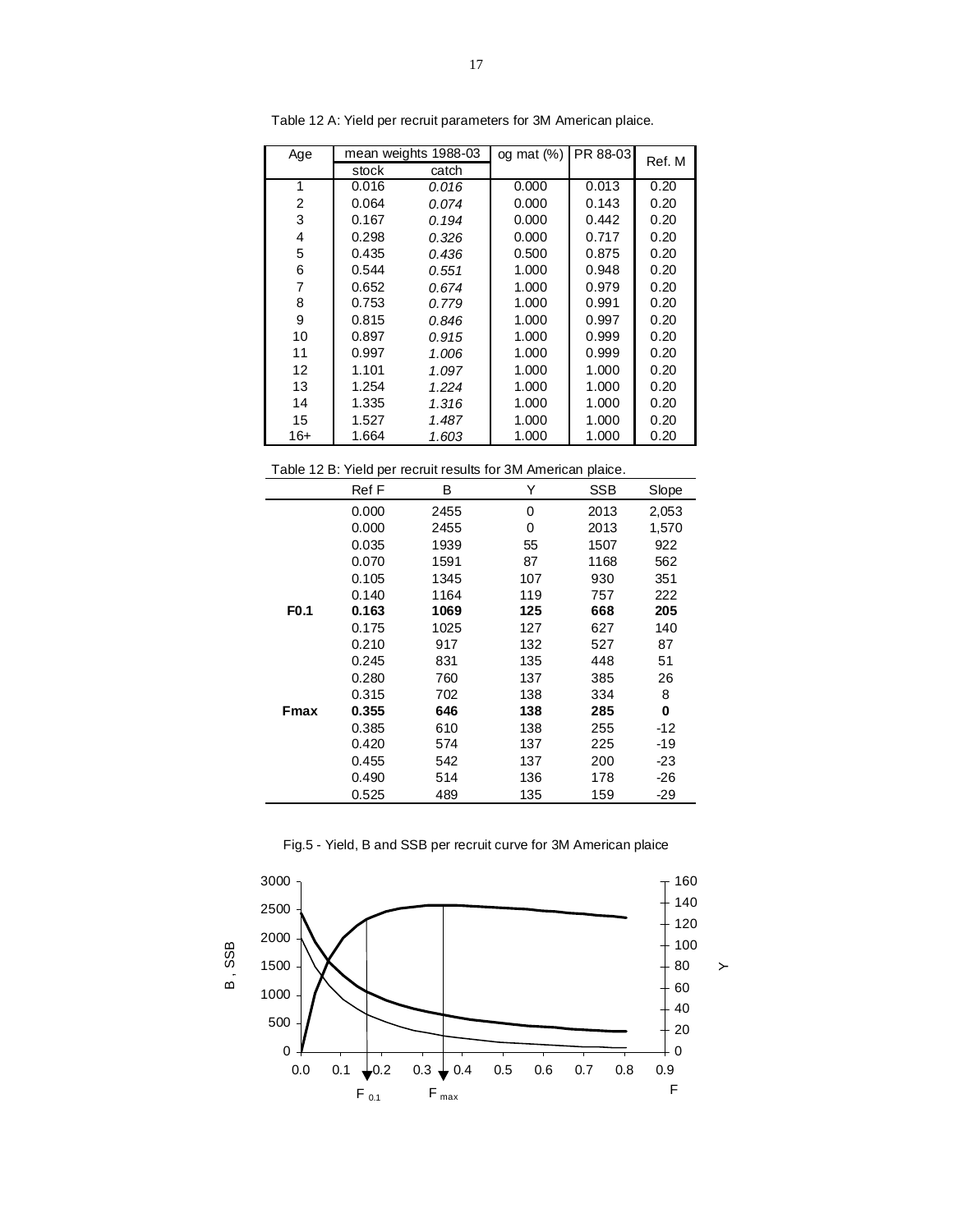|      | Dased in EU survey series. |               |       |
|------|----------------------------|---------------|-------|
| Year | Catch (tons)               | Survey (tons) | C/B   |
| 1988 | 1082                       | 4750          | 0.228 |
| 1989 | 1576                       | 3710          | 0.425 |
| 1990 | 364                        | 3323          | 0.110 |
| 1991 | 817                        | 2905          | 0.281 |
| 1992 | 336                        | 2467          | 0.136 |
| 1993 | 53                         | 1176          | 0.045 |
| 1994 | 295                        | 2857          | 0.103 |
| 1995 | 443                        | 1890          | 0.234 |
| 1996 | 84                         | 1181          | 0.071 |
| 1997 | 97                         | 1015          | 0.096 |
| 1998 | 163                        | 1414          | 0.115 |
| 1999 | 176                        | 1104          | 0.159 |
| 2000 | 69                         | 679           | 0.102 |
| 2001 | 84                         | 852           | 0.099 |
| 2002 | 65                         | 512           | 0.128 |
| 2003 | 44                         | 939           | 0.047 |

 Table 13 - Trend of the 3M American plaice F index based in EU survey series.



Fig. 6. Trend of the 3M American plaice F index based in EU survey.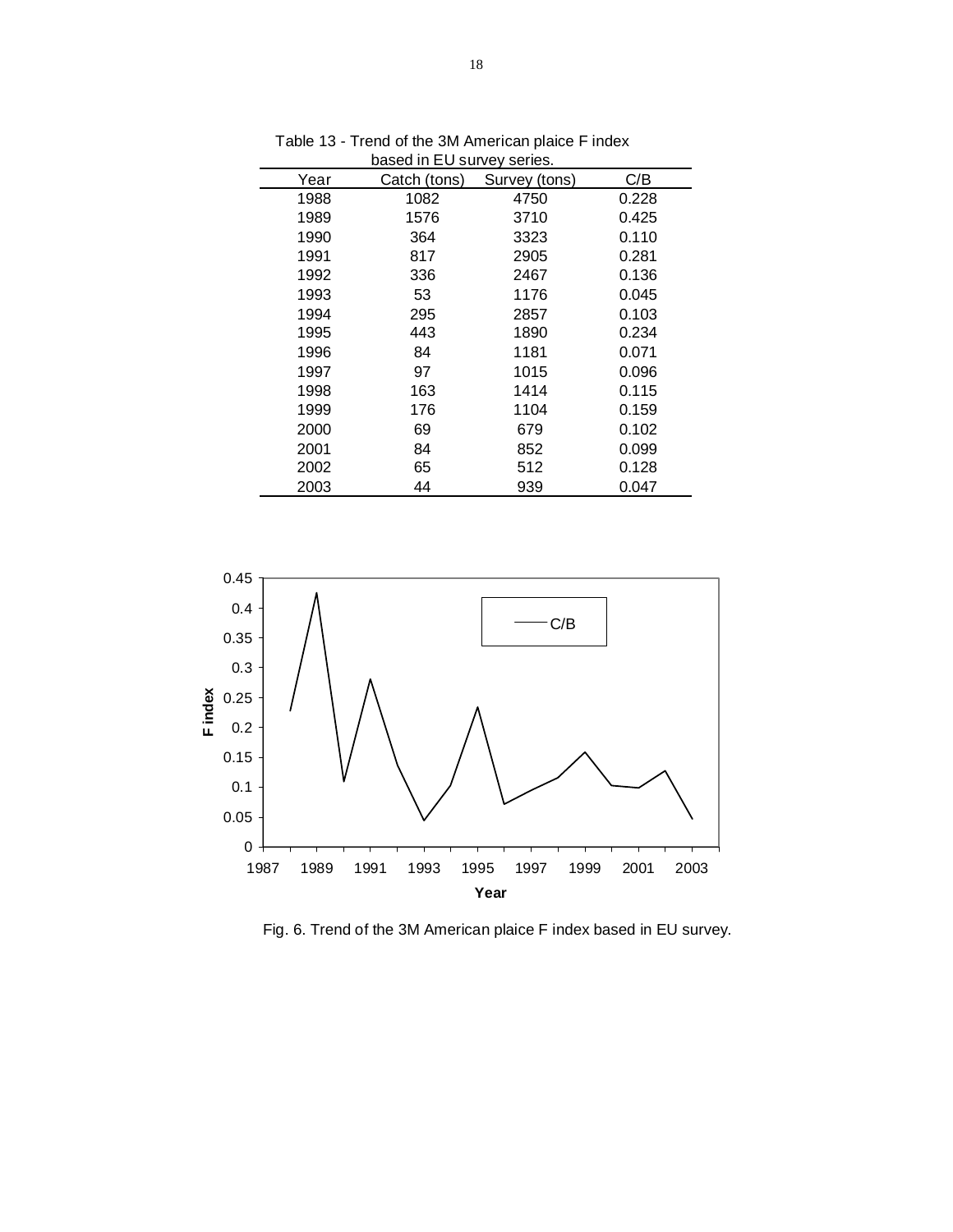Table 14. Evolution of Recruit ('000) and SSB ('000 tons) EU survey index during the period 1988-2003.

| Year           | 1988 | 1989 | 1990 | 1991 | 1992 | 1993 | 1994 | 1995 | 1996 | 1997 | 1998 | 1999 | 2000 | 2001  | 2002 | 2003 |
|----------------|------|------|------|------|------|------|------|------|------|------|------|------|------|-------|------|------|
| <b>SSB</b>     |      |      |      | 6.6  |      | 5.5  |      | 4.6  | 3.0  | د.٤  | 2.6  | 2.0  |      | . . 8 | .6   | 2.5  |
| Age 3 recruits | 1683 | 5756 | 1372 | 1487 | 762  | 1376 | 38   | 99   | 103  | 96   |      | 20   |      | 45    |      | 36   |



Fig. 7. SSB-Recruitment scatter plot based in EU survey series.



Fig. 8. Recruit at age 3 produced per kg of SSB index from EU indices.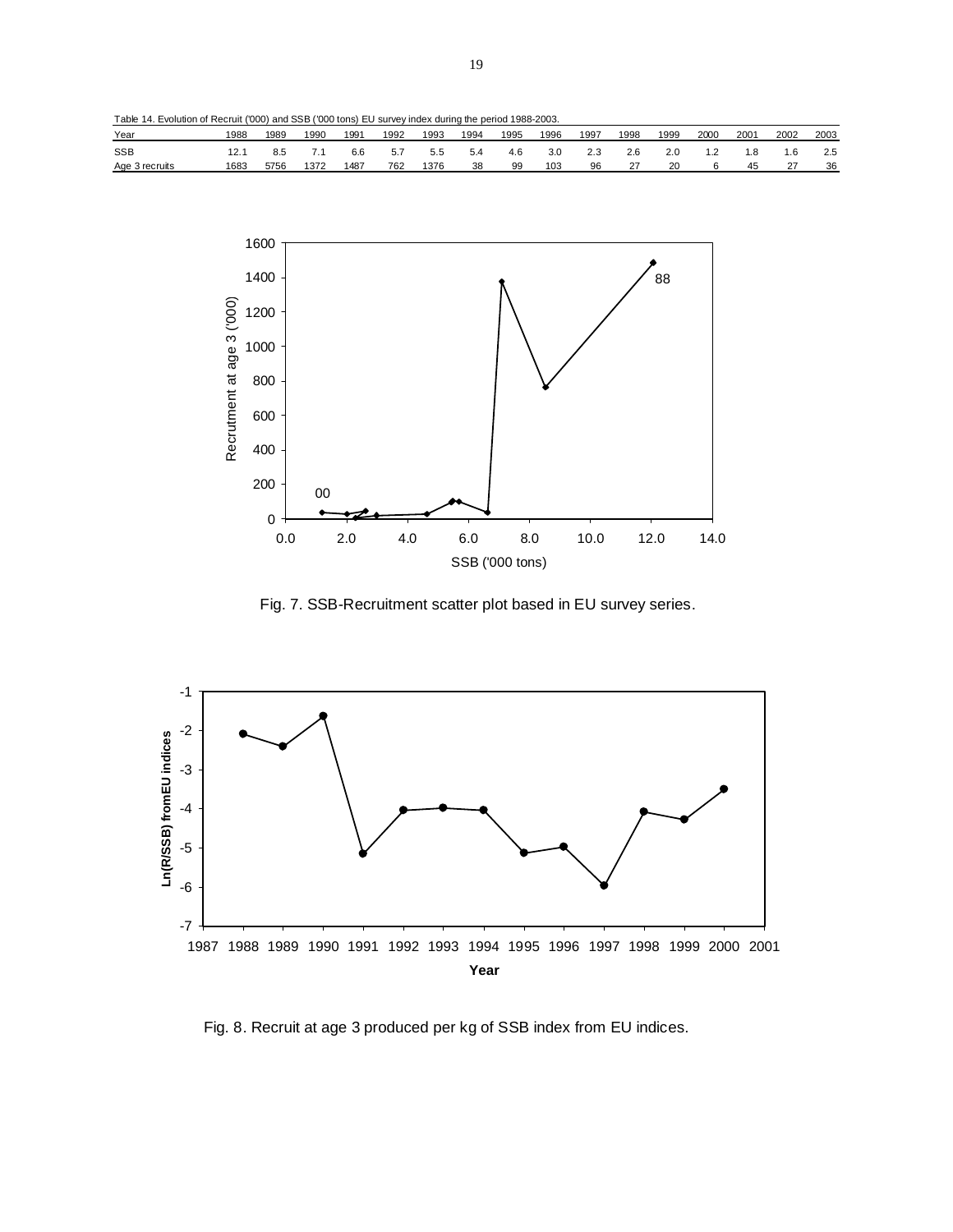| Table 15: Lowestoft XSA input files for 3M American plaice (2004 assessment)                                                                                            |                 |                |                 |                              |                      |                |                |                |                |                |                                                                                                                                         |                                       |                |                      |                  |
|-------------------------------------------------------------------------------------------------------------------------------------------------------------------------|-----------------|----------------|-----------------|------------------------------|----------------------|----------------|----------------|----------------|----------------|----------------|-----------------------------------------------------------------------------------------------------------------------------------------|---------------------------------------|----------------|----------------------|------------------|
| AMERICAN PLAICE NAFO DIVISION 3M INDEX OF INPUT FILES JUNE 2004                                                                                                         |                 |                |                 |                              |                      |                |                |                |                |                |                                                                                                                                         | AMERICAN PLAICE NAFO 3M LANDINGS tons |                |                      |                  |
| 1<br>pla3mla.txt<br>pla3mcn.txt<br>pla3mcw.txt<br>pla3msw.txt<br>pla3mnm.txt<br>pla3mmo.txt<br>pla3mpf.txt<br>pla3mpm.txt<br>pla3mfo.txt<br>pla3mfn.txt<br>pla3mtun.txt |                 |                |                 |                              |                      |                |                |                |                |                | 1<br>1988<br>1<br>5<br>2800<br>3500<br>790<br>1600<br>765<br>275<br>669<br>1300<br>300<br>208<br>294<br>255<br>133<br>149<br>128<br>131 | 1<br>2003<br>16                       |                |                      |                  |
| AMERICAN PLAICE NAFO 3M CATCH NUMBERS thousands<br>1                                                                                                                    | 2               |                |                 |                              |                      |                |                |                |                |                |                                                                                                                                         |                                       |                |                      |                  |
| 1988<br>1                                                                                                                                                               | 2003<br>16      |                |                 |                              |                      |                |                |                |                |                |                                                                                                                                         |                                       |                |                      |                  |
| 1<br>0                                                                                                                                                                  | 7               | 311            | 731             | 549                          | 440                  | 720            | 532            | 386            | 265            | 173            | 118                                                                                                                                     | 65                                    | 102            | 43                   | 25               |
| 0                                                                                                                                                                       | 175             | 209            | 573             | 527                          | 482                  | 886            | 715            | 520            | 356            | 230            | 148                                                                                                                                     | 80                                    | 118            | 39                   | 19               |
| 0<br>0                                                                                                                                                                  | 7<br>1          | 49<br>19       | 183<br>133      | 112<br>185                   | 87<br>168            | 158<br>342     | 147<br>331     | 110<br>243     | 78<br>174      | 55<br>124      | 39<br>84                                                                                                                                | 24<br>50                              | 33<br>68       | 13<br>23             | 7<br>12          |
| 0<br>0                                                                                                                                                                  | 4<br>0          | 17<br>47       | 76<br>42        | 75<br>26                     | 76<br>11             | 136<br>112     | 124<br>13      | 100<br>24      | 77<br>12       | 60<br>9        | 46<br>11                                                                                                                                | 31<br>15                              | 45<br>49       | 23<br>$\overline{2}$ | 14<br>$\sqrt{2}$ |
| 0                                                                                                                                                                       | 4               | 6              | 219             | 98                           | 77                   | 75             | 254            | 24             | 48             | 16             | 17                                                                                                                                      | 20                                    | 40             | 43                   | $\mathbf{1}$     |
| 0<br>0                                                                                                                                                                  | 6<br>0          | 24<br>13       | 167<br>60       | 458<br>101                   | 235<br>173           | 231<br>63      | 155<br>41      | 250<br>23      | 31<br>34       | 35<br>6        | 30<br>3                                                                                                                                 | 30<br>3                               | 58<br>3        | 45<br>2              | 7<br>0.4         |
| 0<br>0                                                                                                                                                                  | 0<br>0          | 0<br>0.3       | 0<br>1          | 4<br>2                       | 17<br>7              | 61<br>28       | 12<br>57       | 28<br>36       | 23<br>31       | 35<br>32       | 13<br>33                                                                                                                                | 3<br>8                                | 9<br>14        | 4<br>7               | 10<br>10         |
| 0                                                                                                                                                                       | 0               | 0              | $\overline{4}$  | 6                            | 8                    | 27             | 59             | 60             | 35             | 40             | 21                                                                                                                                      | 9                                     | 5              | 3                    | 5                |
| 0<br>0                                                                                                                                                                  | 0.2<br>0        | 0.1<br>5       | 19<br>6         | 25<br>16                     | 25<br>8              | 12<br>10       | 13<br>21       | 33<br>30       | 35<br>41       | 17<br>35       | 13<br>29                                                                                                                                | 6<br>10                               | 3<br>6         | 3<br>3               | 4<br>3           |
| 0<br>0                                                                                                                                                                  | 0<br>0          | 1<br>0         | 8<br>$\sqrt{2}$ | 4<br>$\overline{\mathbf{c}}$ | 17<br>$\overline{2}$ | 13<br>3        | 21<br>6        | 22<br>13       | 23<br>12       | 24<br>23       | 17<br>25                                                                                                                                | 12<br>16                              | 4<br>15        | 3<br>9               | 5<br>10          |
| AMERICAN PLAICE NAFO 3M CATCH WEIGHT AT AGE kg<br>1                                                                                                                     | 3               |                |                 |                              |                      |                |                |                |                |                |                                                                                                                                         |                                       |                |                      |                  |
| 1988<br>1<br>$\mathbf{1}$                                                                                                                                               | 2003<br>16      |                |                 |                              |                      |                |                |                |                |                |                                                                                                                                         |                                       |                |                      |                  |
| 0.016<br>0.016                                                                                                                                                          | 0.097<br>0.079  | 0.200<br>0.165 | 0.312<br>0.342  | 0.449<br>0.479               | 0.572<br>0.617       | 0.684<br>0.750 | 0.762<br>0.842 | 0.790<br>0.860 | 0.823<br>0.882 | 0.886<br>0.928 | 0.981<br>0.985                                                                                                                          | 1.215<br>1.136                        | 1.271<br>1.185 | 1.590<br>1.484       | 1.736<br>1.717   |
| 0.016                                                                                                                                                                   | 0.072           | 0.191          | 0.320           | 0.424                        | 0.558                | 0.738          | 0.889          | 0.924          | 0.963          | 1.031          | 1.095                                                                                                                                   | 1.223                                 | 1.262          | 1.481                | 1.618            |
| 0.016<br>0.016                                                                                                                                                          | 0.115<br>0.086  | 0.189<br>0.210 | 0.367<br>0.327  | 0.480<br>0.487               | 0.598<br>0.606       | 0.763<br>0.723 | 0.891<br>0.855 | 0.929<br>0.919 | 0.962<br>0.966 | 1.035<br>1.074 | 1.087<br>1.169                                                                                                                          | 1.188<br>1.373                        | 1.206<br>1.381 | 1.361<br>1.574       | 1.477<br>1.666   |
| 0.016                                                                                                                                                                   | 0.084           | 0.162          | 0.296           | 0.394                        | 0.580                | 0.756          | 0.813          | 0.865          | 0.979          | 1.039          | 1.059                                                                                                                                   | 1.179                                 | 1.339          | 1.819                | 1.627            |
| 0.016<br>0.016                                                                                                                                                          | 0.061<br>0.044  | 0.155<br>0.190 | 0.314<br>0.335  | 0.487<br>0.494               | 0.562<br>0.626       | 0.653<br>0.684 | 0.824<br>0.816 | 0.969<br>0.925 | 0.954<br>1.244 | 1.068<br>1.320 | 1.065<br>1.474                                                                                                                          | 1.318<br>1.532                        | 1.289<br>1.547 | 1.561<br>1.571       | 1.895<br>2.108   |
| 0.016<br>0.016                                                                                                                                                          | 0.084           | 0.225<br>0.194 | 0.331<br>0.326  | 0.425<br>0.445               | 0.535<br>0.639       | 0.671          | 0.733<br>0.682 | 0.852<br>0.949 | 0.825<br>1.059 | 1.002<br>1.097 | 1.302<br>1.270                                                                                                                          | 1.202<br>1.261                        | 1.385<br>1.509 | 1.539<br>1.508       | 1.333            |
| 0.016                                                                                                                                                                   | 0.084<br>0.084  | 0.185          | 0.269           | 0.396                        | 0.554                | 0.726<br>0.776 | 0.889          | 0.950          | 1.140          | 1.337          | 1.380                                                                                                                                   | 1.461                                 | 1.509          | 1.589                | 1.513<br>1.613   |
| 0.016<br>0.016                                                                                                                                                          | 0.084<br>0.115  | 0.194<br>0.115 | 0.365<br>0.268  | 0.495<br>0.359               | 0.536<br>0.444       | 0.581<br>0.566 | 0.786<br>0.637 | 0.872<br>0.706 | 0.943<br>0.692 | 1.109<br>0.782 | 1.194<br>0.891                                                                                                                          | 1.337<br>1.225                        | 1.445<br>1.140 | 1.439<br>1.290       | 1.389<br>1.389   |
| 0.016                                                                                                                                                                   | 0.084           | 0.263          | 0.283           | 0.340                        | 0.401                | 0.471          | 0.595          | 0.615          | 0.691          | 0.703          | 0.805                                                                                                                                   | 0.975                                 | 1.150          | 1.298                | 1.534            |
| 0.016<br>0.016                                                                                                                                                          | 0.084<br>0.084  | 0.231<br>0.232 | 0.341<br>0.419  | 0.398<br>0.419               | 0.436<br>0.554       | 0.622<br>0.613 | 0.692<br>0.754 | 0.658<br>0.746 | 0.734<br>0.786 | 0.813<br>0.868 | 0.850<br>0.949                                                                                                                          | 0.992<br>0.968                        | 1.349<br>1.084 | 1.378<br>1.311       | 1.470<br>1.567   |
| AMERICAN PLAICE NAFO 3M STOCK WEIGHT AT AGE kg                                                                                                                          |                 |                |                 |                              |                      |                |                |                |                |                |                                                                                                                                         |                                       |                |                      |                  |
| 1<br>1988<br>1<br>1                                                                                                                                                     | 4<br>2003<br>16 |                |                 |                              |                      |                |                |                |                |                |                                                                                                                                         |                                       |                |                      |                  |
| 0.027                                                                                                                                                                   | 0.048           | 0.152          | 0.336           | 0.485                        | 0.610                | 0.715          | 0.784          | 0.799          | 0.825          | 0.888          | 0.974                                                                                                                                   | 1.231                                 | 1.247          | 1.573                | 1.764            |
| 0.013<br>0.010                                                                                                                                                          | 0.090<br>0.062  | 0.151<br>0.189 | 0.292<br>0.311  | 0.514<br>0.416               | 0.623<br>0.550       | 0.720<br>0.701 | 0.816<br>0.830 | 0.841<br>0.859 | 0.864<br>0.901 | 0.924<br>0.969 | 1.007<br>1.044                                                                                                                          | 1.201<br>1.197                        | 1.216<br>1.226 | 1.488<br>1.436       | 1.663<br>1.595   |
| 0.015                                                                                                                                                                   | 0.070           | 0.157          | 0.339           | 0.469                        | 0.553                | 0.652          | 0.768          | 0.798          | 0.835          | 0.897          | 0.966                                                                                                                                   | 1.159                                 | 1.185          | 1.442                | 1.644            |
| 0.029<br>0.016                                                                                                                                                          | 0.063<br>0.061  | 0.158<br>0.160 | 0.312<br>0.295  | 0.506<br>0.399               | 0.609<br>0.572       | 0.681<br>0.726 | 0.760<br>0.760 | 0.812<br>0.801 | 0.842<br>0.885 | 0.926<br>0.927 | 1.019<br>0.952                                                                                                                          | 1.199<br>1.098                        | 1.217<br>1.249 | 1.426<br>1.865       | 1.787<br>1.629   |
| 0.001                                                                                                                                                                   | 0.062           | 0.163          | 0.314           | 0.478                        | 0.557                | 0.645          | 0.812          | 0.961          | 0.935          | 1.051          | 1.049                                                                                                                                   | 1.303                                 | 1.262          | 1.565                | 1.895            |
| 0.016<br>0.017                                                                                                                                                          | 0.044<br>0.055  | 0.191<br>0.190 | 0.326<br>0.329  | 0.480<br>0.461               | 0.620<br>0.584       | 0.669<br>0.710 | 0.797<br>0.828 | 0.901<br>0.947 | 1.239<br>0.877 | 1.302<br>1.104 | 1.482<br>1.400                                                                                                                          | 1.531<br>1.319                        | 1.528<br>1.540 | 1.571<br>1.663       | 2.108<br>1.825   |
| 0.017                                                                                                                                                                   | 0.049           | 0.171          | 0.236           | 0.421                        | 0.550                | 0.668          | 0.637          | 0.870          | 1.017          | 1.031          | 1.233                                                                                                                                   | 1.277                                 | 1.450          | 1.622                | 1.526            |
| 0.016                                                                                                                                                                   | 0.090           | 0.174          | 0.259           | 0.378                        | 0.506                | 0.647          | 0.781          | 0.830          | 1.043          | 1.256          | 1.342                                                                                                                                   | 1.544                                 | 1.519          | 1.619                | 1.665            |
| 0.010<br>0.016                                                                                                                                                          | 0.064<br>0.091  | 0.166<br>0.115 | 0.315<br>0.245  | 0.431<br>0.403               | 0.541<br>0.511       | 0.560<br>0.610 | 0.778<br>0.674 | 0.855<br>0.760 | 1.013<br>0.754 | 1.196<br>0.856 | 1.293<br>0.960                                                                                                                          | 1.470<br>1.236                        | 1.729<br>1.200 | 1.571<br>1.316       | 1.599<br>1.392   |
| 0.016                                                                                                                                                                   | 0.072           | 0.211          | 0.245           | 0.366                        | 0.426                | 0.520          | 0.598          | 0.621          | 0.709          | 0.711          | 0.866                                                                                                                                   | 1.100                                 | 1.342          | 1.451                | 1.496            |
| 0.016<br>0.017                                                                                                                                                          | 0.064<br>0.041  | 0.192<br>0.134 | 0.287<br>0.327  | 0.398<br>0.361               | 0.436<br>0.457       | 0.665<br>0.543 | 0.758<br>0.669 | 0.715<br>0.674 | 0.880<br>0.735 | 1.118<br>0.794 | 1.177<br>0.858                                                                                                                          | 1.318<br>0.886                        | 1.427<br>1.028 | 1.504<br>1.315       | 1.535<br>1.499   |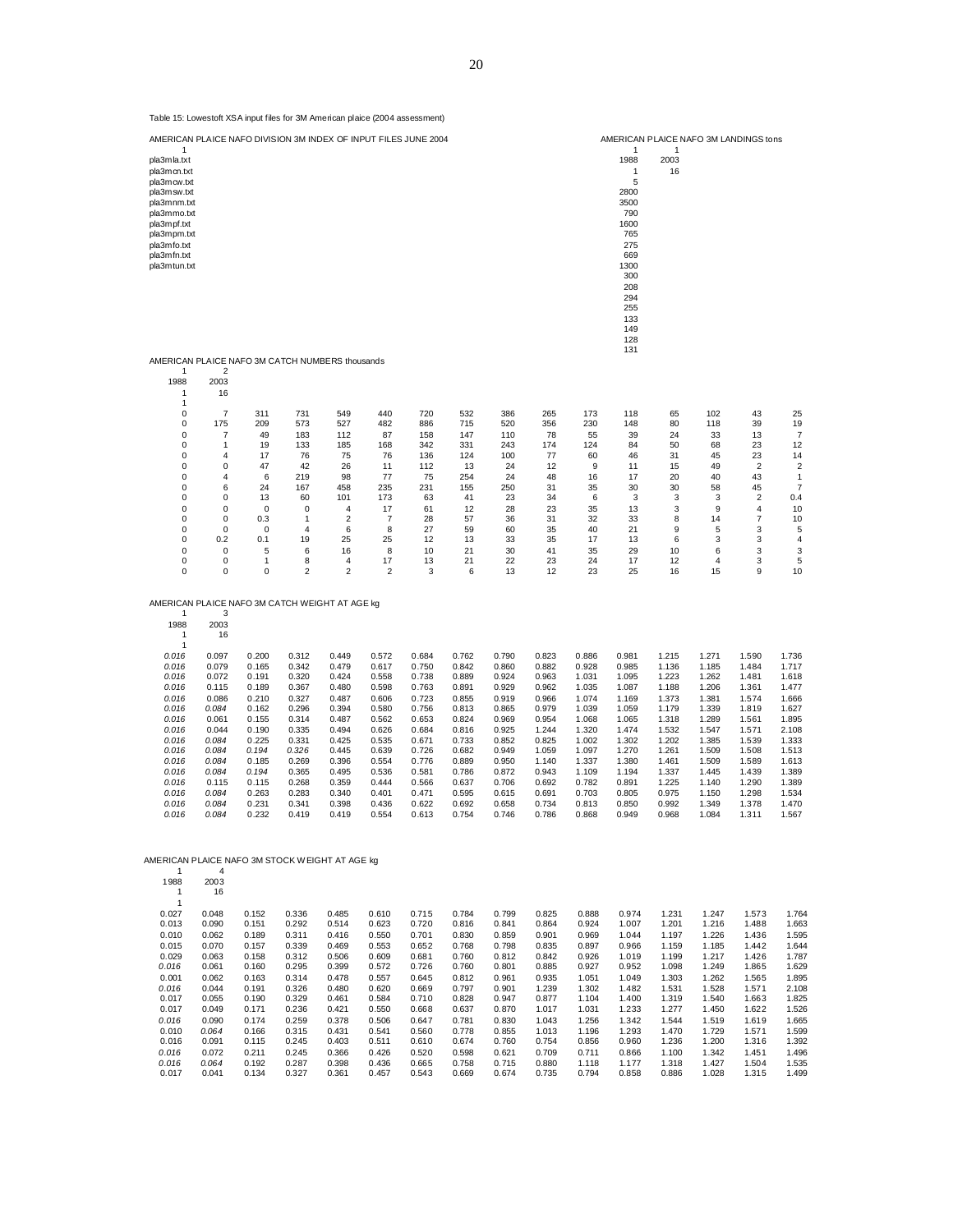AMERICAN PLAICE NAFO 3M NATURAL MORTALITY

 $\begin{array}{cc} & 1 & 5 \\ 1988 & 2003 \end{array}$ 2003 1 16 3 0.2 AMERICAN PLAICE NAFO 3M PROPORTION MATURE AT AGE  $\begin{array}{cc} & 1 & 6 \\ 1988 & 2003 \end{array}$ 2003 1 16  $\begin{array}{c} 2 \\ 0.00 \end{array}$ 0.00 0.00 0.00 0.00 0.50 1.00 1.00 1.00 1.00 1.00 1.00 1.00 1.00 1.00 1.00 1.00 AMERICAN PLAICE NAFO 3M PROPORTION OF F BEFORE SPAWNING AMERICAN PLAICE NAFO 3M PROPORTION OF M BEFORE SPAWNING 1  $7$  1 8 1988 2003 1988 2003 1 16 1 16  $3 \hspace{2.5cm} 3$  $0.42$  0.42 AMERICAN PLAICE NAFO 3M F ON OLDEST AGE GROUP BY YEAR  $\begin{array}{cc} & 1 & 9 \\ 1988 & 2003 \end{array}$ 

1988 2003 5 0.168 0.314 0.081 0.208 0.101 0.033 0.076 0.173 0.053 0.071 0.085 0.118 0.076 0.073 0.094

 $16\,$ 

AMERICAN PLAICE NAFO 3M F AT AGE IN LAST YEAR

1 10<br>1988 2003

0.035

1<sup>2003</sup><br>1<sup>4</sup> 2

16

0 0.007303 0.017769 0.037889 0.042598 0.040479 0.039789 0.045988 0.046329 0.047002 0.046802 0.046828 0.039364 0.041561 0.034753 0.031828

AMERICAN PLAICE NAFO 3M SURVEY TUNNING DATA

| 101                    |                |                |      |      |      |      |      |      |      |      |     |     |     |     |     |
|------------------------|----------------|----------------|------|------|------|------|------|------|------|------|-----|-----|-----|-----|-----|
| EU BOTTOM TRAWL SURVEY |                |                |      |      |      |      |      |      |      |      |     |     |     |     |     |
| 1988                   | 2003           |                |      |      |      |      |      |      |      |      |     |     |     |     |     |
|                        |                | 0.5            | 0.6  |      |      |      |      |      |      |      |     |     |     |     |     |
|                        | 15             |                |      |      |      |      |      |      |      |      |     |     |     |     |     |
| 10555                  | 503            | 1391           | 1683 | 4080 | 3511 | 3057 | 4445 | 2664 | 1608 | 1024 | 599 | 381 | 217 | 335 | 138 |
| 10555                  | 48             | 1587           | 5756 | 2306 | 2150 | 1883 | 2807 | 1886 | 1203 | 805  | 502 | 325 | 172 | 258 | 96  |
| 10555                  | 6              | 576            | 1369 | 4591 | 2012 | 1379 | 2074 | 1530 | 1063 | 737  | 485 | 328 | 188 | 262 | 104 |
| 10555                  | 140            | 322            | 1487 | 2286 | 2321 | 1548 | 2089 | 1457 | 1012 | 686  | 452 | 302 | 151 | 213 | 77  |
| 10555                  | 20             | 685            | 762  | 1030 | 1175 | 1230 | 1772 | 1200 | 840  | 596  | 402 | 274 | 145 | 222 | 87  |
| 10555                  | 0              | 24             | 1376 | 970  | 647  | 340  | 3107 | 351  | 596  | 281  | 197 | 229 | 281 | 861 | 29  |
| 10555                  | 6              | 40             | 38   | 1789 | 779  | 647  | 706  | 2471 | 241  | 476  | 166 | 163 | 194 | 398 | 397 |
| 10555                  | 0              | 25             | 99   | 631  | 1617 | 989  | 986  | 664  | 1130 | 126  | 143 | 119 | 120 | 242 | 183 |
| 10555                  | 7              | 34             | 103  | 227  | 471  | 1248 | 663  | 415  | 310  | 477  | 114 | 65  | 68  | 95  | 62  |
| 10555                  | $\overline{7}$ | 14             | 96   | 22   | 98   | 314  | 903  | 201  | 314  | 224  | 374 | 103 | 20  | 77  | 40  |
| 10555                  | 0              | 21             | 27   | 40   | 60   | 203  | 459  | 657  | 389  | 269  | 237 | 231 | 74  | 94  | 48  |
| 10555                  | 6              | $\mathbf 0$    | 20   | 57   | 61   | 58   | 181  | 346  | 379  | 192  | 264 | 165 | 100 | 103 | 50  |
| 10555                  | 13             | 21             | 6    | 73   | 87   | 118  | 87   | 112  | 289  | 314  | 173 | 140 | 59  | 44  | 38  |
| 10555                  | $\mathbf 0$    | 34             | 45   | 50   | 82   | 45   | 81   | 192  | 311  | 417  | 350 | 311 | 144 | 130 | 92  |
| 10555                  | $\mathbf 0$    | 0              | 27   | 54   | 14   | 67   | 47   | 89   | 109  | 136  | 220 | 166 | 192 | 112 | 105 |
| 10555                  | 8              | $\overline{7}$ | 36   | 105  | 91   | 66   | 90   | 166  | 338  | 291  | 487 | 480 | 307 | 307 | 167 |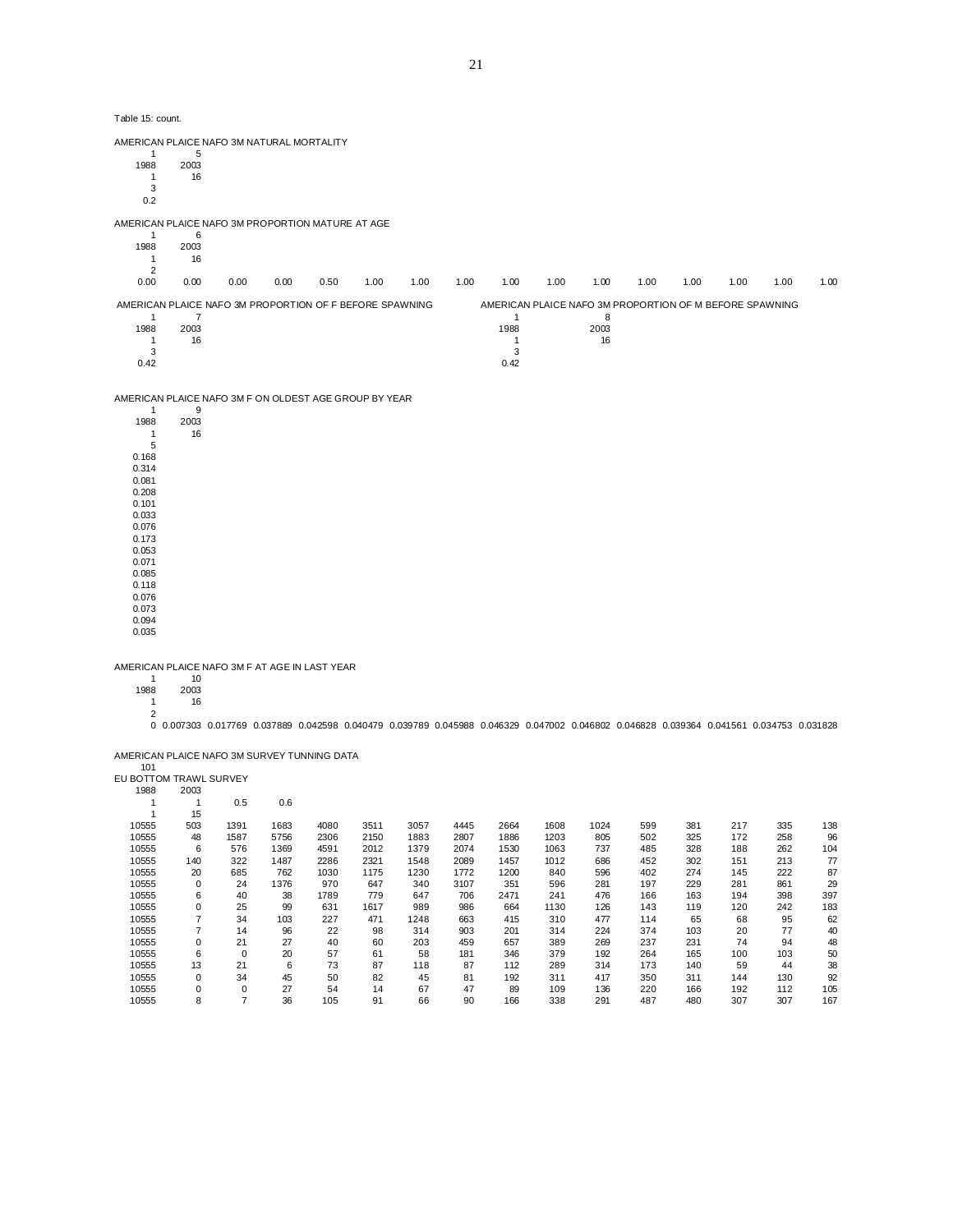Table 16: Extended Survivor Analysis diagnostics for 2004 (Lowestoft VPA Version 3.1)

 AMERICAN PLAICE NAFO DIVISION 3M INDEX OF INPUT FILES JUNE 2004 CPUE data from file pla3mtun.txt

Catch data for 16 years. 1988 to 2003. Ages 1 to 16.

| Fleet                                                        |              | First             | Last         | First        | Last               | Alpha        | Beta           |              |              |              |
|--------------------------------------------------------------|--------------|-------------------|--------------|--------------|--------------------|--------------|----------------|--------------|--------------|--------------|
|                                                              |              | year              | year         | age          | age                |              |                |              |              |              |
| EU BOTTOM TRAWL SURV                                         |              | 1994              | 2003         | 1            | 15                 | 0.5          | 0.6            |              |              |              |
| Time series weights:                                         |              |                   |              |              |                    |              |                |              |              |              |
| Tapered time weighting not applied                           |              |                   |              |              |                    |              |                |              |              |              |
|                                                              |              |                   |              |              |                    |              |                |              |              |              |
| Catchability analysis:                                       |              |                   |              |              |                    |              |                |              |              |              |
| Catchability independent of stock size for all ages          |              |                   |              |              |                    |              |                |              |              |              |
|                                                              |              |                   |              |              |                    |              |                |              |              |              |
| Catchability independent of age for ages $>= 10$             |              |                   |              |              |                    |              |                |              |              |              |
|                                                              |              |                   |              |              |                    |              |                |              |              |              |
| Terminal population estimation :                             |              |                   |              |              |                    |              |                |              |              |              |
| Survivor estimates shrunk towards the mean F                 |              |                   |              |              |                    |              |                |              |              |              |
| of the final 5 years or the 5 oldest ages.                   |              |                   |              |              |                    |              |                |              |              |              |
| S.E. of the mean to which the estimates are shrunk = $1.000$ |              |                   |              |              |                    |              |                |              |              |              |
| Minimum standard error for population                        |              |                   |              |              |                    |              |                |              |              |              |
|                                                              |              |                   |              |              |                    |              |                |              |              |              |
| estimates derived from each fleet = .500                     |              |                   |              |              |                    |              |                |              |              |              |
| Prior weighting not applied                                  |              |                   |              |              |                    |              |                |              |              |              |
| Tuning converged after 79 iterations                         |              |                   |              |              |                    |              |                |              |              |              |
| Regression weights                                           |              |                   |              |              |                    |              |                |              |              |              |
|                                                              | 1            | 1                 | 1            | 1            | 1                  | 1            | 1              | 1            | 1            | 1            |
|                                                              |              |                   |              |              |                    |              |                |              |              |              |
| <b>Fishing mortalities</b>                                   |              |                   |              |              |                    |              |                |              |              |              |
| Age                                                          | 1994         | 1995              | 1996         | 1997         | 1998               | 1999         | 2000           | 2001         | 2002         | 2003         |
|                                                              |              |                   |              |              |                    |              |                |              |              |              |
| 1                                                            | 0            | 0                 | 0            | 0            | 0                  | 0            | 0              | 0            | 0            | 0            |
| 2                                                            | 0.003        | 0.011             | 0            | 0            | 0                  | 0            | 0.001          | 0            | 0            | 0            |
| 3                                                            | 0.003        | 0.022             | 0.029        | 0            | 0.001              | 0            | 0.001          | 0.015        | 0.002        | 0            |
| 4                                                            | 0.072        | 0.098             | 0.072        | 0            | 0.002              | 0.016        | 0.069          | 0.051        | 0.031        | 0.005        |
| 5                                                            | 0.057        | 0.212             | 0.079        | 0.006        | 0.007              | 0.018        | 0.136          | 0.077        | 0.044        | 0.01         |
|                                                              |              |                   |              |              |                    |              |                |              |              |              |
| 6                                                            | 0.061        | 0.189             | 0.115        | 0.017        | 0.013              | 0.034        | 0.094          | 0.058        | 0.109        | 0.028        |
| 7                                                            | 0.093        | 0.262             | 0.071        | 0.054        | 0.035              | 0.064        | 0.066          | 0.049        | 0.127        | 0.025        |
| 8                                                            | 0.267        | 0.282             | 0.067        | 0.017        | 0.065              | 0.097        | 0.04           | 0.157        | 0.139        | 0.08         |
| 9                                                            | 0.095        | 0.46              | 0.061        | 0.06         | 0.066              | 0.091        | 0.072          | 0.121        | 0.245        | 0.12         |
| 10                                                           | 0.252        | 0.172             | 0.102        | 0.08         | 0.087              | 0.084        | 0.07           | 0.12         | 0.129        | 0.204        |
| 11                                                           | 0.097        | 0.295             | 0.045        | 0.145        | 0.152              | 0.155        | 0.053          | 0.093        | 0.096        | 0.184        |
| 12                                                           | 0.119        | 0.266             | 0.037        | 0.131        | 0.198              | 0.141        | 0.069          | 0.121        | 0.06         | 0.137        |
| 13                                                           | 0.11         | 0.318             | 0.038        | 0.047        | 0.111              | 0.076        | 0.054          | 0.069        | 0.067        | 0.073        |
|                                                              |              |                   |              |              |                    |              |                |              |              |              |
| 14                                                           | 0.145        | 0.531             | 0.047        | 0.153        | 0.317              | 0.094        | 0.033          | 0.071        | 0.036        | 0.113        |
| 15                                                           | 0.122        | 0.242             | 0.03         | 0.081        | 0.17               | 0.103        | 0.075          | 0.041        | 0.046        | 0.105        |
|                                                              |              |                   |              |              |                    |              |                |              |              |              |
| XSA population numbers (Thousands)                           |              |                   |              |              |                    |              |                |              |              |              |
|                                                              |              |                   |              |              |                    |              |                |              |              |              |
| AGE                                                          |              |                   |              |              |                    |              |                |              |              |              |
| <b>YEAR</b>                                                  | 1            | $\overline{c}$    | 3            | 4            | 5                  | 6            | $\overline{7}$ | 8            | 9            | 10           |
|                                                              |              |                   |              |              |                    |              |                |              |              |              |
|                                                              |              |                   |              |              |                    |              |                |              |              |              |
| 1994                                                         | 7.52E+02     | 1.47E+03          | 2.42E+03     | $3.48E + 03$ | $1.95E + 03$       | 1.44E+03     | $9.34E + 02$   | 1.20E+03     | 2.92E+02     | 2.38E+02     |
| 1995                                                         | 8.52E+02     | $6.15E + 02$      | $1.20E + 03$ | 1.98E+03     | 2.65E+03           | $1.51E + 03$ | $1.11E + 03$   | 6.97E+02     | 7.50E+02     | 2.17E+02     |
| 1996                                                         | 4.93E+02     | $6.98E + 02$      | 4.98E+02     | $9.59E + 02$ | 1.47E+03           | 1.76E+03     | $1.02E + 03$   | 6.97E+02     | 4.30E+02     | 3.88E+02     |
| 1997                                                         | 5.71E+02     | $4.04E + 02$      | 5.71E+02     | 3.96E+02     | 7.31E+02           | $1.11E + 03$ | $1.28E + 03$   | 7.78E+02     | 5.33E+02     | 3.31E+02     |
| 1998                                                         | 2.41E+02     | 4.68E+02          | 3.31E+02     | 4.68E+02     | 3.24E+02           | 5.95E+02     | $8.95E + 02$   | $9.95E + 02$ | $6.26E + 02$ | 4.11E+02     |
| 1999                                                         | 5.39E+02     | 1.97E+02          |              | 2.71E+02     | 3.82E+02           | 2.64E+02     | 4.80E+02       | 7.07E+02     | 7.63E+02     | 4.80E+02     |
|                                                              |              |                   | 3.83E+02     |              |                    |              |                |              |              |              |
| 2000                                                         | 7.90E+02     | 4.41E+02          | $1.62E + 02$ | $3.14E + 02$ | 2.18E+02           | 3.07E+02     | 2.09E+02       | $3.69E + 02$ | 5.26E+02     | 5.71E+02     |
| 2001                                                         | 7.54E+02     | $6.47E + 02$      | $3.61E + 02$ | $1.32E + 02$ | 2.40E+02           | 1.56E+02     | $2.29E + 02$   | 1.60E+02     | 2.90E+02     | 4.01E+02     |
| 2002                                                         |              | 2.06E+02 6.17E+02 | 5.30E+02     | 2.91E+02     | 1.03E+02  1.82E+02 |              | 1.20E+02       | 1.78E+02     | 1.12E+02     | $2.11E + 02$ |
| 2003                                                         | 6.64E+02     | 1.69E+02          | 5.06E+02     | $4.33E + 02$ | $2.31E+02$         | 8.05E+01     | $1.33E + 02$   | 8.67E+01     | 1.27E+02     | 7.18E+01     |
|                                                              |              |                   |              |              |                    |              |                |              |              |              |
| Estimated population abundance at 1st Jan 2004               |              |                   |              |              |                    |              |                |              |              |              |
|                                                              | $0.00E + 00$ | 5.44E+02          | 1.38E+02     | 4.14E+02     | $3.53E + 02$       | 1.88E+02     | $6.41E + 01$   | 1.06E+02     | 6.56E+01     | $9.23E + 01$ |
|                                                              |              |                   |              |              |                    |              |                |              |              |              |
| Taper weighted geometric mean of the VPA populations:        |              |                   |              |              |                    |              |                |              |              |              |
|                                                              |              |                   |              |              |                    |              |                |              |              |              |
|                                                              | $1.12E + 03$ | $1.06E + 03$      | $1.04E + 03$ | $9.57E + 02$ | 8.31E+02           | 7.43E+02     | 7.06E+02       | $6.00E + 02$ | $5.14E + 02$ | 4.06E+02     |
|                                                              |              |                   |              |              |                    |              |                |              |              |              |
| Standard error of the weighted Log(VPA populations):         |              |                   |              |              |                    |              |                |              |              |              |
|                                                              | 1.0802       | 1.1575            | 1.0825       | 1.1085       | 1.1076             | 1.0903       | 0.9774         | 0.9168       | 0.8399       | 0.7741       |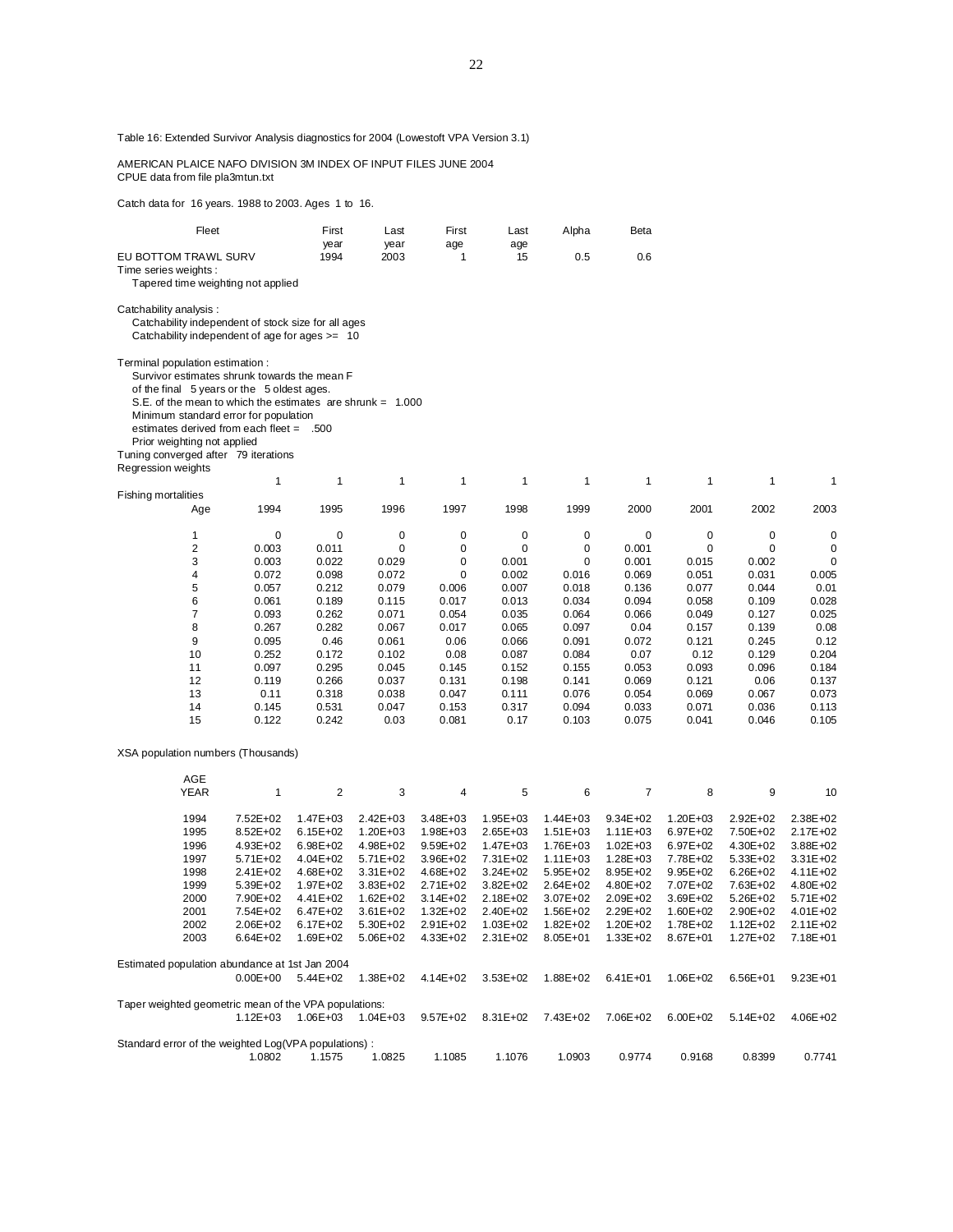XSA population numbers (Thousands)

| AGE<br><b>YEAR</b> | 11                                                    | 12                           | 13                        | 14                           | 15                       |  |
|--------------------|-------------------------------------------------------|------------------------------|---------------------------|------------------------------|--------------------------|--|
| 1994<br>1995       | $1.91E + 02$<br>$1.52E + 02$                          | 167F+02<br>$1.42E + 02$      | $212F+02$<br>$1.22E + 02$ | $3.27E + 02$<br>1.56E+02     | $4.13E + 02$<br>2.31E+02 |  |
| 1996               | $1.50E + 02$                                          | $9.24E + 01$                 | $8.91E + 01$              | $7.24E + 01$                 | 7.48E+01                 |  |
| 1997<br>1998       | $2.87E + 02$<br>$2.50E + 02$                          | $1.17E + 02$<br>$2.03E + 02$ | 7.29E+01<br>$8.42E + 01$  | 7.03E+01<br>$5.70E + 01$     | 5.66E+01<br>$4.94E + 01$ |  |
| 1999               | $3.09E + 02$                                          | 1.76E+02                     | 1.36E+02                  | $6.17E + 01$                 | 3.40E+01                 |  |
| 2000<br>2001       | $3.61E + 02$<br>4.36E+02                              | $2.17E+02$<br>$2.80E + 02$   | $1.25E + 02$<br>1.66E+02  | $1.04E + 02$<br>$9.71E + 01$ | $4.60E + 01$<br>8.21E+01 |  |
| 2002               | $2.91E+02$                                            | $3.25E + 02$                 | $2.03E + 02$              | $1.27E + 02$                 | 7.40E+01                 |  |
| 2003               | $1.52E + 02$                                          | $2.16E+02$                   | $2.51E+02$                | 1.56E+02                     | 1.00E+02                 |  |
|                    | Estimated population abundance at 1st Jan 2004        |                              |                           |                              |                          |  |
|                    | 480F+01                                               | $1.03E + 02$                 | $1.55E + 02$              | $1.91E + 02$                 | $1.14E + 02$             |  |
|                    | Taper weighted geometric mean of the VPA populations: |                              |                           |                              |                          |  |
|                    | 3.36E+02                                              | $2.57E+02$                   | $1.92E + 02$              | $1.40E + 02$                 | 8.97E+01                 |  |
|                    | Standard error of the weighted Log(VPA populations):  |                              |                           |                              |                          |  |
|                    | 0.6448                                                | 0.6178                       | 0.6322                    | 0.6522                       | 0.6586                   |  |
|                    |                                                       |                              |                           |                              |                          |  |

Log catchability residuals. Fleet : EU BOTTOM TRAWL SURV

| Age | 1994     | 1995    | 1996    | 1997    | 1998    | 1999        | 2000    | 2001    | 2002    | 2003 |
|-----|----------|---------|---------|---------|---------|-------------|---------|---------|---------|------|
|     | $-0.41$  | 99.99   | 0.16    | 0.02    | 99.99   | $-0.08$     | 0.31    | 99.99   | 99.99   | 0    |
| 2   | $-0.42$  | $-0.02$ | 0.16    | $-0.18$ | 0.08    | 99.99       | 0.14    | 0.24    | 99.99   | 0    |
| 3   | $-1.51$  | 0.16    | 1.08    | 0.86    | 0.14    | $-0.31$     | $-0.65$ | 0.57    | $-0.33$ | 0    |
| 4   | 0.92     | 0.46    | 0.14    | $-1.35$ | $-0.91$ | $\mathbf 0$ | 0.13    | 0.6     | $-0.12$ | 0.13 |
| 5   | 0.38     | 0.89    | 0.17    | $-0.74$ | $-0.42$ | $-0.56$     | 0.42    | 0.23    | $-0.71$ | 0.34 |
| 6   | 0.08     | 0.53    | 0.56    | $-0.41$ | $-0.23$ | $-0.65$     | $-0.06$ | $-0.37$ | $-0.1$  | 0.66 |
|     | 0.33     | 0.59    | 0.17    | 0.24    | $-0.09$ | $-0.38$     | $-0.28$ | $-0.45$ | $-0.31$ | 0.18 |
| 8   | 1.14     | 0.38    | $-0.21$ | $-1.07$ | $-0.11$ | $-0.39$     | $-0.9$  | 0.54    | $-0.35$ | 0.96 |
| 9   | $-0.08$  | 0.73    | $-0.23$ | $-0.43$ | $-0.38$ | $-0.59$     | $-0.5$  | 0.2     | 0.17    | 1.11 |
| 10  | 0.86     | $-0.42$ | 0.29    | $-0.32$ | $-0.35$ | $-0.84$     | $-0.53$ | 0.13    | $-0.34$ | 1.54 |
| 11  | $-0.06$  | 0.13    | $-0.22$ | 0.37    | 0.05    | $-0.05$     | $-0.68$ | $-0.14$ | $-0.2$  | 1.29 |
| 12  | 0.07     | 0       | $-0.31$ | $-0.03$ | 0.26    | 0.04        | $-0.37$ | 0.2     | $-0.61$ | 0.9  |
| 13  | $\Omega$ | 0.19    | $-0.22$ | $-1.24$ | $-0.04$ | $-0.24$     | $-0.7$  | $-0.08$ | 0.01    | 0.27 |
| 14  | 0.3      | 0.76    | 0.32    | 0.2     | 0.7     | 0.59        | $-0.81$ | 0.36    | $-0.08$ | 0.77 |
| 15  | 0.05     | $-0.08$ | $-0.15$ | $-0.28$ | 0.09    | 0.47        | $-0.12$ | 0.16    | 0.4     | 0.6  |

Mean log catchability and standard error of ages with catchability independent of year class strength and constant w.r.t. time

| Age<br>Mean Log q<br>S.E(Log q) | $-13.5732$<br>0.2448      | $-12.3368$<br>0.2119      | $-11.7965$<br>0.7595      | Δ<br>$-10.7003$<br>0.677  | $\mathbf{p}$<br>$-10.4186$<br>0.5616 | $-9.9958$<br>0.451 | $-9.7146$<br>0.3505 | $-9.4259$<br>0.7422 | $-9.2173$<br>0.5579 | 10<br>$-9.1803$<br>0.724 |
|---------------------------------|---------------------------|---------------------------|---------------------------|---------------------------|--------------------------------------|--------------------|---------------------|---------------------|---------------------|--------------------------|
| Age<br>Mean Log q<br>S.E(Log g) | 11<br>$-9.1803$<br>0.5177 | 12<br>$-9.1803$<br>0.4121 | 13<br>$-9.1803$<br>0.5003 | 14<br>$-9.1803$<br>0.5805 | 15<br>$-9.1803$<br>0.3147            |                    |                     |                     |                     |                          |

Regression statistics :<br>Ages with q independe

|     | Ages with q independent of year class strength and constant w.r.t. time. |          |           |         |        |         |          |  |  |  |
|-----|--------------------------------------------------------------------------|----------|-----------|---------|--------|---------|----------|--|--|--|
| Age | Slope                                                                    | t-value  | Intercept | RSquare | No Pts | Reg s.e | Mean Q   |  |  |  |
|     | 1.21                                                                     | $-0.272$ | 15.08     | 0.29    | 6      | 0.33    | $-13.57$ |  |  |  |
| 2   | 1.14                                                                     | $-0.935$ | 13.19     | 0.88    | 8      | 0.24    | $-12.34$ |  |  |  |
| 3   | 1.48                                                                     | $-0.935$ | 14.45     | 0.32    | 10     | 1.13    | $-11.8$  |  |  |  |
| 4   | 0.81                                                                     | 1.035    | 9.86      | 0.79    | 10     | 0.55    | $-10.7$  |  |  |  |
| 5   | 0.8                                                                      | 1.5      | 9.59      | 0.88    | 10     | 0.42    | $-10.42$ |  |  |  |
| 6   | 0.93                                                                     | 0.497    | 9.74      | 0.88    | 10     | 0.44    | $-10$    |  |  |  |
| 7   | 0.81                                                                     | 2.151    | 9.05      | 0.94    | 10     | 0.24    | $-9.71$  |  |  |  |
| 8   | 1.22                                                                     | $-0.634$ | 10.17     | 0.5     | 10     | 0.94    | $-9.43$  |  |  |  |
| 9   | 1.8                                                                      | $-1.855$ | 11.85     | 0.4     | 10     | 0.89    | $-9.22$  |  |  |  |
| 10  | 10.52                                                                    | $-3.176$ | 42.53     | 0.01    | 10     | 5.37    | $-9.18$  |  |  |  |
| 11  | 2.88                                                                     | $-1.596$ | 15.98     | 0.08    | 10     | 1.37    | $-9.13$  |  |  |  |
| 12  | 0.95                                                                     | 0.129    | 8.98      | 0.49    | 10     | 0.42    | $-9.17$  |  |  |  |
| 13  | 0.6                                                                      | 2.26     | 7.59      | 0.8     | 10     | 0.22    | $-9.39$  |  |  |  |
| 14  | 1.02                                                                     | $-0.073$ | 8.97      | 0.55    | 10     | 0.52    | $-8.87$  |  |  |  |
| 15  | 1.04                                                                     | $-0.32$  | 9.27      | 0.87    | 10     | 0.32    | $-9.07$  |  |  |  |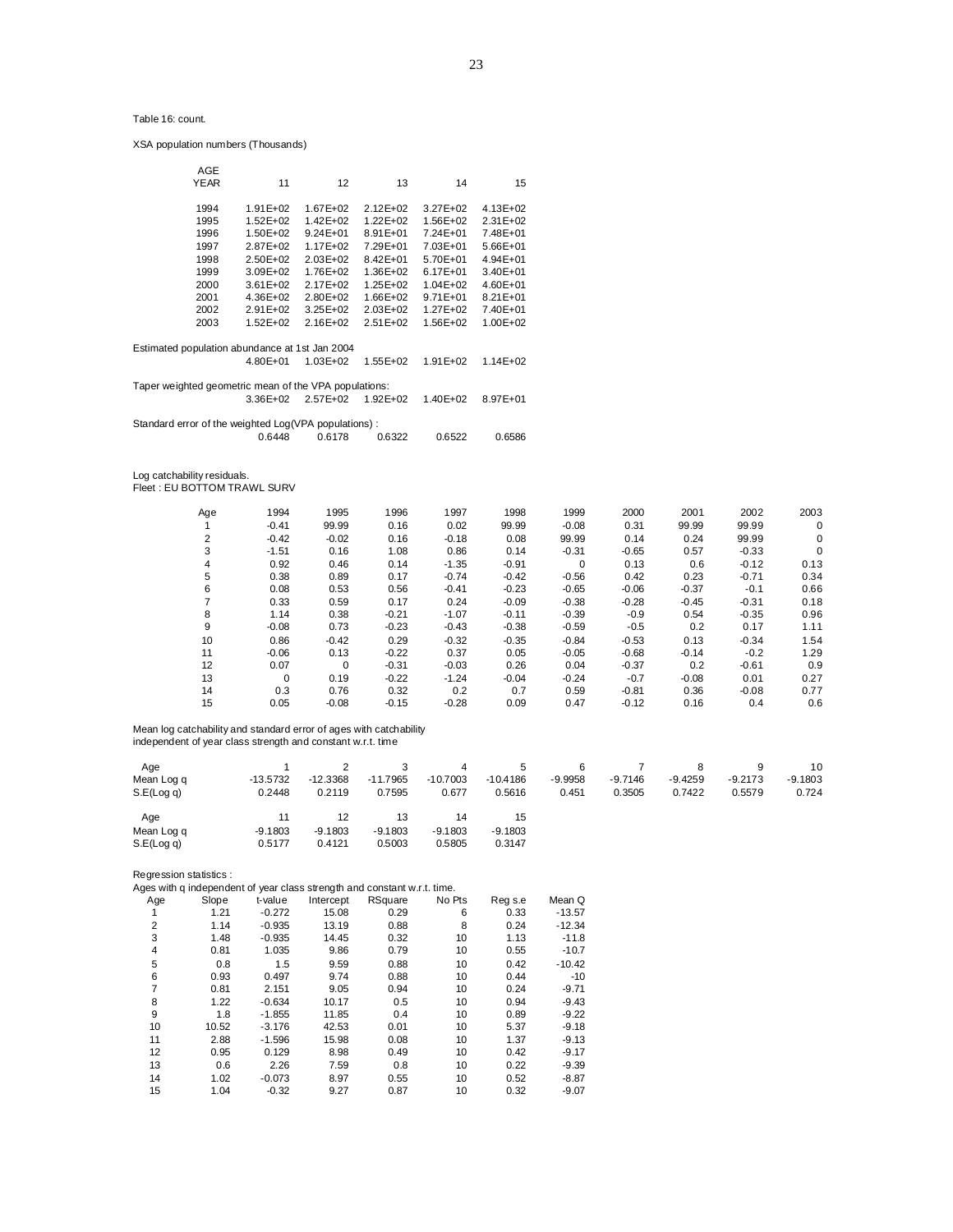Terminal year survivor and F summaries :

Age 1 Catchability constant w.r.t. time and dependent on age

| Year class = $2002$                                          |                  |       |       |       |       |                |             |
|--------------------------------------------------------------|------------------|-------|-------|-------|-------|----------------|-------------|
| Fleet                                                        | Estimated        | Int   | Ext   | Var   | N     | Scaled         | Estimated   |
|                                                              | <b>Survivors</b> | s.e   | s.e   | Ratio |       | <b>Weights</b> | F           |
| EU BOTTOM TRAWL SURV                                         | 544              | 0.5   | 0     | 0     | 1     | 1              | 0           |
| F shrinkage mean                                             | 0                | 1     |       |       |       | 0              | 0           |
| Weighted prediction:                                         |                  |       |       |       |       |                |             |
| Survivors                                                    | Int              | Ext   | N     | Var   | F     |                |             |
| at end of year                                               | s.e              | s.e   |       | Ratio |       |                |             |
| 544                                                          | 0.5              | 0     | 1     | 0     | 0     |                |             |
|                                                              |                  |       |       |       |       |                |             |
| Age 2 Catchability constant w.r.t. time and dependent on age |                  |       |       |       |       |                |             |
| Year class = $2001$                                          |                  |       |       |       |       |                |             |
| Fleet                                                        | Estimated        | Int   | Ext   | Var   | N     | Scaled         | Estimated   |
|                                                              | <b>Survivors</b> | s.e   | s.e   | Ratio |       | Weights        | F           |
| <b>EU BOTTOM TRAWL SURV</b>                                  | 138              | 0.5   | 0     | 0     | 1     | 1              | $\mathbf 0$ |
| F shrinkage mean                                             | 0                | 1     |       |       |       | 0              | 0           |
| Weighted prediction:                                         |                  |       |       |       |       |                |             |
| Survivors                                                    | Int              | Ext   | N     | Var   | F     |                |             |
| at end of year                                               | s.e              | s.e   |       | Ratio |       |                |             |
| 138                                                          | 0.5              | 0     | 1     | 0     | 0     |                |             |
|                                                              |                  |       |       |       |       |                |             |
| Age 3 Catchability constant w.r.t. time and dependent on age |                  |       |       |       |       |                |             |
| Year class = $2000$                                          |                  |       |       |       |       |                |             |
| Fleet                                                        | Estimated        | Int   | Ext   | Var   | N     | Scaled         | Estimated   |
|                                                              | <b>Survivors</b> | s.e   | s.e   | Ratio |       | <b>Weights</b> | F           |
| EU BOTTOM TRAWL SURV                                         | 414              | 0.797 | 0     | 0     | 1     | 1              | $\mathbf 0$ |
| F shrinkage mean                                             | 0                | 1     |       |       |       | 0              | $\mathbf 0$ |
| Weighted prediction:                                         |                  |       |       |       |       |                |             |
| Survivors                                                    | Int              | Ext   | N     | Var   | F     |                |             |
| at end of year                                               | s.e              | s.e   |       | Ratio |       |                |             |
| 414                                                          | 0.8              | 0     | 1     | 0     | 0     |                |             |
|                                                              |                  |       |       |       |       |                |             |
| Age 4 Catchability constant w.r.t. time and dependent on age |                  |       |       |       |       |                |             |
| Year class = $1999$                                          |                  |       |       |       |       |                |             |
| Fleet                                                        | Estimated        | Int   | Ext   | Var   | N     | Scaled         | Estimated   |
|                                                              | Survivors        | s.e   | s.e   | Ratio |       | Weights        | F           |
| EU BOTTOM TRAWL SURV                                         | 417              | 0.294 | 0.12  | 0.41  | 4     | 0.92           | 0.004       |
| F shrinkage mean                                             | 52               | 1     |       |       |       | 0.08           | 0.034       |
| Weighted prediction:                                         |                  |       |       |       |       |                |             |
| Survivors                                                    | Int              | Ext   | N     | Var   | F     |                |             |
| at end of year                                               | s.e              | s.e   |       | Ratio |       |                |             |
| 353                                                          | 0.28             | 0.31  | 5     | 1.101 | 0.005 |                |             |
|                                                              |                  |       |       |       |       |                |             |
| Age 5 Catchability constant w.r.t. time and dependent on age |                  |       |       |       |       |                |             |
| Year class = $1998$                                          |                  |       |       |       |       |                |             |
| Fleet                                                        | Estimated        | Int   | Ext   | Var   | N     | Scaled         | Estimated   |
|                                                              | Survivors        | s.e   | s.e   | Ratio |       | Weights        | F           |
| EU BOTTOM TRAWL SURV                                         | 213              | 0.263 | 0.112 | 0.43  | 5     | 0.932          | 0.008       |
| F shrinkage mean                                             | 31               | 1     |       |       |       | 0.068          | 0.056       |
| Weighted prediction:                                         |                  |       |       |       |       |                |             |
| Survivors                                                    | Int              | Ext   | N     | Var   | F.    |                |             |
| at end of year                                               | s.e              | s.e   |       | Ratio |       |                |             |
| 188                                                          | 0.25             | 0.24  | 6     | 0.956 | 0.01  |                |             |
|                                                              |                  |       |       |       |       |                |             |
| Age 6 Catchability constant w.r.t. time and dependent on age |                  |       |       |       |       |                |             |
| Year class = 1997                                            |                  |       |       |       |       |                |             |
| Fleet                                                        | Estimated        | Int   | Ext   | Var   | N     | Scaled         | Estimated   |
|                                                              | Survivors        | s.e   | s.e   | Ratio |       | Weights        | F           |
| EU BOTTOM TRAWL SURV                                         | 70               | 0.31  | 0.378 | 1.22  | 4     | 0.907          | 0.026       |
| F shrinkage mean                                             | 28               | 1     |       |       |       | 0.093          | 0.062       |
| Weighted prediction:                                         |                  |       |       |       |       |                |             |
| Survivors                                                    | Int              | Ext   | N     | Var   | F     |                |             |
| at end of year                                               | s.e              | s.e   |       | Ratio |       |                |             |
| 64                                                           | 0.3              | 0.34  | 5     | 1.152 | 0.028 |                |             |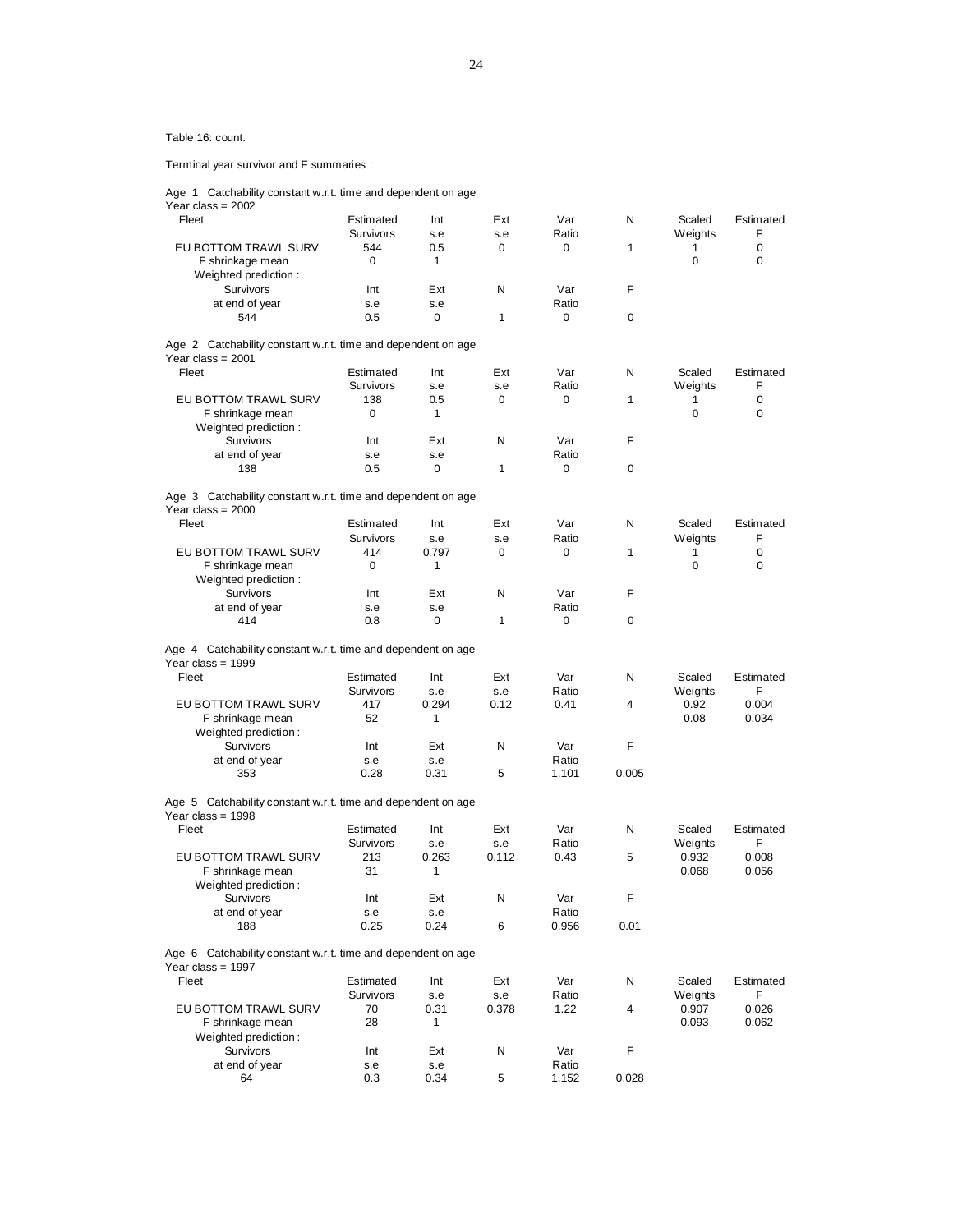|  | Age 7 Catchability constant w.r.t. time and dependent on age |  |  |  |  |
|--|--------------------------------------------------------------|--|--|--|--|
|  |                                                              |  |  |  |  |

Year class = 1996

| Fleet                                                                                                   | Estimated<br>Survivors | Int<br>s.e | Ext<br>s.e | Var<br>Ratio | N              | Scaled<br>Weights | Estimated<br>F |
|---------------------------------------------------------------------------------------------------------|------------------------|------------|------------|--------------|----------------|-------------------|----------------|
| EU BOTTOM TRAWL SURV                                                                                    | 113                    | 0.212      | 0.059      | 0.28         | $\overline{7}$ | 0.949             | 0.024          |
| F shrinkage mean                                                                                        | 38                     | 1          |            |              |                | 0.051             | 0.069          |
| Weighted prediction:<br>Survivors                                                                       |                        | Ext        | N          | Var          | F              |                   |                |
| at end of year                                                                                          | Int<br>s.e             | s.e        |            | Ratio        |                |                   |                |
| 106                                                                                                     | 0.21                   | 0.11       | 8          | 0.514        | 0.025          |                   |                |
|                                                                                                         |                        |            |            |              |                |                   |                |
| Age 8 Catchability constant w.r.t. time and dependent on age<br>Year class = $1995$                     |                        |            |            |              |                |                   |                |
| Fleet                                                                                                   | Estimated              | Int        | Ext        | Var          | N              | Scaled            | Estimated      |
|                                                                                                         | Survivors              | s.e        | s.e        | Ratio        |                | Weights           | F              |
| EU BOTTOM TRAWL SURV<br>F shrinkage mean                                                                | 66<br>52               | 0.205<br>1 | 0.148      | 0.72         | 8              | 0.946<br>0.054    | 0.078<br>0.1   |
| Weighted prediction:                                                                                    |                        |            |            |              |                |                   |                |
| Survivors                                                                                               | Int                    | Ext        | N          | Var          | F              |                   |                |
| at end of year                                                                                          | s.e                    | s.e        |            | Ratio        |                |                   |                |
| 66                                                                                                      | 0.2                    | 0.14       | 9          | 0.676        | 0.08           |                   |                |
| Age 9 Catchability constant w.r.t. time and dependent on age                                            |                        |            |            |              |                |                   |                |
| Year class = $1994$<br>Fleet                                                                            | Estimated              | Int        | Ext        | Var          | N              | Scaled            | Estimated      |
|                                                                                                         | Survivors              | s.e        | s.e        | Ratio        |                | Weights           | F              |
| EU BOTTOM TRAWL SURV                                                                                    | 92                     | 0.21       | 0.237      | 1.13         | 8              | 0.942             | 0.12           |
| F shrinkage mean                                                                                        | 93                     | 1          |            |              |                | 0.058             | 0.119          |
| Weighted prediction:                                                                                    |                        |            |            |              |                |                   |                |
| Survivors                                                                                               | Int                    | Ext        | N          | Var          | F              |                   |                |
| at end of year                                                                                          | s.e                    | s.e        |            | Ratio        |                |                   |                |
| 92                                                                                                      | 0.21                   | 0.22       | 9          | 1.048        | 0.12           |                   |                |
| Age 10 Catchability constant w.r.t. time and dependent on age<br>Year class = $1993$                    |                        |            |            |              |                |                   |                |
| Fleet                                                                                                   | Estimated              | Int        | Ext        | Var          | N              | Scaled            | Estimated      |
|                                                                                                         | Survivors              | s.e        | s.e        | Ratio        |                | Weights           | F              |
| EU BOTTOM TRAWL SURV                                                                                    | 46                     | 0.189      | 0.24       | 1.27         | 10             | 0.938             | 0.214          |
| F shrinkage mean                                                                                        | 105                    | 1          |            |              |                | 0.062             | 0.098          |
| Weighted prediction:<br>Survivors                                                                       | Int                    | Ext        | N          | Var          | F              |                   |                |
| at end of year                                                                                          | s.e                    | s.e        |            | Ratio        |                |                   |                |
| 48                                                                                                      | 0.19                   | 0.23       | 11         | 1.225        | 0.204          |                   |                |
|                                                                                                         |                        |            |            |              |                |                   |                |
| Age 11 Catchability constant w.r.t. time and age (fixed at the value for age) 10<br>Year class = $1992$ |                        |            |            |              |                |                   |                |
| Fleet                                                                                                   | Estimated              | Int        | Ext        | Var          | N              | Scaled            | Estimated      |
|                                                                                                         | Survivors              | s.e        | s.e        | Ratio        |                | Weights           | F              |
| EU BOTTOM TRAWL SURV<br>F shrinkage mean                                                                | 100<br>179             | 0.191<br>1 | 0.22       | 1.15         | 10             | 0.945<br>0.055    | 0.189<br>0.11  |
| Weighted prediction:                                                                                    |                        |            |            |              |                |                   |                |
| Survivors                                                                                               | Int                    | Ext        | N          | Var          | F              |                   |                |
| at end of year                                                                                          | s.e                    | s.e        |            | Ratio        |                |                   |                |
| 103                                                                                                     | 0.19                   | 0.21       | 11         | 1.101        | 0.184          |                   |                |
|                                                                                                         |                        |            |            |              |                |                   |                |
| Age 12 Catchability constant w.r.t. time and age (fixed at the value for age) 10                        |                        |            |            |              |                |                   |                |
| Year class = $1991$<br>Fleet                                                                            | Estimated              | Int        | Ext        | Var          | N              | Scaled            | Estimated      |
|                                                                                                         | Survivors              | s.e        | s.e        | Ratio        |                | Weights           | F              |
| EU BOTTOM TRAWL SURV                                                                                    | 153                    | 0.192      | 0.191      | 0.99         | 10             | 0.947             | 0.138          |
| F shrinkage mean                                                                                        | 180                    | 1          |            |              |                | 0.053             | 0.118          |
| Weighted prediction:                                                                                    |                        |            |            |              |                |                   |                |
| Survivors                                                                                               | Int                    | Ext        | N          | Var          | F              |                   |                |
| at end of year                                                                                          | s.e                    | s.e        |            | Ratio        |                |                   |                |
| 155                                                                                                     | 0.19                   | 0.18       | 11         | 0.93         | 0.137          |                   |                |
|                                                                                                         |                        |            |            |              |                |                   |                |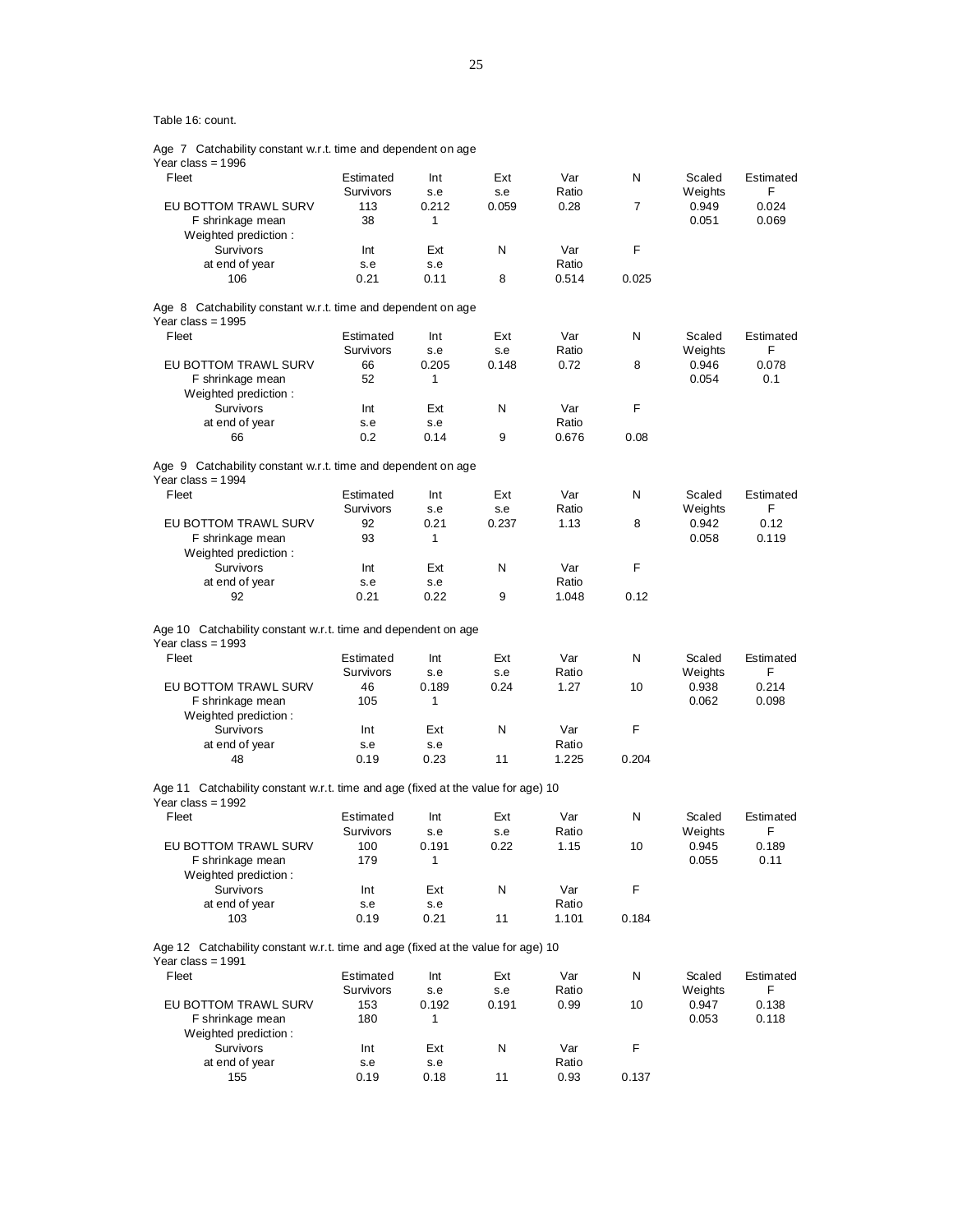|  |  | Age 13 Catchability constant w.r.t. time and age (fixed at the value for age) 10 |  |
|--|--|----------------------------------------------------------------------------------|--|
|--|--|----------------------------------------------------------------------------------|--|

Year class = 1990

| Fleet                                                                            | Estimated<br>Survivors | Int<br>s.e | Ext<br>s.e | Var<br>Ratio | N     | Scaled<br>Weights | Estimated<br>F |
|----------------------------------------------------------------------------------|------------------------|------------|------------|--------------|-------|-------------------|----------------|
| EU BOTTOM TRAWL SURV                                                             | 191                    | 0.188      | 0.167      | 0.89         | 10    | 0.954             | 0.073          |
| F shrinkage mean                                                                 | 184                    | 1          |            |              |       | 0.046             | 0.076          |
| Weighted prediction:                                                             |                        |            |            |              |       |                   |                |
| Survivors                                                                        | Int                    | Ext        | N          | Var          | F     |                   |                |
| at end of year                                                                   | s.e                    | s.e        |            | Ratio        |       |                   |                |
| 191                                                                              | 0.18                   | 0.15       | 11         | 0.838        | 0.073 |                   |                |
| Age 14 Catchability constant w.r.t. time and age (fixed at the value for age) 10 |                        |            |            |              |       |                   |                |
| Year class = $1989$                                                              |                        |            |            |              |       |                   |                |
| Fleet                                                                            | Estimated              | Int        | Ext        | Var          | N     | Scaled            | Estimated      |
|                                                                                  | Survivors              | s.e        | s.e        | Ratio        |       | Weights           | F              |
| EU BOTTOM TRAWL SURV                                                             | 114                    | 0.184      | 0.176      | 0.95         | 10    | 0.952             | 0.113          |
| F shrinkage mean                                                                 | 116                    | 1          |            |              |       | 0.048             | 0.11           |
| Weighted prediction:                                                             |                        |            |            |              |       |                   |                |
| Survivors                                                                        | Int                    | Ext        | N          | Var          | F     |                   |                |
| at end of year                                                                   | s.e                    | s.e        |            | Ratio        |       |                   |                |
| 114                                                                              | 0.18                   | 0.16       | 11         | 0.895        | 0.113 |                   |                |
| Age 15 Catchability constant w.r.t. time and age (fixed at the value for age) 10 |                        |            |            |              |       |                   |                |
| Year class = $1988$                                                              |                        |            |            |              |       |                   |                |
| Fleet                                                                            | Estimated              | Int        | Ext        | Var          | N     | Scaled            | Estimated      |
|                                                                                  | Survivors              | s.e        | s.e        | Ratio        |       | Weights           | F              |
| EU BOTTOM TRAWL SURV                                                             | 75                     | 0.184      | 0.122      | 0.66         | 10    | 0.954             | 0.103          |
| F shrinkage mean                                                                 | 53                     | 1          |            |              |       | 0.046             | 0.143          |
| Weighted prediction:                                                             |                        |            |            |              |       |                   |                |
| <b>Survivors</b>                                                                 | Int                    | Ext        | N          | Var          | F     |                   |                |
| at end of year                                                                   | s.e                    | s.e        |            | Ratio        |       |                   |                |
| 74                                                                               | 0.18                   | 0.12       | 11         | 0.636        | 0.105 |                   |                |

Fig.9. Log catchability residuals

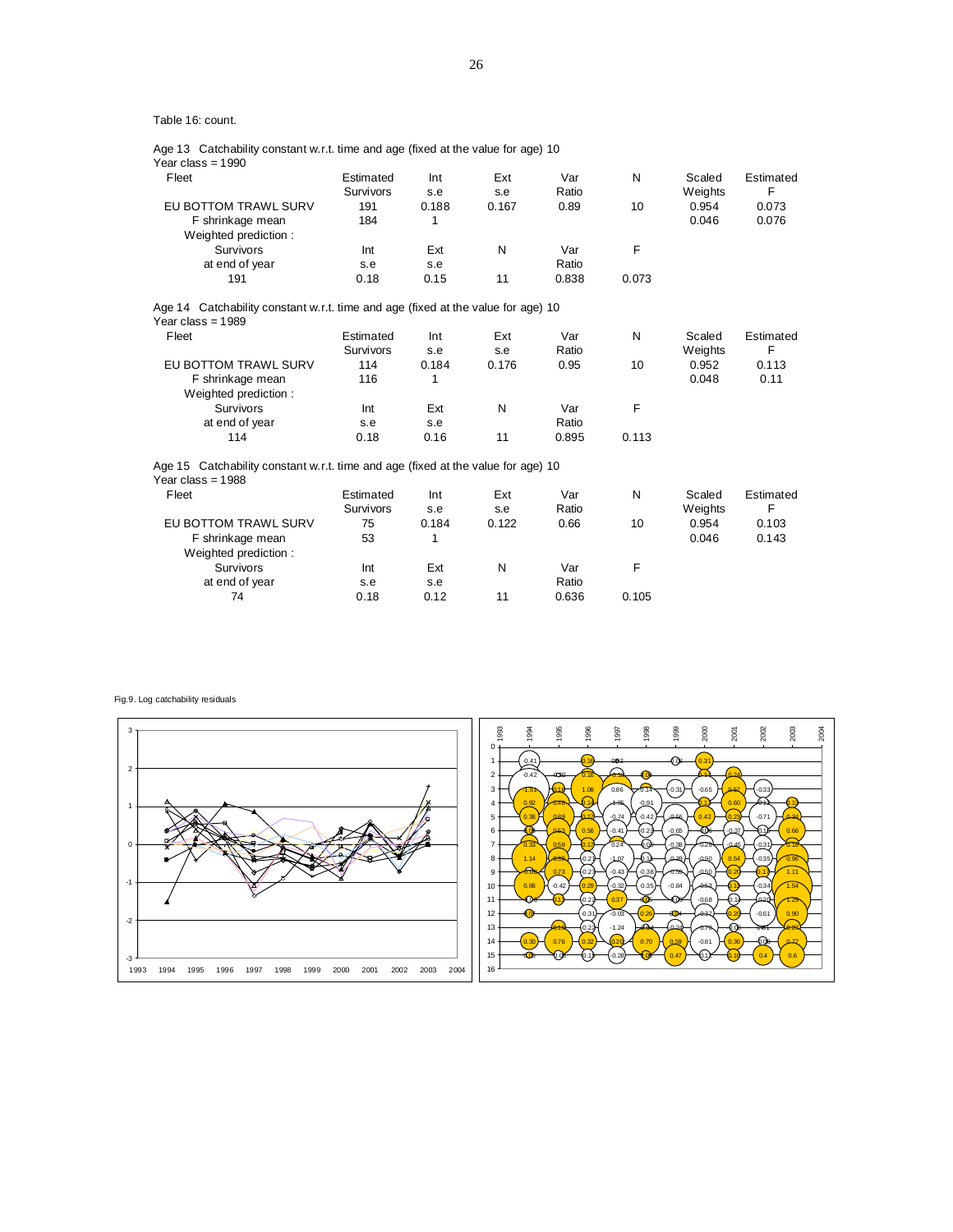|             | <b>RECRUITS</b> | <b>TOTAL</b>   | <b>SPAWNING</b> |                  |                  |
|-------------|-----------------|----------------|-----------------|------------------|------------------|
| <b>YEAR</b> | Age 1           | <b>BIOMASS</b> | <b>BIOMASS</b>  | <b>FBAR 3-13</b> | <b>FBAR 8-11</b> |
|             | Thousands)      | Tonnes)        | (Tonnes)        |                  |                  |
| 1988        | 3903            | 15442          | 10539           | 0.2353           | 0.2539           |
| 1989        | 4163            | 12466          | 7929            | 0.3692           | 0.4262           |
| 1990        | 4446            | 8817           | 5921            | 0.1039           | 0.1114           |
| 1991        | 6431            | 8019           | 4824            | 0.2627           | 0.3885           |
| 1992        | 3617            | 7223           | 4512            | 0.1503           | 0.2698           |
| 1993        | 1792            | 6638           | 4189            | 0.0414           | 0.0574           |
| 1994        | 752             | 7119           | 4409            | 0.1115           | 0.1779           |
| 1995        | 852             | 6633           | 4156            | 0.2342           | 0.3020           |
| 1996        | 493             | 4885           | 3639            | 0.0650           | 0.0688           |
| 1997        | 571             | 4236           | 3464            | 0.0505           | 0.0754           |
| 1998        | 241             | 3954           | 3251            | 0.0670           | 0.0926           |
| 1999        | 539             | 3480           | 2855            | 0.0705           | 0.1065           |
| 2000        | 790             | 2541           | 2102            | 0.0658           | 0.0588           |
| 2001        | 754             | 2107           | 1677            | 0.0848           | 0.1227           |
| 2002        | 206             | 2285           | 1807            | 0.0953           | 0.1521           |
| 2003        | 664             | 1602           | 1172            | 0.0786           | 0.1468           |

Table 17: Extended Survivor Analysis results.